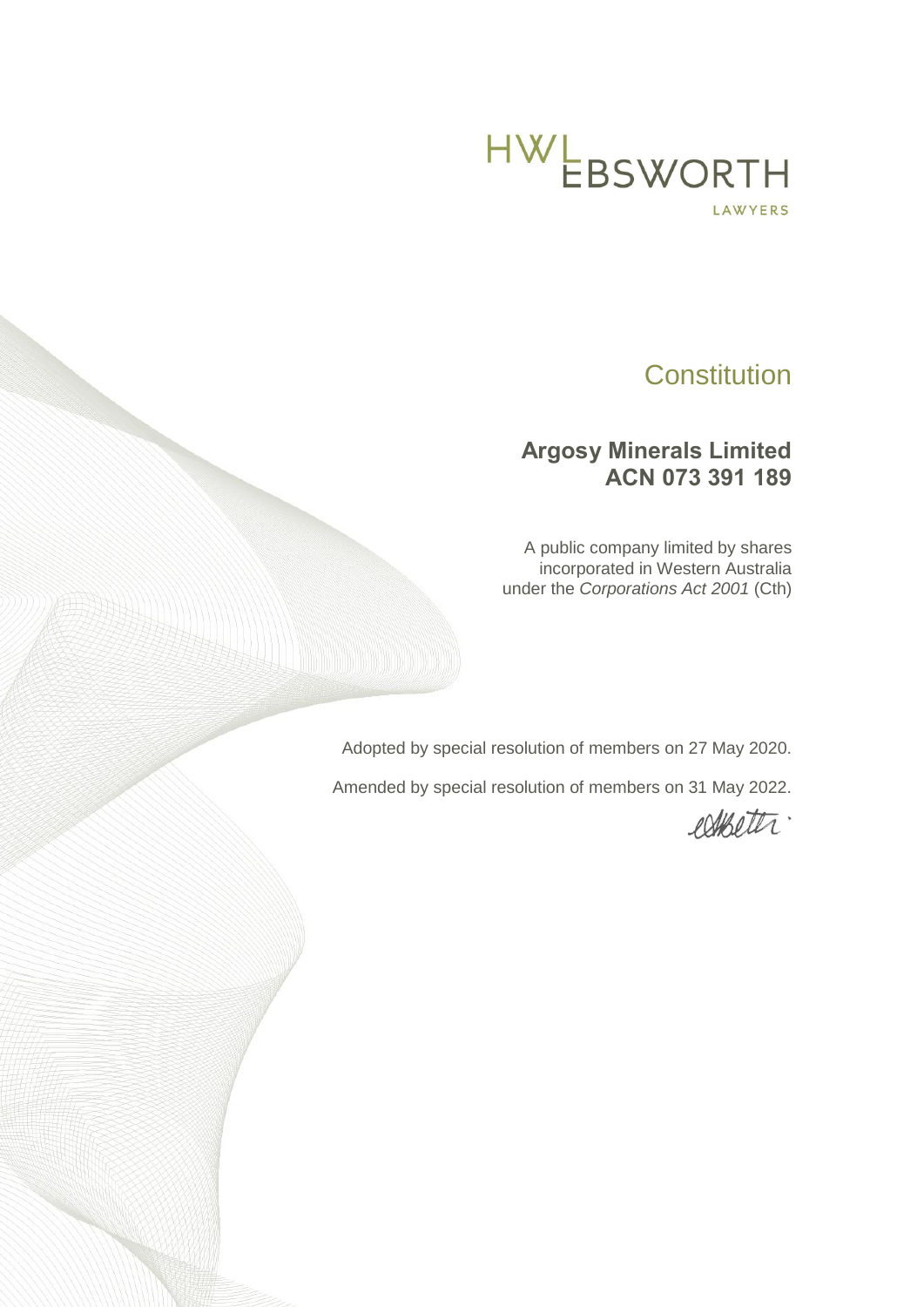# Table of contents

| 1.  | <b>Definitions and Interpretation</b>  | 1              |
|-----|----------------------------------------|----------------|
| 2.  | <b>ASX Listing Rules</b>               | 5              |
| 3.  | <b>Share Capital</b>                   | 5              |
| 4.  | <b>Certificates</b>                    | 6              |
| 5.  | <b>Register</b>                        | $\overline{7}$ |
| 6.  | <b>Partly paid Shares</b>              | 8              |
| 7.  | <b>Company liens</b>                   | 12             |
| 8.  | <b>Share plans</b>                     | 13             |
| 9.  | <b>Transfer of Shares</b>              | 14             |
| 10. | <b>Transmission of Shares</b>          | 16             |
| 11. | <b>Unmarketable parcels</b>            | 17             |
| 12. | <b>Alteration of Share capital</b>     | 19             |
| 13. | <b>General meetings</b>                | 20             |
| 14. | Proceedings at meetings of members     | 22             |
| 15. | Proxies, attorneys and representatives | 25             |
| 16. | <b>Entitlement to vote</b>             | 27             |
| 17. | How voting is carried out              | 29             |
| 18. | <b>Directors</b>                       | 30             |
| 19. | <b>Alternate Directors</b>             | 33             |
| 20. | <b>Managing Director</b>               | 34             |
| 21. | <b>Powers of Directors</b>             | 35             |
| 22. | <b>Delegation of Board powers</b>      | 35             |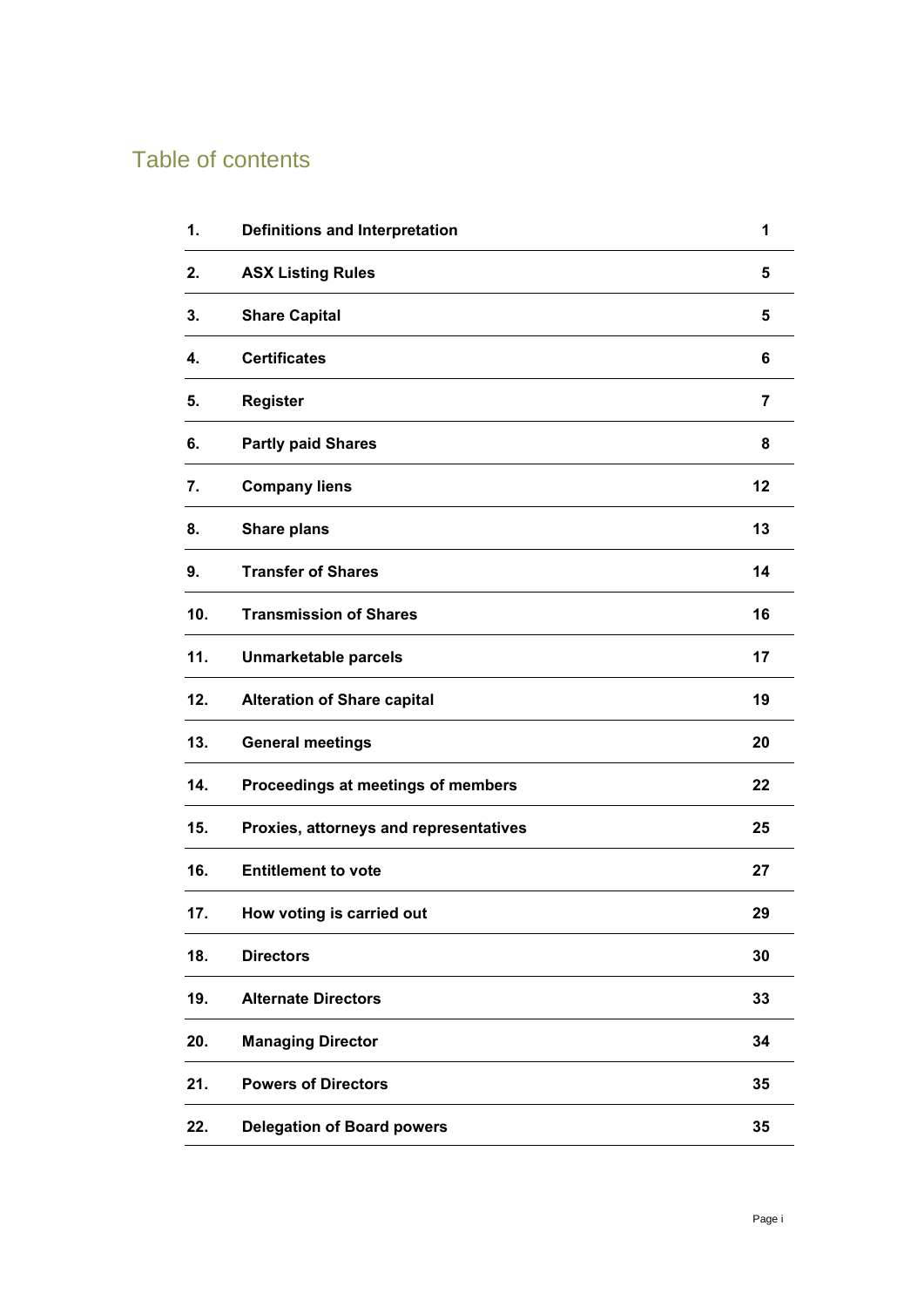| 23. | Directors' duties and interests                       | 36 |
|-----|-------------------------------------------------------|----|
| 24. | Directors' remuneration                               | 37 |
| 25. | <b>Board meetings</b>                                 | 39 |
| 26. | <b>Minutes</b>                                        | 41 |
| 27. | <b>Financial reports and audit</b>                    | 42 |
| 28. | <b>Secretaries and other officers</b>                 | 43 |
| 29. | <b>Executing negotiable instruments</b>               | 44 |
| 30. | <b>Company seals</b>                                  | 44 |
| 31. | <b>Dividends</b>                                      | 44 |
| 32. | <b>Notices</b>                                        | 47 |
| 33. | <b>Officers' indemnity and insurance</b>              | 48 |
| 34. | <b>Winding up</b>                                     | 49 |
| 35. | <b>Proportional Takeovers</b>                         | 50 |
| 36. | <b>Modification or repeal of this Constitution</b>    | 52 |
|     | <b>Schedule - Terms of Issue of Preference Shares</b> | 53 |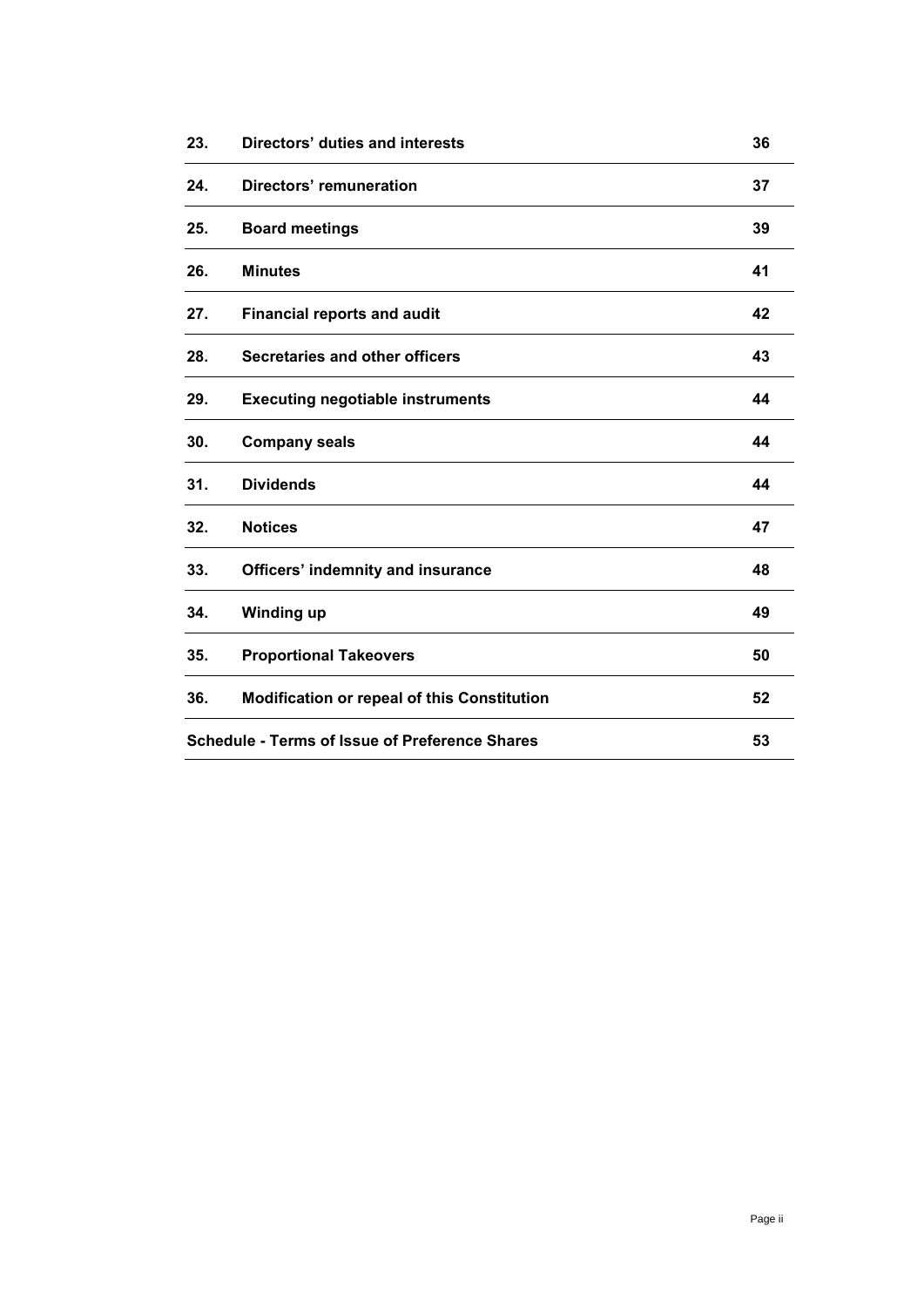# **Constitution** of Argosy Minerals Limited ACN 073 391 189

# <span id="page-3-0"></span>1. Definitions and Interpretation

## 1.1 **Definitions**

In this Constitution:

| <b>Alternate Director</b>            |               | a person appointed as an alternate Director of the Company<br>under Rule 19.1.                                                                                                                                                                                                                |
|--------------------------------------|---------------|-----------------------------------------------------------------------------------------------------------------------------------------------------------------------------------------------------------------------------------------------------------------------------------------------|
| <b>Appointor</b>                     |               | in relation to an Alternate Director, the Director who appointed<br>the Alternate Director.                                                                                                                                                                                                   |
| ASX                                  |               | ASX Limited ACN 008 624 691.                                                                                                                                                                                                                                                                  |
| <b>ASX Listing Rules</b>             |               | Listing rules of the ASX and any other rules of the ASX which are<br>applicable while the Company is admitted to the official list of<br>ASX, each as amended or replaced from time to time, except to<br>the extent of any express written waiver by ASX.                                    |
| <b>ASX Operating</b><br><b>Rules</b> |               | the operating rules of the ASX (or of any relevant organisation<br>which is an alternative to, or successor or replacement of, ASX<br>or any applicable CS facility licensee), as amended or replaced<br>from time to time, except to the extent of any express written<br>waiver by the ASX. |
| <b>Auditor</b>                       | the Company.  | means the person appointed for the time being as the auditor of                                                                                                                                                                                                                               |
| <b>Board</b>                         |               | means the board of directors of the Company.                                                                                                                                                                                                                                                  |
| <b>Business Day</b>                  |               | has the meaning given by the ASX Listing Rules.                                                                                                                                                                                                                                               |
| <b>Called Amount</b>                 |               | in respect of a Share:                                                                                                                                                                                                                                                                        |
|                                      | (a)           | the amount of a call on that Share which is due and<br>unpaid; and                                                                                                                                                                                                                            |
|                                      | (b)           | any amount the Board requires a member to pay under<br>Rule 6.7.                                                                                                                                                                                                                              |
| Chairperson                          | appropriate). | means the person occupying the position of Chairperson or<br>acting Chairperson of the Directors under Rule 14.4 (where                                                                                                                                                                       |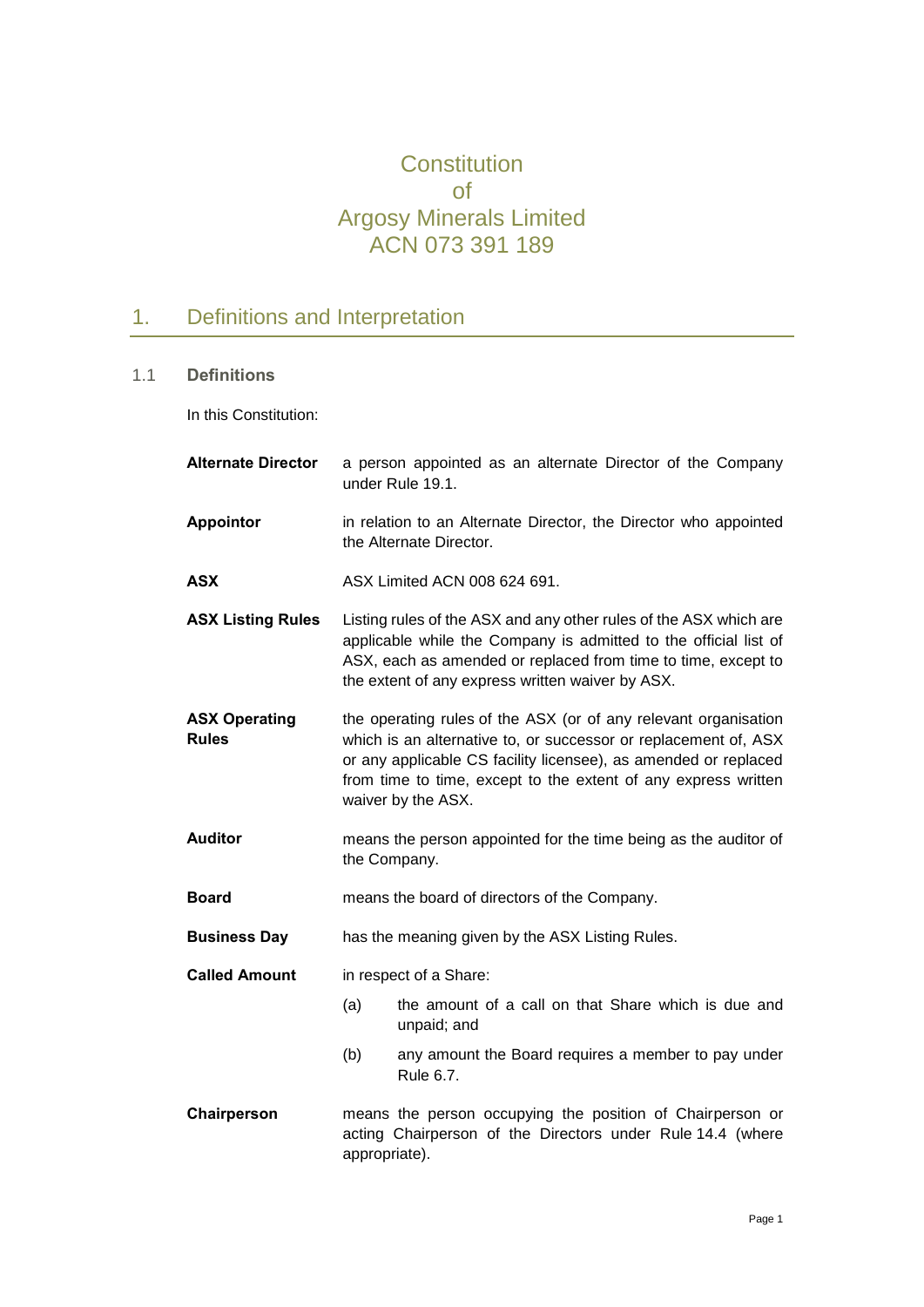| Company                          | Argosy Minerals Limited ACN 073 391 189 or such other name it<br>may have from time to time.                                                                                                                                                                                                                                                                         |  |  |
|----------------------------------|----------------------------------------------------------------------------------------------------------------------------------------------------------------------------------------------------------------------------------------------------------------------------------------------------------------------------------------------------------------------|--|--|
| <b>Constitution</b>              | this constitution of the Company.                                                                                                                                                                                                                                                                                                                                    |  |  |
| <b>Corporations Act</b>          | the Corporations Act 2001 (Cth).                                                                                                                                                                                                                                                                                                                                     |  |  |
| <b>Director</b>                  | a person who is, for the time being, a director of the Company<br>including, where appropriate, an Alternate Director.                                                                                                                                                                                                                                               |  |  |
| <b>Dividend</b>                  | means any distribution (including an interim dividend) made, or<br>any amount credited, by the Company to members.                                                                                                                                                                                                                                                   |  |  |
| <b>Executive Director</b>        | a Director who is an employee of the Company or a subsidiary or<br>acts in an executive capacity for the Company or a subsidiary<br>under a contract for services and includes a Managing Director.                                                                                                                                                                  |  |  |
| <b>Interest Rate</b>             | in respect of each Rule in which that term is used:                                                                                                                                                                                                                                                                                                                  |  |  |
|                                  | (a)<br>the rate for the time being prescribed by the Board in<br>respect of that Rule; or                                                                                                                                                                                                                                                                            |  |  |
|                                  | (b)<br>if no rate is prescribed, 10% each year.                                                                                                                                                                                                                                                                                                                      |  |  |
| <b>Managing Director</b>         | means a Director appointed under Rule 20.1 as, or to perform the<br>duties of, managing director of the Company.                                                                                                                                                                                                                                                     |  |  |
|                                  |                                                                                                                                                                                                                                                                                                                                                                      |  |  |
| <b>Member or member</b>          | a person whose name is entered in the Register as the holder of<br>a Share.                                                                                                                                                                                                                                                                                          |  |  |
| <b>Official List</b>             | the official list of the ASX.                                                                                                                                                                                                                                                                                                                                        |  |  |
| Ordinary<br><b>Resolution</b>    | a resolution passed at a meeting of members by a majority of the<br>members present (at the venue or venues for the meeting, in<br>person or by proxy, by attorney or, where the member is a body<br>corporate, by representative) and voting at the meeting (in person<br>or by proxy, by attorney or, where the member is a body<br>corporate, by representative). |  |  |
| Register                         | the register of members kept as required by sections 168 and<br>169 of the Corporations Act and includes a computerised or<br>electronic sub register established and administered under the<br><b>ASX Operating Rules.</b>                                                                                                                                          |  |  |
| <b>Related Body</b><br>Corporate | has the meaning given to it in section 9 of the Corporations Act.                                                                                                                                                                                                                                                                                                    |  |  |
| <b>Replaceable Rules</b>         | means the replaceable rules applicable to a public company<br>limited by shares referred to in Part 2B.4 and section 141 of the<br>Corporations Act.                                                                                                                                                                                                                 |  |  |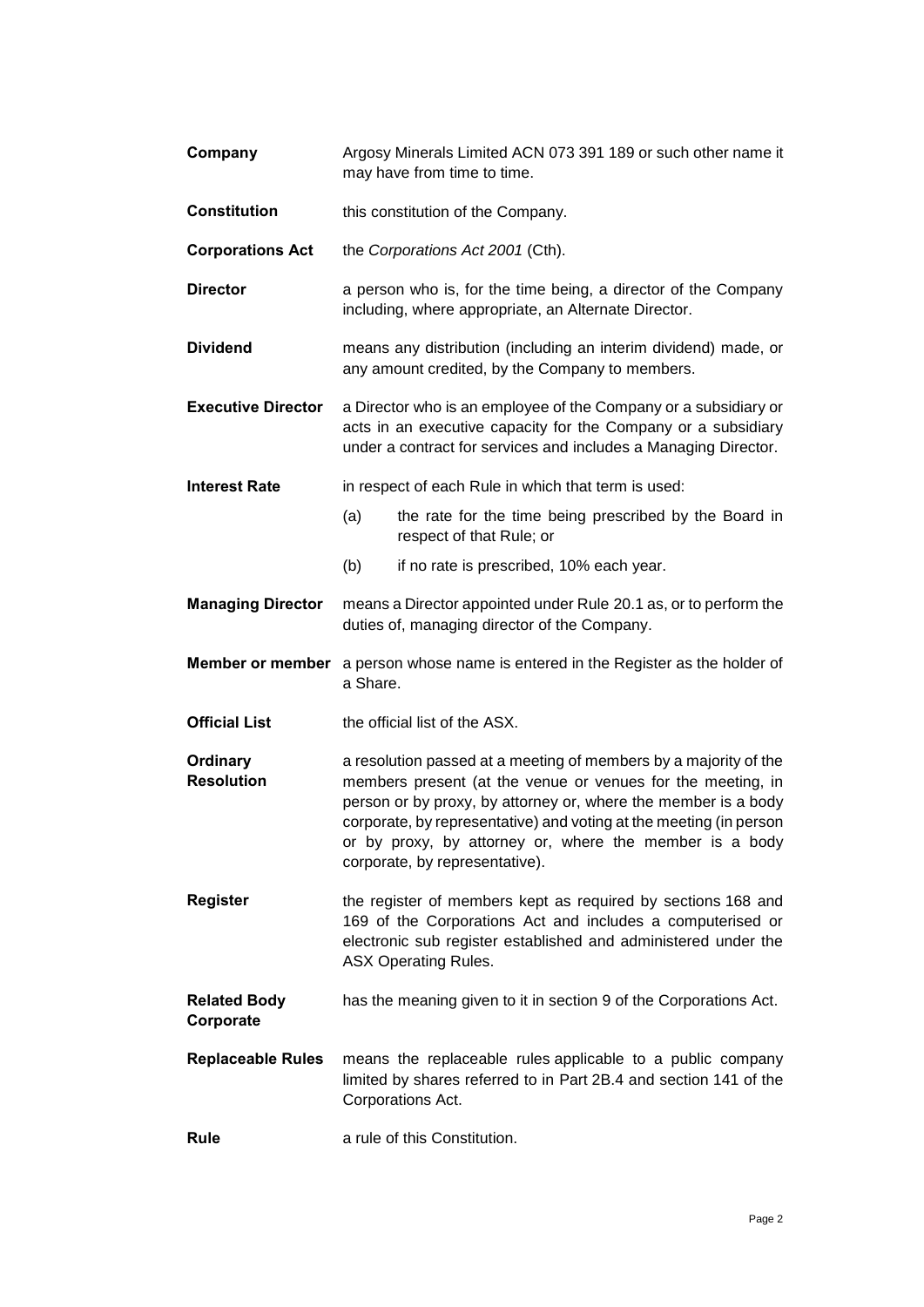| <b>Secretary</b>              |                                                             | during the term of that appointment, a person appointed as a<br>secretary of the Company in accordance with this Constitution.                                                          |  |
|-------------------------------|-------------------------------------------------------------|-----------------------------------------------------------------------------------------------------------------------------------------------------------------------------------------|--|
| <b>Securities</b>             |                                                             | means Shares, rights to Shares, options, debentures or any<br>similar rights granted over issued or unissued Shares or any<br>other instruments convertible into Shares in the Company. |  |
| <b>Share</b>                  | means a share in the capital of the Company.                |                                                                                                                                                                                         |  |
| <b>Special Resolution</b>     | has the meaning given by section 9 of the Corporations Act. |                                                                                                                                                                                         |  |
| <b>Unmarketable</b><br>Parcel |                                                             | a parcel of Shares of a single class registered in the same name<br>or the same joint names which is:                                                                                   |  |
|                               | (a)                                                         | less than the number that constitutes a marketable parcel<br>of Shares of that class under the ASX Operating Rules;<br>or                                                               |  |
|                               | (b)                                                         | subject to the Corporations Act, the ASX Listing<br>Rules and the ASX Operating Rules, any other number                                                                                 |  |

#### 1.2 **Interpretation**

In this Constitution unless a contrary intention is expressed:

(a) headings and italicised, highlighted or bold type do not affect the interpretation of this Constitution;

determined by the Board from time to time.

- (b) a singular word includes the plural, and vice versa;
- (c) a gender includes all other genders;
- (d) other parts of speech and grammatical forms of a word or phrase defined in this Constitution have a corresponding meaning;
- <span id="page-5-0"></span>(e) a reference to a 'person' includes any individual, firm, company, partnership, joint venture, an unincorporated body or association, trust, corporation or other body corporate (whether or not having a separate legal personality);
- (f) a reference to any thing (including any right) includes a part of that thing, but nothing in this Rule [1.2\(e\)](#page-5-0) implies that performance of part of an obligation constitutes performance of the obligation;
- (g) a reference to a rule, party, annexure, exhibit or schedule is a reference to a rule of, and a party, annexure, exhibit and schedule to, this Constitution and a reference to this Constitution includes any rule, annexure, exhibit and schedule;
- (h) a reference to a document (including this Constitution) includes an undertaking, deed, agreement or legally enforceable arrangement or understanding whether or not in writing and includes all amendments or supplements to, or replacements or novations of, that document;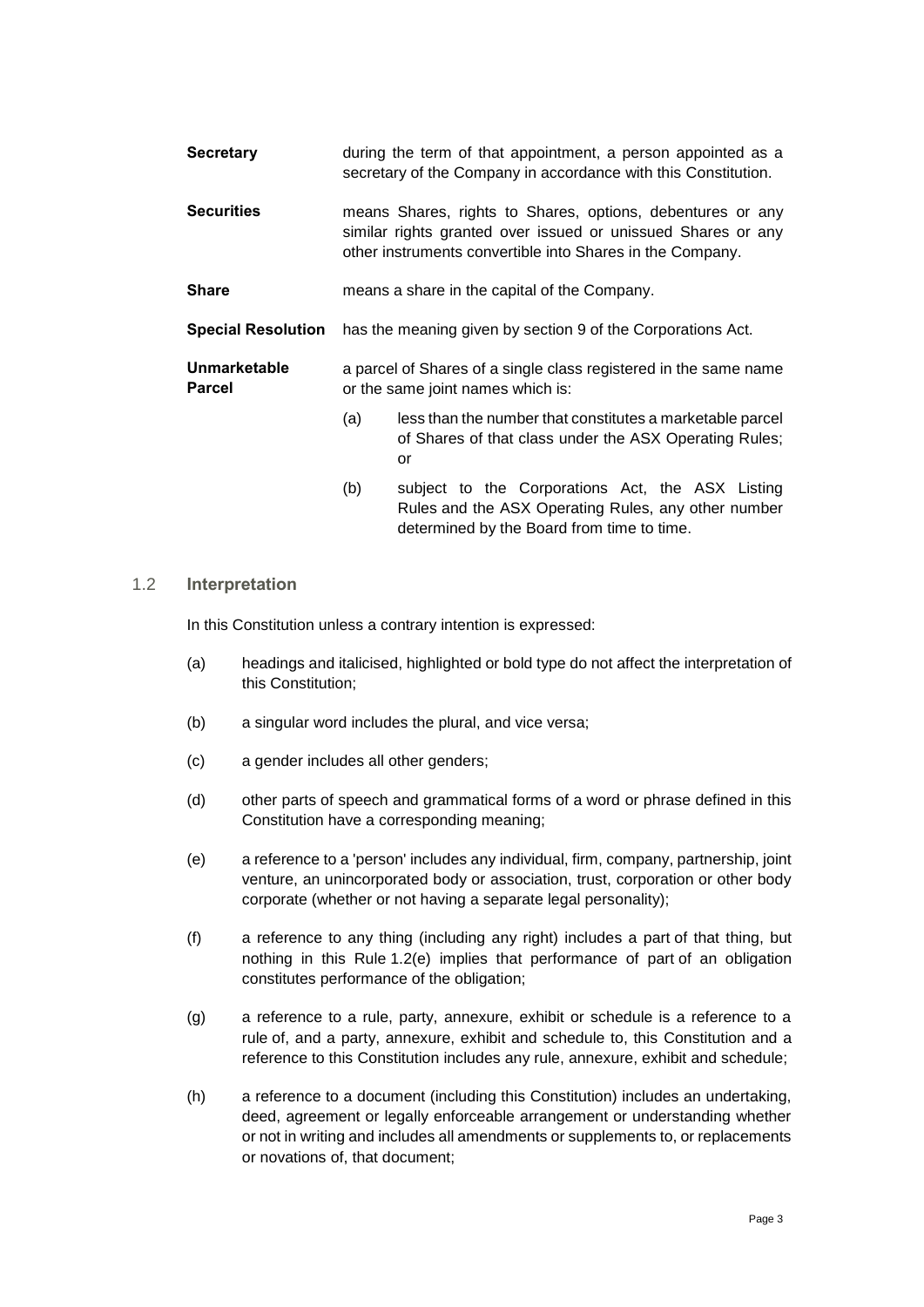- (i) a reference to a party to any document includes that party's successors and permitted assigns;
- (j) a reference to time is to Perth, Western Australia, time;
- (k) a reference to legislation (including subordinate legislation), the ASX Listing Rules or the ASX Operating Rules is to that legislation or those Rules as:
	- (i) amended, modified or waived in relation to the Company; or
	- (ii) re-enacted, amended or replaced,

and includes any subordinate legislation or rules issued under that legislation or those rules;

- (l) a reference to a body, other than a party to this Constitution (including an institute, association or authority), whether statutory or not, which ceases to exist or whose powers or functions are transferred to another body, is a reference to the body which replaces it or which substantially succeeds to its powers or functions;
- (m) the words 'include', 'including', 'for example', 'such as' or any form of those words or similar expressions in this Constitution do not limit what else is included and must be construed as if they are followed by the words 'without limitation', unless there is express wording to the contrary;
- (n) a reference to a day is to the period of time commencing at midnight and ending 24 hours later;
- (o) a reference to a month is a reference to a calendar month;
- (p) if an act or event must occur or be performed on or by a specified day and occurs or is performed after 5.00 pm on that day, it is taken to have occurred or been done on the next day;
- (q) a reference to '\$', 'A\$', 'dollars' or 'Dollars' is a reference to the lawful currency of the Commonwealth of Australia unless denominated otherwise; and
- (r) an expression which is not defined in this Constitution has the same meaning as given under the Corporations Act.
- 1.3 **Business Day**

If anything under this Constitution is required to be done by a day that is not a Business Day, the thing must be done by the preceding Business Day.

1.4 **Replaceable Rules do not apply**

The Replaceable Rules do not apply to the Company and are replaced by the Rules set out in this Constitution.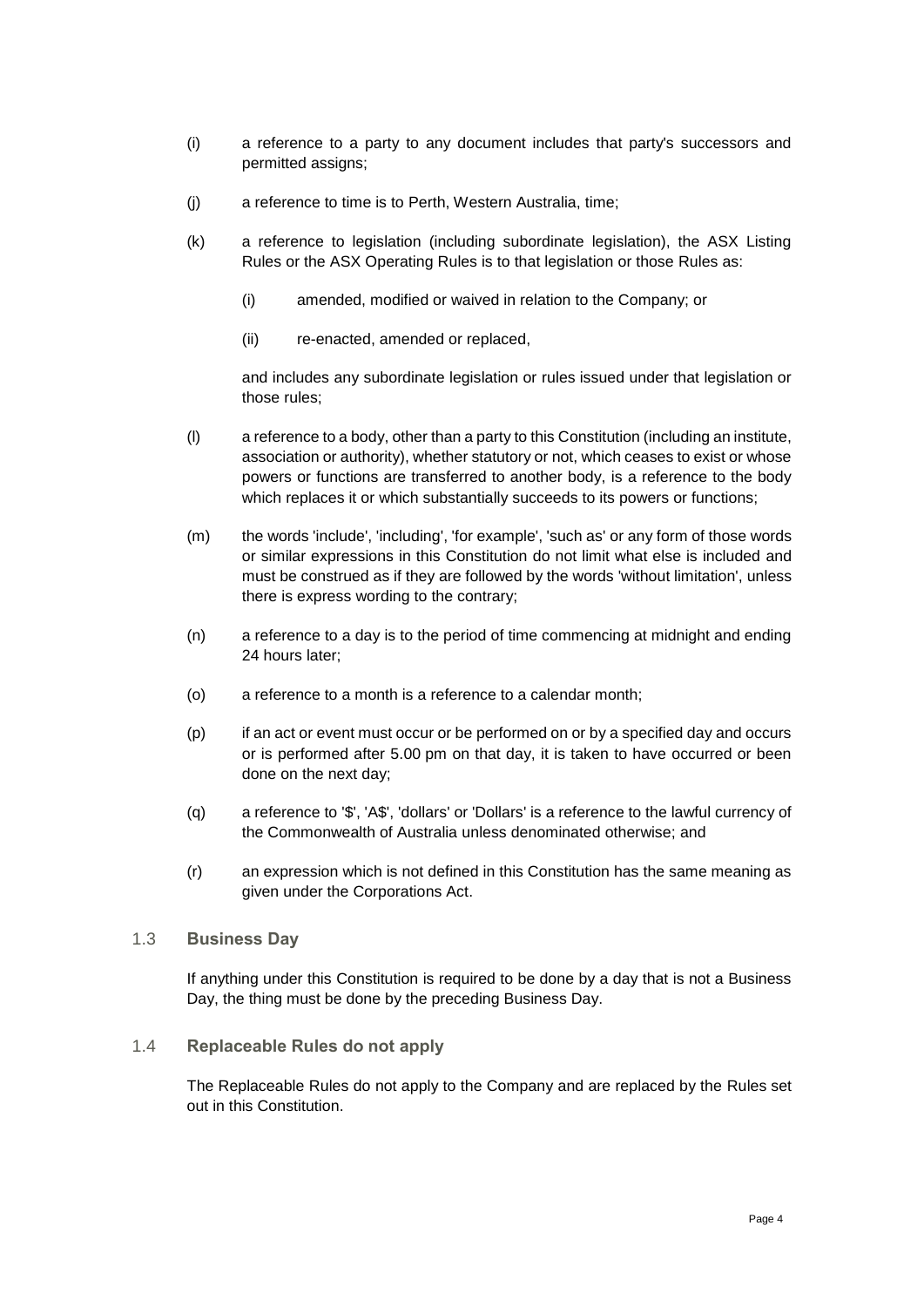### 1.5 **Previous constitution**

This Constitution supersedes the constitution of the Company in force immediately prior to the adoption of this Constitution.

## <span id="page-7-0"></span>2. ASX Listing Rules

### 2.1 **Application while Listed**

A reference to the ASX Listing Rules, the ASX Operating Rules, the ASX or related matters in this Constitution has effect if, and only if, at the relevant time the Company is listed on the ASX.

### 2.2 **ASX Listing Rules**

If the Company is admitted to the Official List of the ASX, it must comply with the following:

- (a) notwithstanding anything contained in this Constitution, if the ASX Listing Rules prohibit an act being done, the act shall not be done;
- (b) nothing contained in this Constitution prevents an act being done that the ASX Listing Rules require to be done;
- (c) if the ASX Listing Rules require an act to be done or not to be done, authority is given for that act to be done or not to be done (as the case may be);
- (d) if the ASX Listing Rules require this Constitution to contain a provision and it does not contain such a provision, this Constitution is deemed to contain that provision;
- (e) if the ASX Listing Rules require this Constitution not to contain a provision and it contains such a provision, this Constitution is deemed not to contain that provision; and
- (f) if any provision of this Constitution is or becomes inconsistent with the ASX Listing Rules, this Constitution is deemed not to contain that provision to the extent of the inconsistency.

## <span id="page-7-1"></span>3. Share Capital

### 3.1 **Issue of Shares**

The Board may, on behalf of the Company, issue, grant options over or otherwise dispose of unissued Shares or other Securities to any person on the terms, with the rights, and at the times that the Board decides, subject to the Corporations Act, the ASX Listing Rules and any special rights conferred on the holders of any Shares or class of Shares.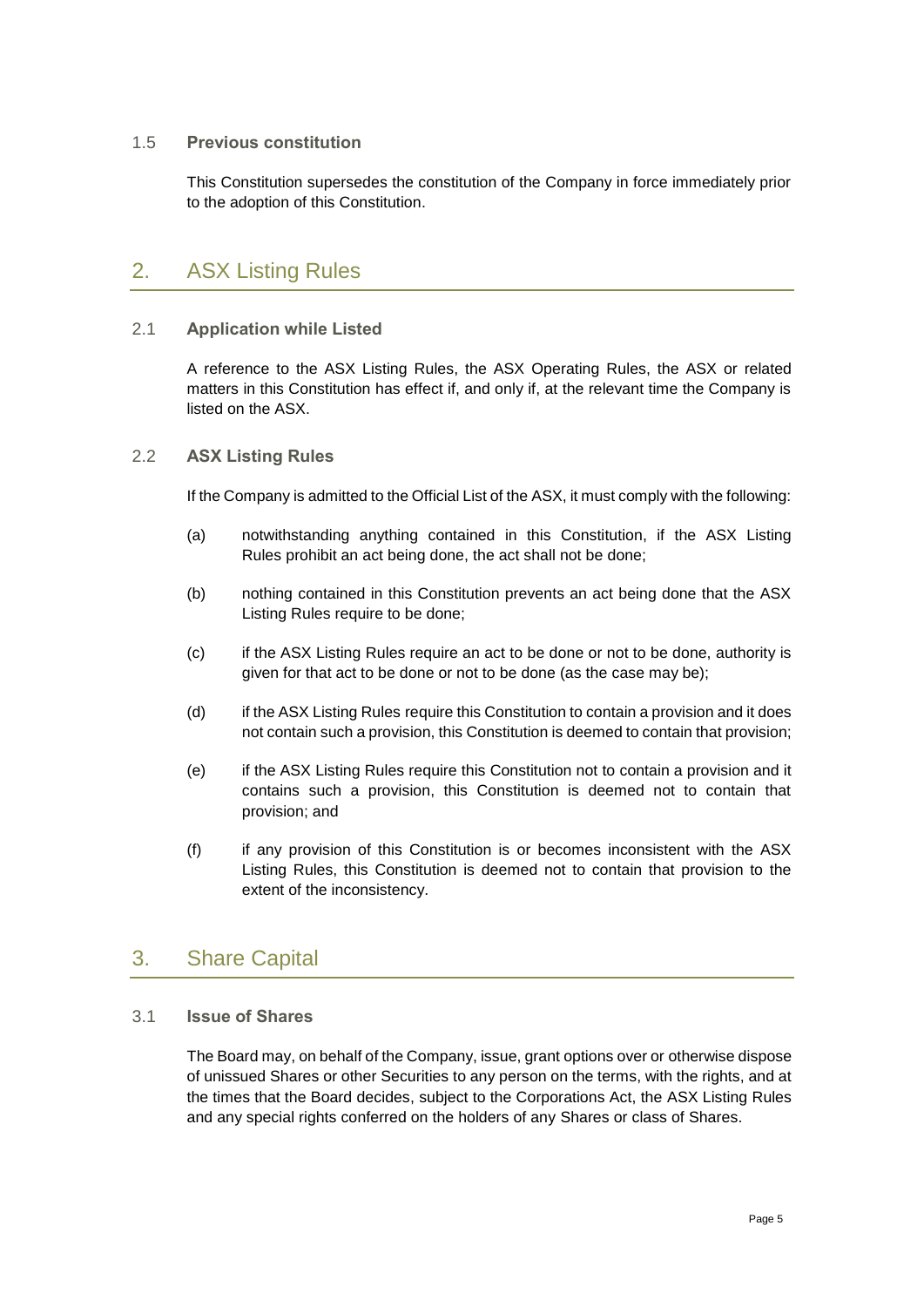### <span id="page-8-2"></span>3.2 **Preference Shares**

The Company may issue preference shares (including preference Shares that are liable to be redeemed with the sanction of a resolution). The rights attached to preference shares are, unless other rights have been approved by Special Resolution of the Company, the rights set out in or determined in accordance with the Schedule to this document.

### 3.3 **Brokerage and commissions**

The Company may pay brokerage or commissions to a person in respect of that person or another person agreeing to take up Shares in the Company.

- <span id="page-8-3"></span>3.4 **Variation of rights**
	- (a) If the Company issues different classes of Shares, or divides issued Shares into different classes, the rights attached to Shares in any class may (subject to the Corporations Act) be varied or cancelled only:
		- (i) with the written consent of the holders of 75% of the issued Shares of the affected class; or
		- (ii) by Special Resolution passed at a separate meeting of the holders of the issued Shares of the affected class.
	- (b) Subject to the terms of issue of Shares, the rights attached to a class of Shares are not treated as varied by the issue of further Shares of that class.

## <span id="page-8-0"></span>4. Certificates

## <span id="page-8-1"></span>4.1 **Uncertificated securities**

Unless the ASX Listing Rules and the ASX Operating Rules require the Company to issue a certificate for particular securities, the Company:

- (a) must not issue a certificate for those securities; and
- (b) may cancel a certificate for them without issuing another certificate.

### 4.2 **Certificated Shares**

Unless Rule [4.1](#page-8-1) or Rule [4.3,](#page-9-1) applies, the Company must issue a certificate of title to Shares that complies with section 1070C of the Corporations Act and deliver it to the holder of those Shares in accordance with section 1071H of the Corporations Act. The Company must not charge any fee to issue a certificate.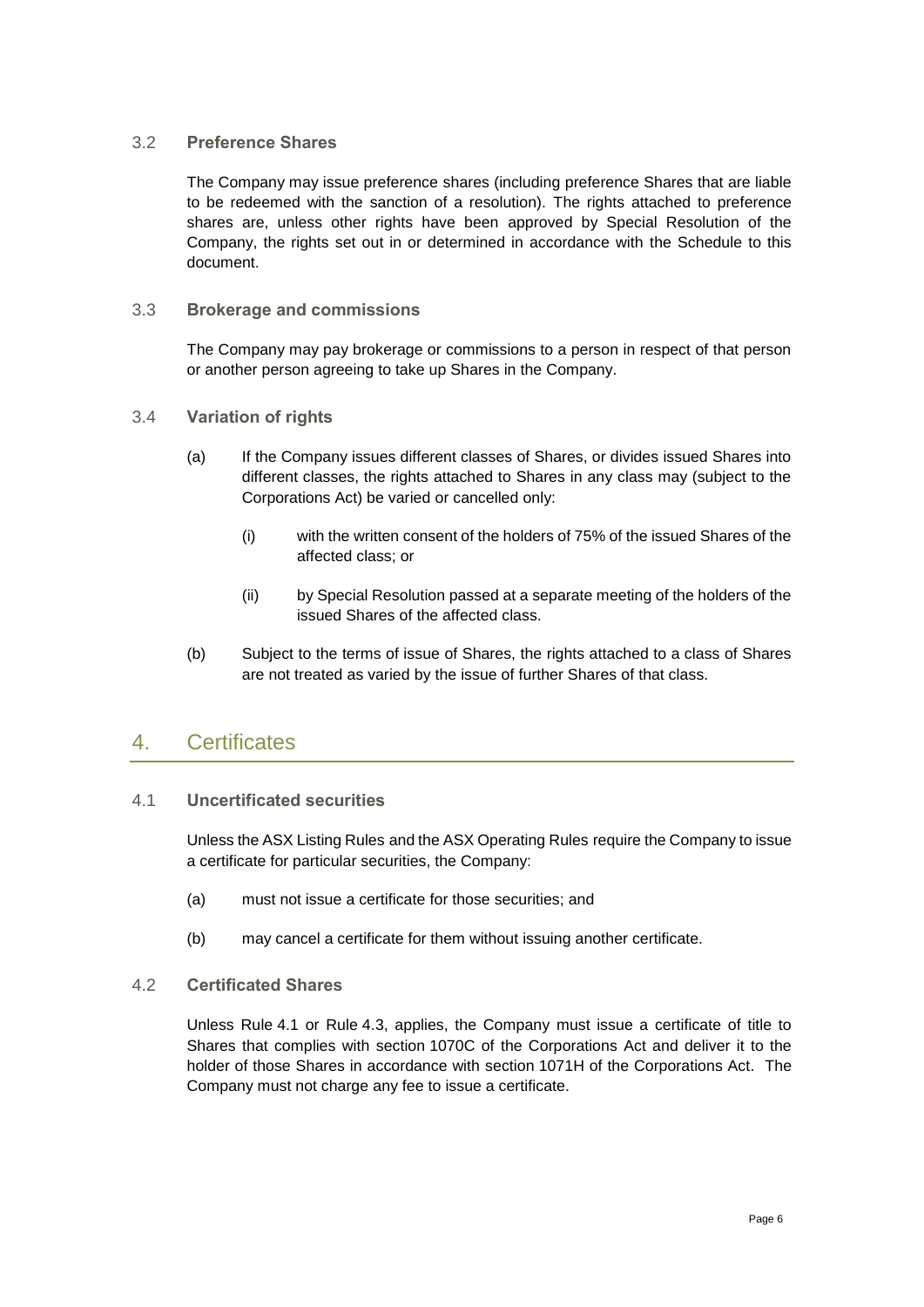### <span id="page-9-1"></span>4.3 **Computerised Share system**

- (a) If the Company participates, or to enable the Company to participate, in any computerised or electronic Share transfer introduced by or acceptable to ASX, the Directors may:
	- (i) provide that Shares may be held in certificated or uncertificated form and make any provision they think fit, including for the issue or cancellation of certificates, to enable members to hold Shares in uncertificated form and to convert between certificated and uncertificated holdings;
	- (ii) provide that some or all members are not to be entitled to receive a Share certificate in respect of some or all of the Shares which the members hold in the Company;
- (b) The Directors may in their absolute discretion elect whether to maintain a certificated sub-register for any class of Shares.
- (c) Subject to the ASX Listing Rules and the ASX Operating Rules, Shares may be held on any sub-register maintained by or on behalf of the Company.
- (d) The Company must comply with the Corporations Act, the ASX Listing Rules and the ASX Operating Rules (if the Company is bound to those ASX Operating Rules) in issuing certificates, statements of holdings or other documents.

## <span id="page-9-0"></span>5. Register

### 5.1 **Joint holders**

- (a) If the Register names two or more joint holders of a Share, the Company must treat the person named first in the Register in respect of that Share as the sole owner of it for all purposes (including the giving of notice) except in relation to:
	- (i) the right to vote (to which Rule [16.4](#page-30-0) applies);
	- (ii) the power to give directions as to payment of, or a receipt for, dividends (to which Rules [31.7](#page-48-0) and [31.8](#page-48-1) apply);
	- (iii) liability for instalments or calls (which, subject to section 1072E(8) of the Corporations Act, is joint and several);
	- (iv) sale of Unmarketable Parcels under Rule [11;](#page-19-0) and
	- (v) transfer.
- (b) The Company is not bound to register more than three persons as the holders of a Share (except in the case of personal representatives of a deceased member).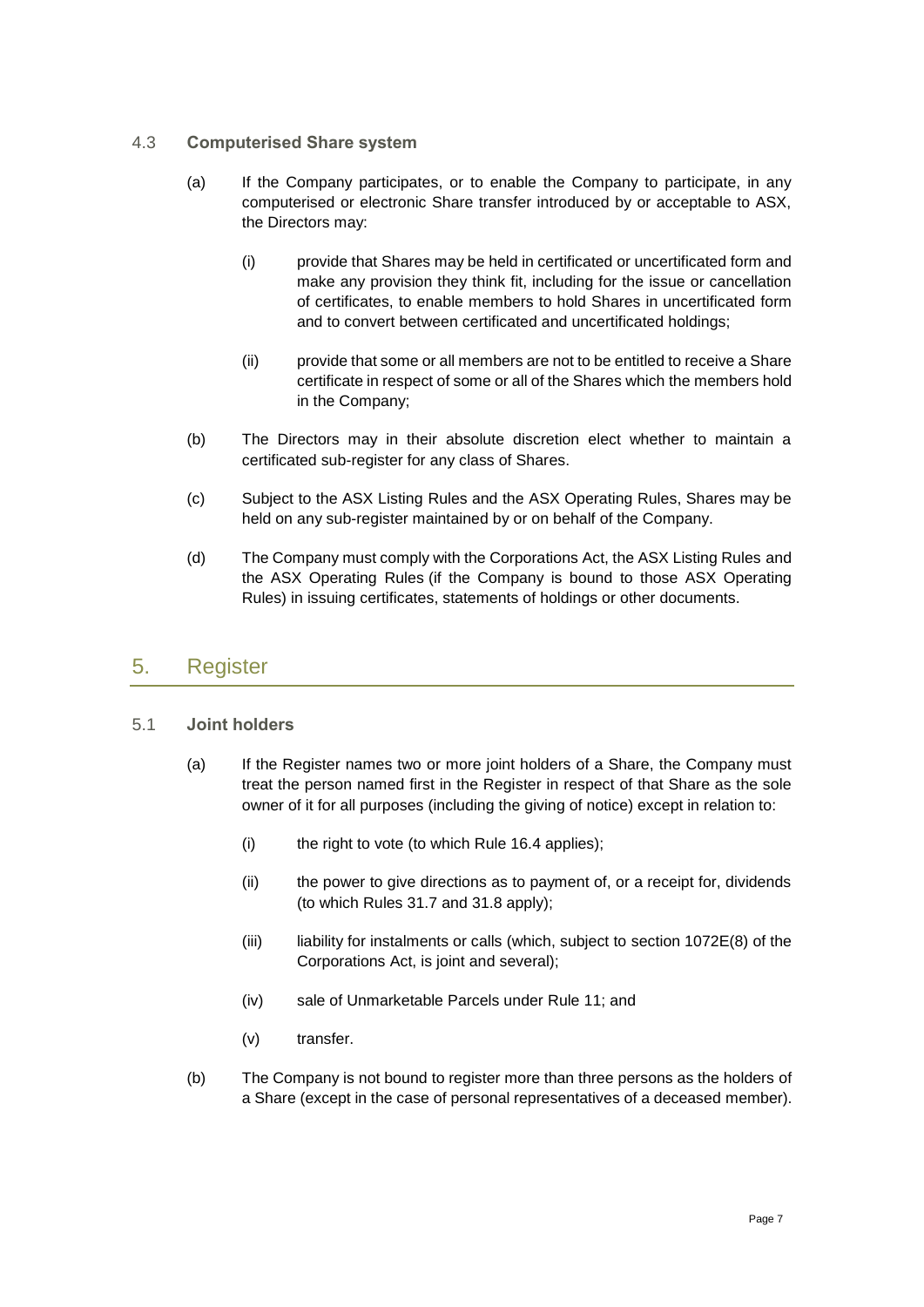### 5.2 **Non beneficial holders**

Subject to section 1072E of the Corporations Act, unless otherwise ordered by a court of competent jurisdiction or required by statute, the Company:

- (a) may treat the registered holder of any Share as the absolute owner of it; and
- (b) need not recognise any equitable or other claim to or interest in a Share by any person except a registered holder.

## <span id="page-10-0"></span>6. Partly paid Shares

## 6.1 **Fixed instalments**

If a Share is issued on terms that some or all of the issue price is payable by instalments, the registered holder of the Share must pay every instalment to the Company when due. If, having been given notice of the instalment in accordance with Rule [6.4,](#page-11-1) the registered holder does not pay it when due, Rules [6.7](#page-11-0) to [6.16](#page-13-0) apply as if the registered holder had failed to pay a call.

## <span id="page-10-1"></span>6.2 **Prepayment of calls**

- (a) The Board may:
	- (i) accept prepayment of some or all of the amount unpaid on a Share above the sums actually called as a payment in advance of calls;
	- (ii) agree to payment by the Company of interest at a rate no higher than the Interest Rate on that part of the advance payment which for the time being exceeds the aggregate amount of the calls then made on the Shares in respect of which it was paid; and
	- (iii) unless otherwise agreed between the member and the Company, repay the sum or part of it.
- (b) Prepayment of an amount in advance of a call does not entitle the paying member to any dividend, benefit or advantage, other than the payment of interest under this Rule [6.2,](#page-10-1) to which the member would not have been entitled if it had paid the amount when it became due.

### 6.3 **Calls made by Board**

Subject to the terms of issue of a Share and to any Special Resolution passed under section 254N of the Corporations Act, the Board may:

- (a) make calls on a member for some or all of the money unpaid on a Share held by that member;
- (b) make a call payable by instalments; and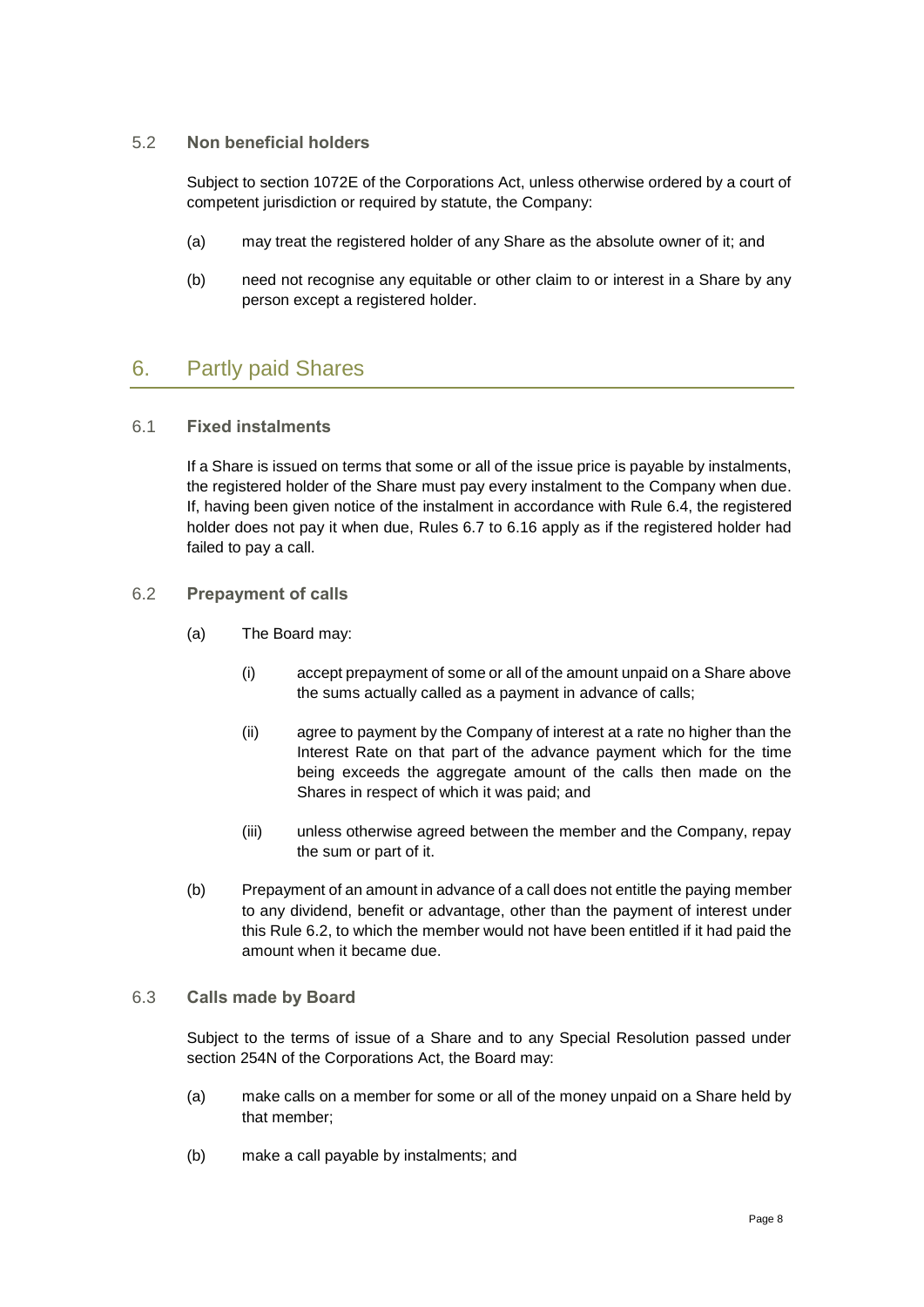- (c) revoke or postpone a call before the due date for payment.
- <span id="page-11-1"></span>6.4 **Notice of call**

The Company must give a member on whom a call has been made or from whom an instalment is due, written notice of the call or instalment:

- (a) within the time limits; and
- (b) in the form,

required by the ASX Listing Rules.

6.5 **Classes of Shares**

The Board may issue Shares on terms as to the amount of calls to be paid and the time for payment of those calls which are different as between the holders of those Shares. The Board may make different calls on different classes of Shares.

6.6 **Obligation to pay calls**

Subject to section 1072E(8) of the Corporations Act, a member subject to a call must pay the amount of the call to the payee named in the notice of call no later than the time specified in the notice. Joint holders of a Share are jointly and severally liable for calls.

<span id="page-11-0"></span>6.7 **Called Amounts**

If a call is not paid on or before the day specified for payment, the Board may require the member liable for the call to pay:

- (a) interest on the amount of the call at the Interest Rate from that day until payment is made; and
- (b) all costs and expenses incurred by the Company because payment was not made on that day.
- 6.8 **Proof of call**

If on the hearing of an action for recovery of a Called Amount it is proved that:

- (a) the minute books of the Company record the Board's resolution making the call;
- (b) notice of the call was given under Rules [6.4](#page-11-1) and [32.1;](#page-49-1) and
- (c) the person sued appears in the Register as a holder of the Share in respect of which the call was made,

proof of those matters is conclusive proof of the debt.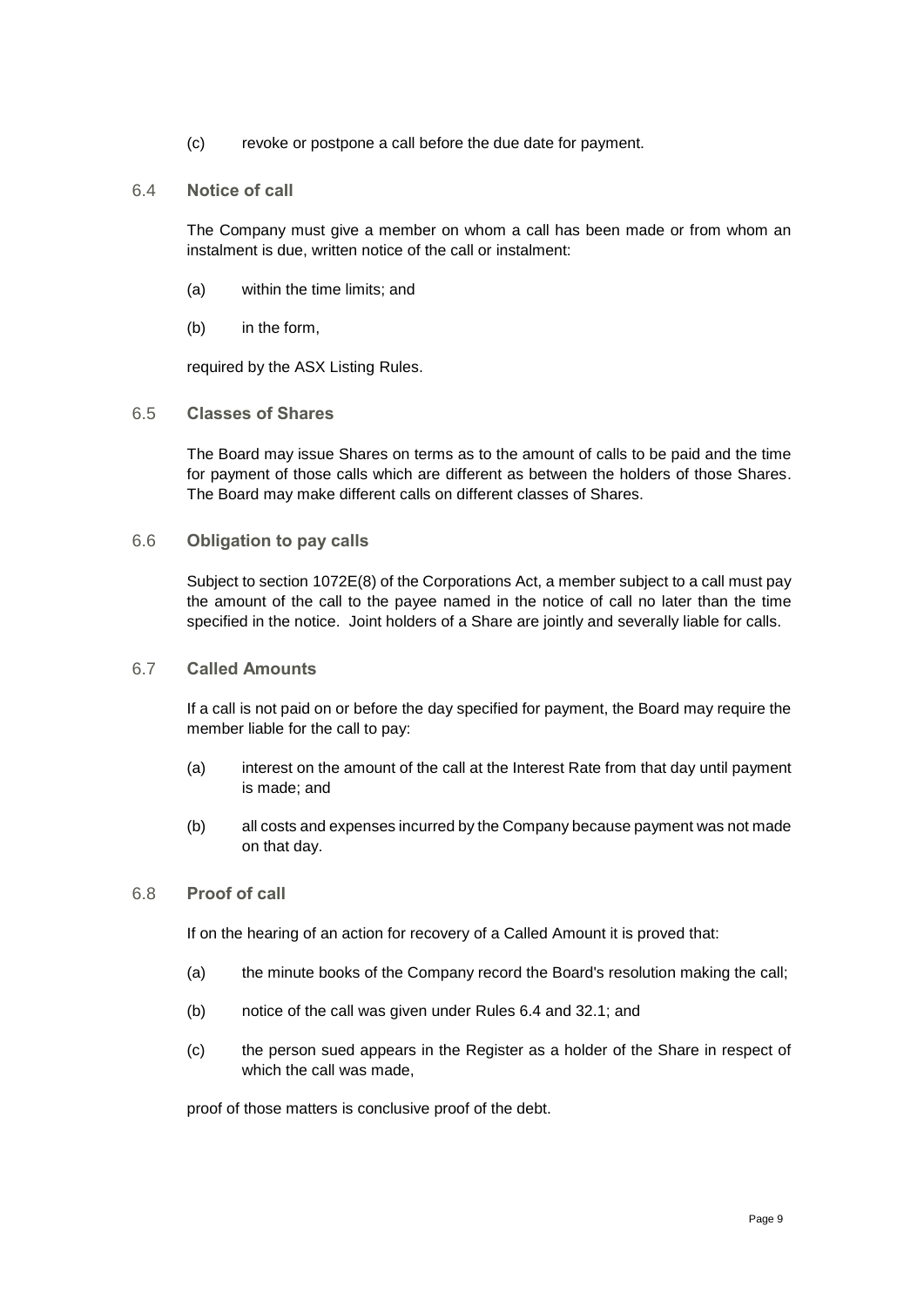### <span id="page-12-0"></span>6.9 **Forfeiture notice**

At any time until a Called Amount is paid, the Board may give the relevant member a notice which:

- (a) requires the member to pay the Called Amount;
- (b) states the Called Amount at the date of the notice;
- (c) specifies how to calculate the Called Amount when payment is made;
- (d) specifies a date at least 14 days after the date of the notice by which and a place at which payment must be made; and
- (e) states that if payment is not made at that place on or before that date, the Share to which the call relates is liable to be forfeited.

#### <span id="page-12-1"></span>6.10 **Forfeiture**

If the requirements of a notice given under Rule [6.9](#page-12-0) are not satisfied, the Board may forfeit the Share in respect of which that notice was given (and all dividends, interest and other money payable in respect of that Share and not actually paid before the forfeiture) by resolution passed before the Called Amount is paid.

#### <span id="page-12-2"></span>6.11 **Disposal and re issue of forfeited Shares**

A Share forfeited under Rule [6.10](#page-12-1) immediately becomes the property of the Company. Subject to the ASX Listing Rules, the Board, on behalf of the Company, may:

- (a) reissue the Share with or without any money paid on it by any former holder credited as paid; or
- (b) sell or otherwise dispose of the Share, and effect or execute and register a transfer of it,

to the person, and on the terms, it decides.

### 6.12 **Notice of forfeiture**

- (a) The Company must promptly:
	- (i) give notice of the forfeiture of a Share to the member who held the Share immediately before the resolution for forfeiture was passed; and
	- (ii) enter the forfeiture and its date in the Register.
- (b) A written declaration that a Share was forfeited on a specified date and notice of forfeiture was given in accordance with this Constitution signed by a Director or Secretary is, in the absence of proof to the contrary, evidence of those facts and of the Company's right to dispose of the Share.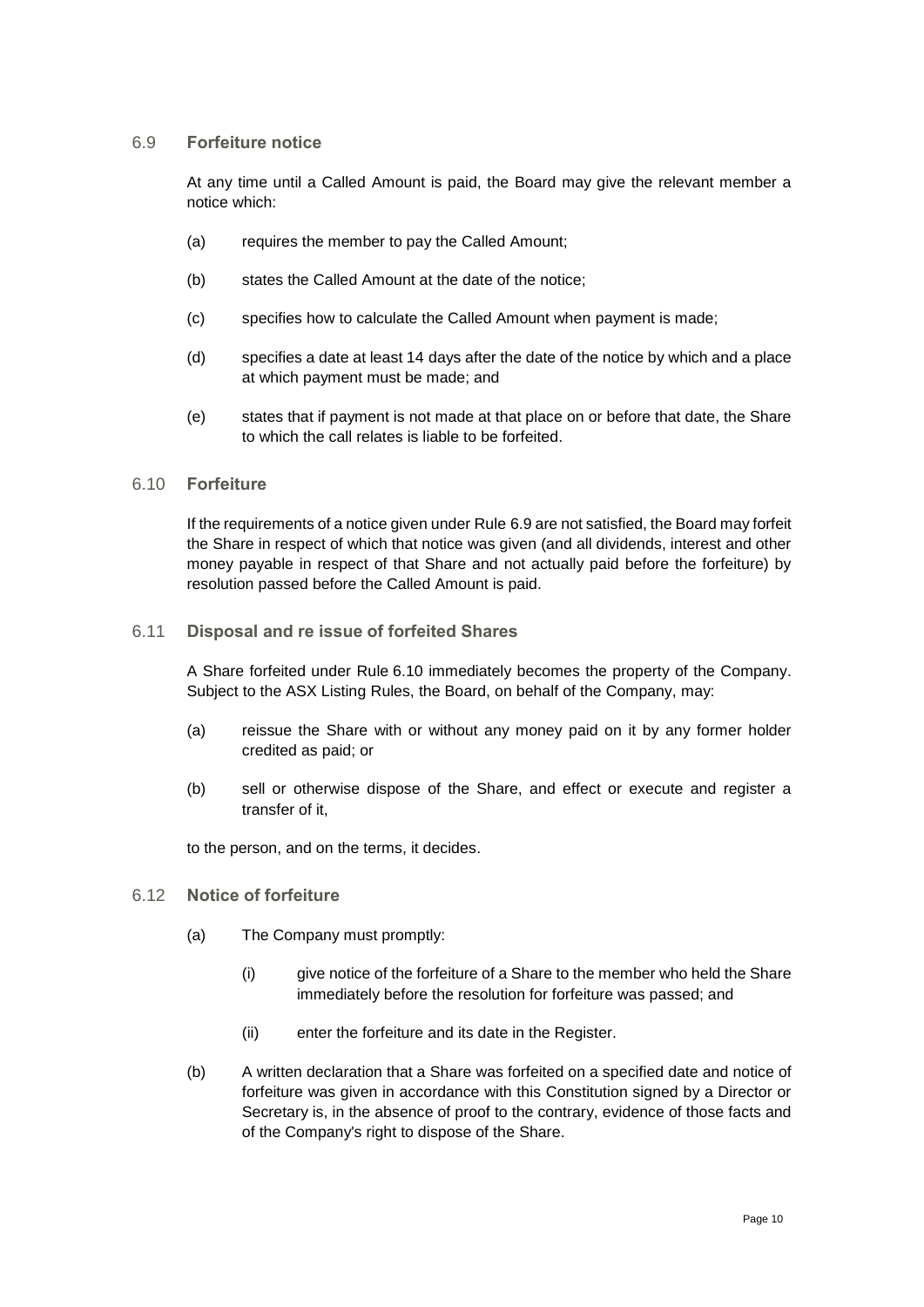### 6.13 **Cancellation of forfeiture**

The Board may cancel the forfeiture of a Share on any terms at any time before it disposes of that Share under Rule [6.11.](#page-12-2)

## 6.14 **Effect of forfeiture**

A person who held a Share which has been forfeited under Rule [6.10](#page-12-1) ceases to be a member in respect of that Share but remains liable to pay the Called Amount until it is paid in full, in the absence of the approval of holders of ordinary shares to the contrary.

## <span id="page-13-1"></span>6.15 **Application of proceeds**

The Company must:

- (a) apply the net proceeds of any re issue, sale or disposal of a forfeited Share under Rule [6.11](#page-12-2) (after payment of all costs and expenses) to satisfy the Called Amount; and
- (b) subject to the terms of issue of the Share, pay any surplus to the person who held the Share immediately before forfeiture.

### <span id="page-13-0"></span>6.16 **Title of new holder**

The title of the new holder of a forfeited Share is not affected by any irregularity in the forfeiture or the re issue, sale or disposal. The sole remedy of any person previously interested in the Share is damages which may be recovered only from the Company. The new holder is not liable for the Called Amount.

### 6.17 **Mortgage of uncalled capital**

If the Company grants a mortgage or charge over uncalled capital, the Board may delegate the power to make calls to:

- (a) the person in whose favour the mortgage or charge is granted; or
- (b) a trustee or agent for that person,

on the terms (including power to further delegate) and subject to any restrictions the Board decides. If the Board does so, a call made in accordance with the delegation is treated as made by the Board.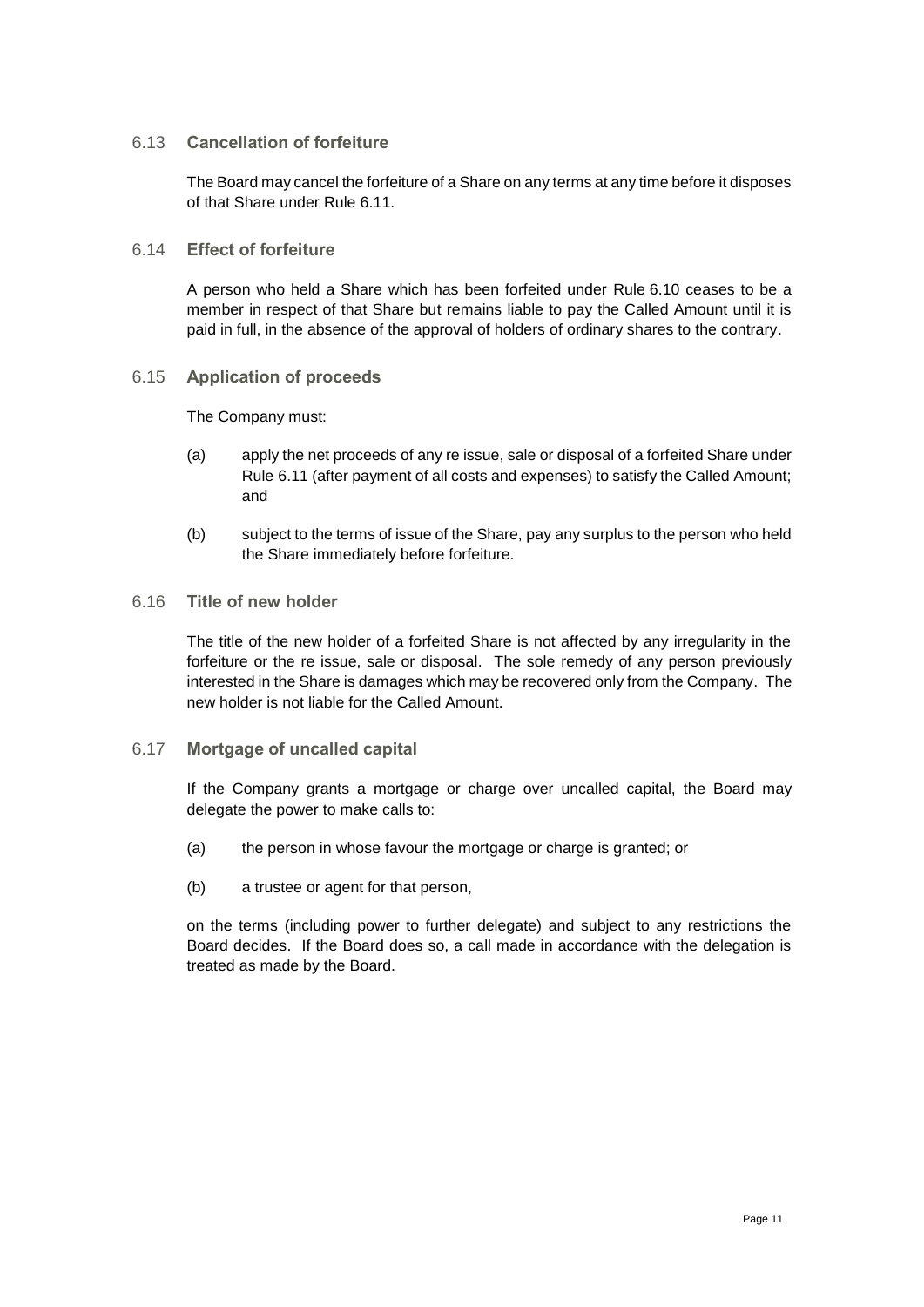## <span id="page-14-0"></span>7. Company liens

### 7.1 **Existence of liens**

- (a) Unless the terms of issue provide otherwise, the Company has a first and paramount lien on each Share for:
	- (i) all money called or payable at a fixed time in respect of that Share (including money payable under Rule [6.7\)](#page-11-0) that is due but unpaid; and
	- (ii) amounts paid by the Company for which the Company is indemnified under Rule [7.4.](#page-15-1)
- (b) The lien extends to all dividends payable in respect of the Share and to proceeds of sale of the Share.

## 7.2 **Sale under lien**

- If:
- (a) the Company has a lien on a Share;
- <span id="page-14-2"></span>(b) an amount secured by the lien is due and payable;
- <span id="page-14-1"></span>(c) the Company has given notice to the member registered as the holder of the Share:
	- (i) requiring payment of the amount which is due and payable and secured by the lien;
	- (ii) stating the amount due and payable at the date of the notice;
	- (iii) specifying how to calculate the amount due when payment is made; and
	- (iv) specifying a date (at least 10 Business Days after the date of the notice) by which and a place at which payment of that amount must be made; and
- (d) the requirements of the notice given under paragraph [\(c\)](#page-14-1) are not fulfilled,

the Company may sell the Share as if it had been forfeited under Rule [6.10.](#page-12-1) Rules [6.11,](#page-12-2) [6.15](#page-13-1) and [6.16](#page-13-0) apply, to the extent practical and modified as necessary, as if the Called Amount in respect of that Share were the aggregate of the amount referred to in paragraph [\(b\)](#page-14-2) and the costs and expenses incurred by the Company because that amount was not paid when due.

### 7.3 **Protection of lien**

The Company may do anything necessary or desirable under the ASX Operating Rules to protect a lien or other interest in Shares to which it is entitled by law or under this Constitution.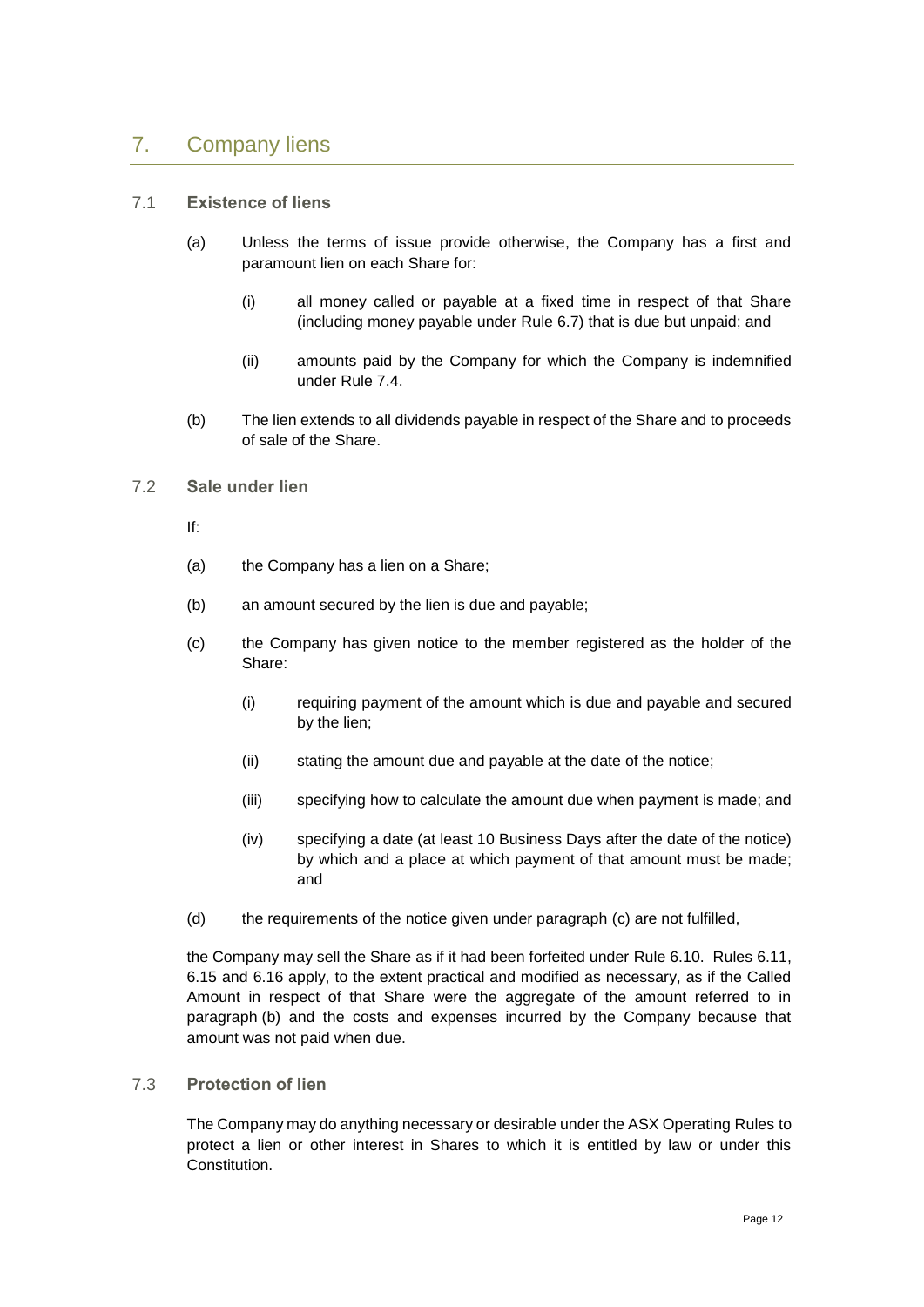## <span id="page-15-1"></span>7.4 **Indemnity for payments required to be made by the Company**

- (a) If the law of any jurisdiction imposes or purports to impose any immediate, future or possible liability on the Company, or empowers or purports to empower any person to require the Company to make any payment, on account of a member or referable to a Share held by that member (whether alone or jointly) or a dividend or other amount payable in respect of a Share held by that member, the Company:
	- (i) is fully indemnified by that member from that liability;
	- (ii) may recover as a debt due from the member the amount of that liability together with interest at the Interest Rate from the date of payment by the Company to the date of repayment by the member; and
	- (iii) subject to Rule [9.5,](#page-17-0) may refuse to register a transfer of any Share by that member until the debt has been paid to the Company.
- (b) Nothing in this Constitution in any way prejudices or affects any right or remedy which the Company has (including any right of set off) and, as between the Company and the member, any such right or remedy is enforceable by the Company.

## <span id="page-15-0"></span>8. Share plans

## <span id="page-15-2"></span>8.1 **Implementing Share plans**

The Board may adopt and implement one or more of the following plans on such terms as it thinks appropriate:

- (a) a reinvestment plan under which any dividend or other cash payment in respect of a Share or convertible security may, at the election of the person entitled to it, be:
	- (i) retained by the Company and applied in payment for fully paid Shares issued under the plan; and
	- (ii) treated as having been paid to the person entitled and simultaneously repaid by that person to the Company to be held by it and applied in accordance with the plan;
- (b) any other plan under which members or security holders may elect that dividends or other cash payments in respect of Shares or other Securities:
	- (i) be satisfied by the issue of Shares or other Securities of the Company or a related body corporate, or that issues of Shares or other Securities of the Company or a related body corporate be made in place of dividends or other cash payments;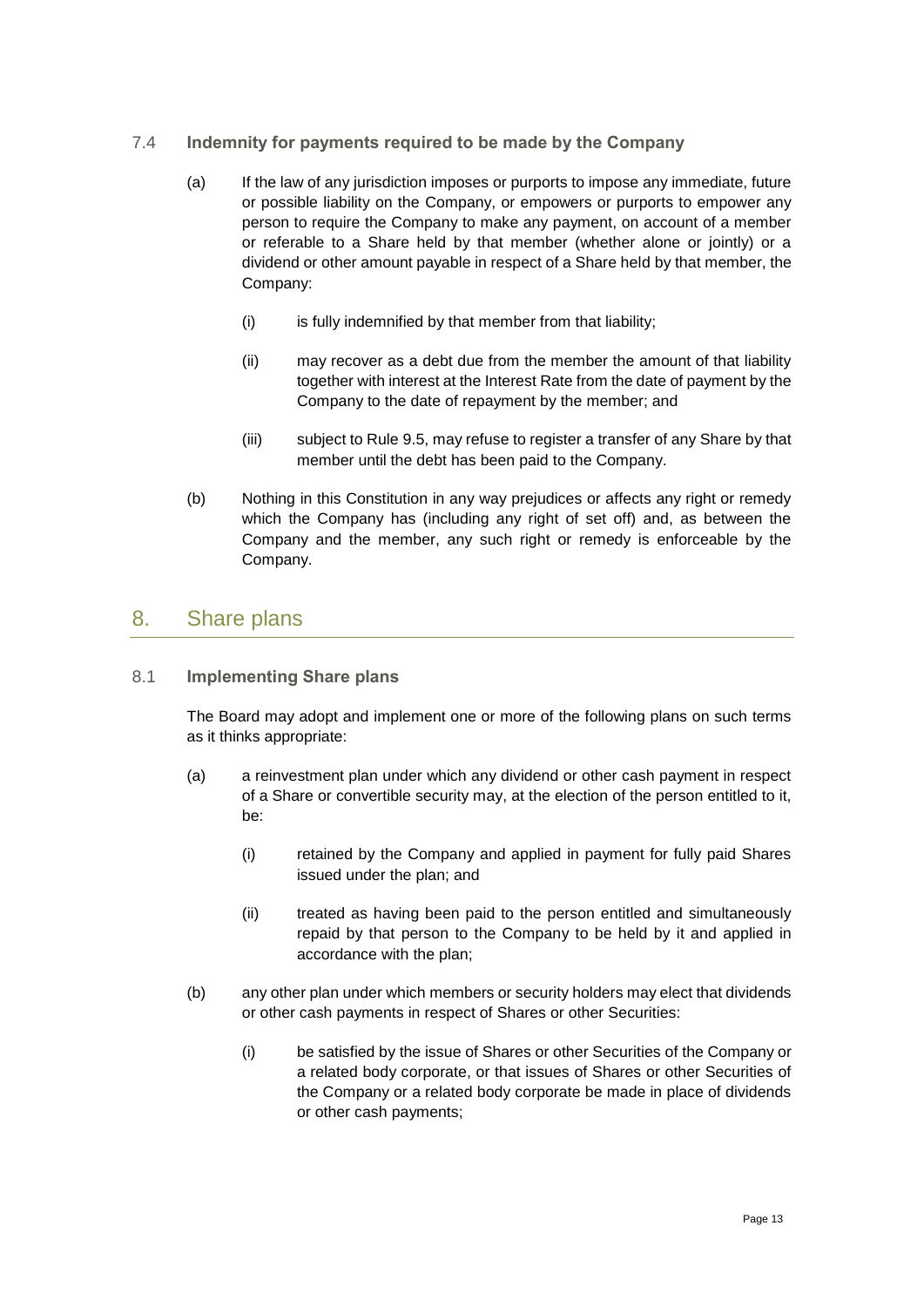- (ii) be paid out of a particular reserve or out of profits derived from a particular source; or
- (iii) be forgone in consideration of another form of distribution from the Company, another body corporate or a trust; or
- (c) a plan under which Shares or other Securities of the Company or a related body corporate may be issued or otherwise provided for the benefit of employees or Directors of the Company or any of its related bodies corporate.
- 8.2 **Board's powers and varying, suspending or terminating Share plans**

The Board:

- (a) has all powers necessary or desirable to implement and carry out a plan referred to in Rule [8.1](#page-15-2) (including a plan approved by members); and
- (b) may:
	- (i) vary the Rules governing; or
	- (ii) suspend or terminate the operation of,

a plan referred to in Rule [8.1](#page-15-2) (including a plan approved by members) as it thinks appropriate.

## <span id="page-16-0"></span>9. Transfer of Shares

- 9.1 **Modes of transfer and fee**
	- (a) Subject to this Constitution, a member may transfer a Share by any means permitted by the Corporations Act, the ASX or applicable law.
	- (b) The Company must not charge any fee on transfer of a Share except where a fee is permitted to be charged by the ASX Listing Rules.
- 9.2 **Market obligations**

The Company:

- (a) may do anything permitted by the Corporations Act, the ASX Listing Rules or the ASX Operating Rules that the Board thinks necessary or desirable in connection with the Company taking part in a computerised or electronic system established or recognised by the Corporations Act, the ASX Listing Rules or the ASX Operating Rules for the purpose of facilitating dealings in Shares; and
- (b) must comply with obligations imposed on it by the ASX Listing Rules or the ASX Operating Rules in relation to transfers of Shares.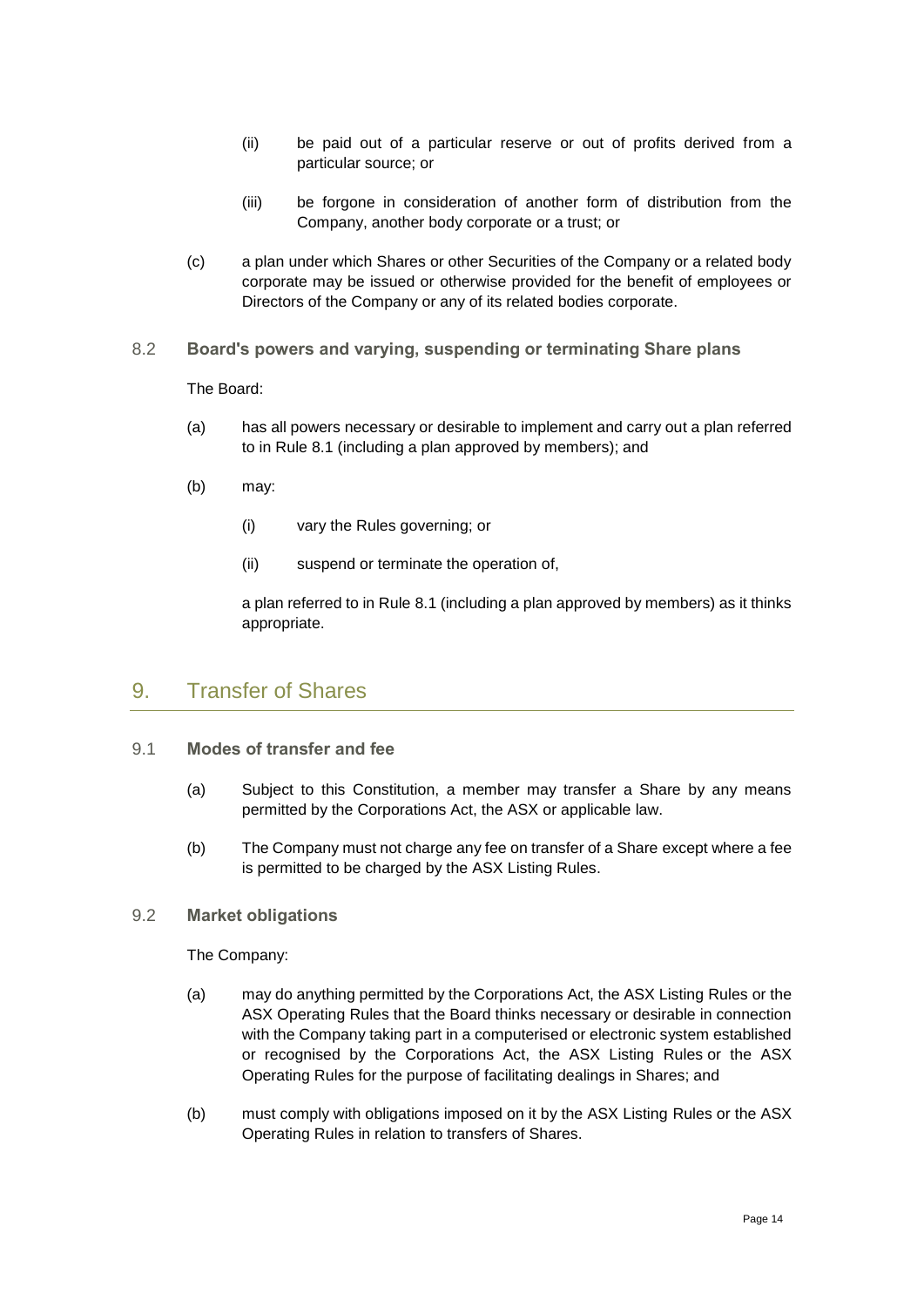## 9.3 **Delivery of transfer and certificate**

- (a) A document of transfer must be:
	- (i) delivered to the registered office of the Company or the address of the Register last notified to members by the Company;
	- (ii) accompanied by the certificate (if any) for the Shares to be transferred or evidence satisfactory to the Board of its loss or destruction; and
	- (iii) marked with payment of any stamp duty payable.
- (b) Property in and title to a document of transfer that is delivered to the Company (but not the shares to which it relates) passes to the Company on delivery.

#### <span id="page-17-1"></span>9.4 **Restricted Securities**

While the Company is on the Official List of ASX, the Company must recognise and comply with the ASX Listing Rules with respect to Restricted Securities. Without limiting the obligation to comply with the ASX Listing Rules:

- (a) a holder of Restricted Securities must not Dispose of, or agree or offer to Dispose of, the Restricted Securities during the escrow period applicable to those Restricted Securities except as permitted by the ASX Listing Rules or ASX;
- (b) if the Restricted Securities are in the same class as quoted securities, the holder will be taken to have agreed in writing that the Restricted Securities are to be kept on the Company's issuer sponsored sub-register and are to have a holding lock applied for the duration of the escrow period applicable to those securities;
- (c) the Company will refuse to acknowledge any Disposal (including, without limitation, to register any transfer), of Restricted Securities during the escrow period except as permitted by the ASX Listing Rules or the ASX;
- (d) a holder of Restricted Securities will not be entitled to participate in any return of capital on those Restricted Securities during the escrow period applicable to those Restricted Securities except as permitted by the ASX Listing Rules or ASX; and
- (e) if a holder of Restricted Securities breaches a restriction agreement or a provision of this Constitution restricting a Disposal of those Restricted Securities, the holder will not be entitled to any dividend or distribution, or to exercise any voting rights, in respected of those Restricted Securities for so long as the breach continues.

In this Rule [9.4,](#page-17-1) the terms **Dispose** (and other grammatical forms of it) and **Restricted Securities** have the meaning given to them by the ASX Listing Rules.

#### <span id="page-17-0"></span>9.5 **Refusal to register transfer**

The Company may refuse to register a transfer of Shares where applicable law permits the Company to do so and the Board so resolves. If permitted by the applicable law and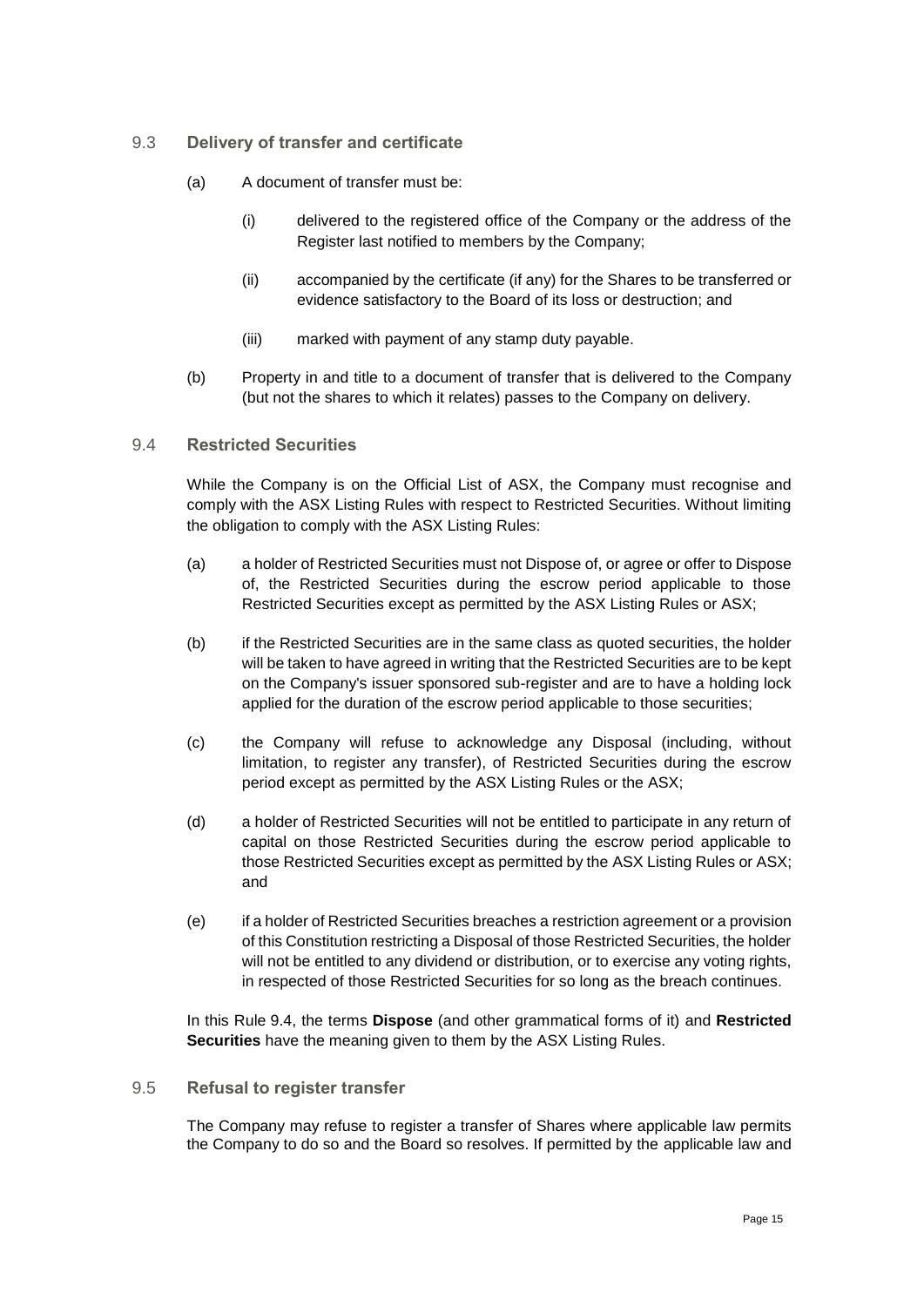the Board so resolves, the Company may refuse to register an instrument of transfer of Shares where:

- (a) the transfer is not in registrable form;
- (b) the registration of the transfer may breach an Australian law or a court order;
- (c) the registration of the transfer will create a new holding of Shares which at the time the transfer is lodged is less than a marketable parcel;
- (d) the transfer does not comply with the terms of an employee incentive scheme; or
- (e) the Company is otherwise permitted or required to do so pursuant to the terms of issue of the Shares.
- 9.6 **Transferor remains holder until transfer registered**

The transferor of a Share remains the holder of it:

- (a) if the transfer is under the ASX Operating Rules, until the time those Rules specify as the time that the transfer takes effect; and
- (b) otherwise, until the transfer is registered and the name of the transferee is entered in the Register as the holder of the Share.
- 9.7 **Powers of attorney**

The Company may assume, as against a member, that a power of attorney granted by that member that is lodged with or produced or exhibited to the Company remains in force, and may rely on it, until the Company receives express notice in writing at its registered office of:

- (a) the revocation of the power of attorney; or
- (b) the death, dissolution or insolvency of the member.

## <span id="page-18-0"></span>10. Transmission of Shares

10.1 **Death of joint holder**

The Company must recognise only the surviving joint holders as being entitled to Shares registered jointly in the names of a deceased member and others. The estate of the deceased joint holder is not released from any liability in respect of the Shares.

<span id="page-18-1"></span>10.2 **Death of single holder**

The Company must not recognise any one except the legal personal representative of the deceased member as having any title to Shares registered in the sole name of a deceased member. If the personal representative gives the Board the documents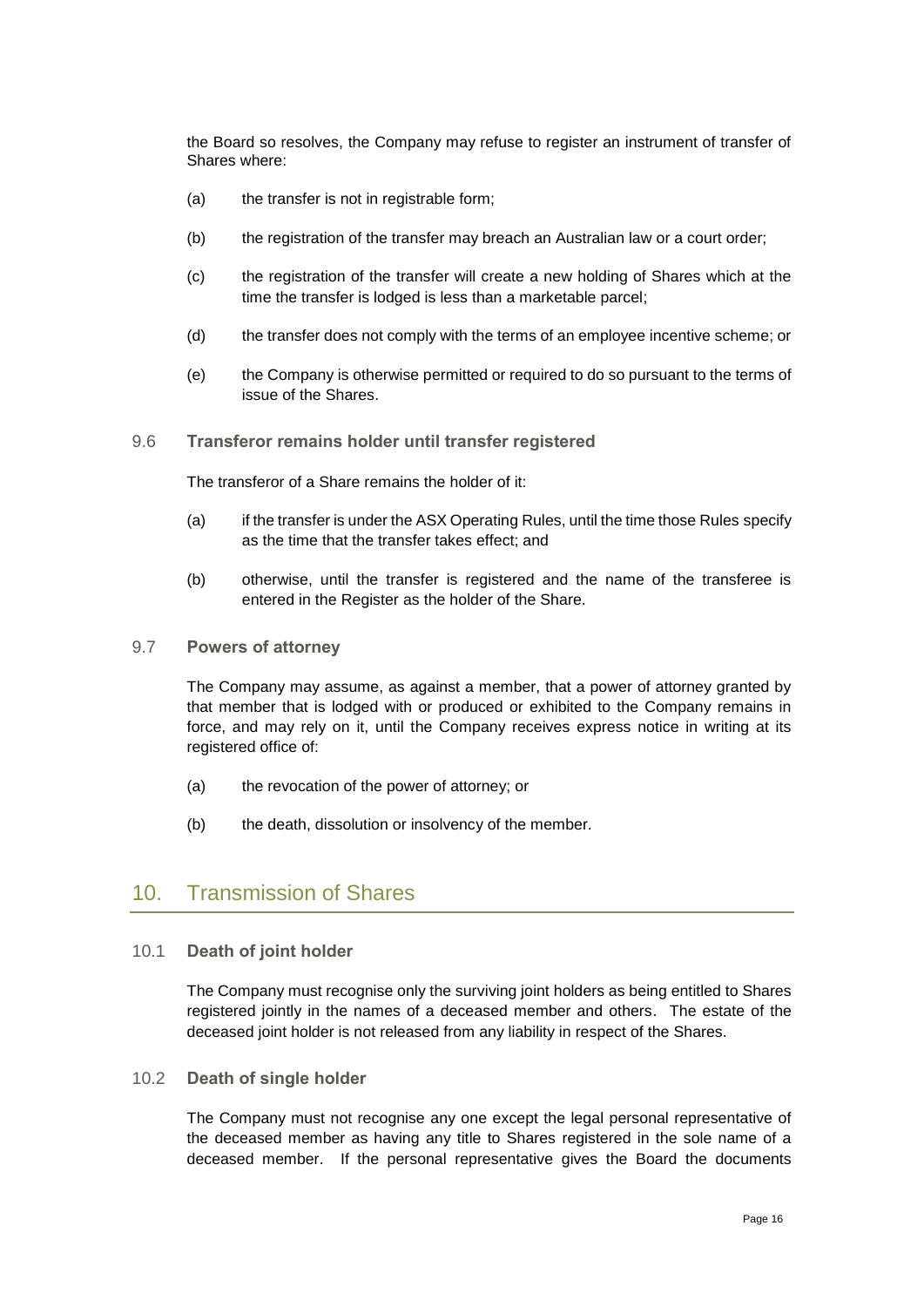described in section 1071B(9) or 1071B(13) of the Corporations Act or other information that satisfies the Board of the representative's entitlement to be registered as holder of the Shares:

- (a) subject to Rules [9.5](#page-17-0) and [10.4,](#page-19-1) the Company must register the personal representative as the holder of the Shares as soon as practical after receipt of a written and signed notice to the Company from the representative requiring it to do so; and
- (b) whether or not registered as the holder of the Shares, the personal representative:
	- (i) may, subject to Rule [9,](#page-16-0) transfer the Shares to another person; and
	- (ii) has the same rights as the deceased member.
- <span id="page-19-3"></span>10.3 **Transmission of Shares on insolvency or mental incapacity**
	- (a) Subject to the *Bankruptcy Act 1966* (Cth), if a person entitled to Shares because of the insolvency or mental incapacity of a member gives the Board the information it reasonably requires to establish the person's entitlement to be registered as holder of the Shares:
		- (i) subject to Rules [9.5](#page-17-0) an[d 10.4,](#page-19-1) the Company must register that person as the holder of the Shares as soon as practical after receipt of a written and signed notice to the Company from that person requiring it to do so; and
		- (ii) whether or not registered as the holder of the Shares, that person:
			- (A) may, subject to Rule [9,](#page-16-0) transfer the Shares to another person; and
			- (B) has the same rights as the insolvent or incapable member.
	- (b) If section 1072C of the Corporations Act applies, this Rule is supplemental to it.
- <span id="page-19-1"></span>10.4 **Refusal to register holder**

The Company has the same right to refuse to register a personal representative or person entitled to Shares on the insolvency or mental incapacity of a member as it would have if that person were the transferee named in a transfer signed by a living, solvent, competent member.

## <span id="page-19-0"></span>11. Unmarketable parcels

### <span id="page-19-2"></span>11.1 **Board power of sale**

The Board may sell a Share that is part of an Unmarketable Parcel if it does so in accordance with this Rule. The Board's power to sell lapses if a takeover (as defined in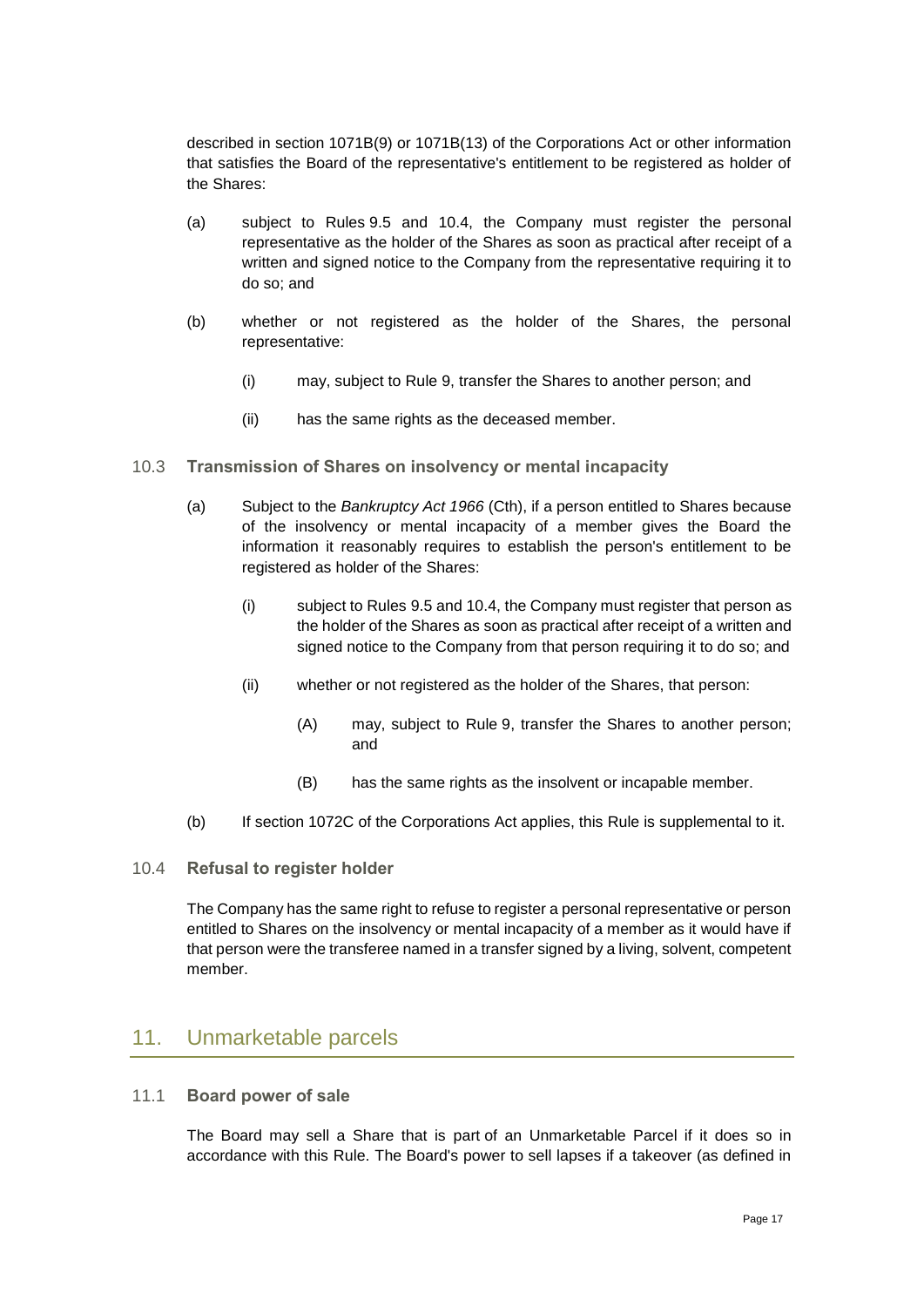the ASX Listing Rules) is announced after the Board gives a notice under Rule [11.2](#page-20-0) and before the Board enters into an agreement to sell the Share.

- <span id="page-20-0"></span>11.2 **Notice of proposed sale**
	- (a) Once in any 12 month period, the Board may give written notice to a member who holds an Unmarketable Parcel:
		- (i) stating that it intends to sell the Unmarketable Parcel; and
		- (ii) specifying a date at least six weeks (or any lesser period permitted under the Corporations Act or the ASX Listing Rules) after the notice is sent by which the member may give the Company written notice that the member wishes to retain the holding.
	- (b) If the Board's power to sell lapses under Rule [11.1,](#page-19-2) any notice given by the Board under this Rule is taken never to have been given and the Board may give a new notice after the close of the offers made under the takeover.
- 11.3 **No sale where member gives notice**

The Company must not sell an Unmarketable Parcel if, in response to a notice given by the Company under this Rule [11,](#page-19-0) the Company receives a written notice that the member wants to keep the Unmarketable Parcel.

11.4 **Terms of sale**

A sale of Shares under this Rule includes all dividends payable on and other rights attaching to them. The Company must pay the costs of the sale. Otherwise, the Board may decide the manner, time and terms of sale.

11.5 **Share transfers**

For the purpose of giving effect to this Rule, each Director and Secretary has power to effect or execute a transfer of a Share as agent for a member who holds an Unmarketable Parcel.

### 11.6 **Application of proceeds**

- (a) If the Company exercises the powers under Rule [11.1](#page-19-2) either the Company or the person to whom a Share is sold or disposed of must pay the expenses of the sale or disposal.
- (b) The Company must apply the proceeds of any sale or disposal of Shares under Rule [11.1](#page-19-2) in the following order:
	- (i) the expenses of the sale or disposal;
	- (ii) the amounts due and unpaid in respect of those Shares; and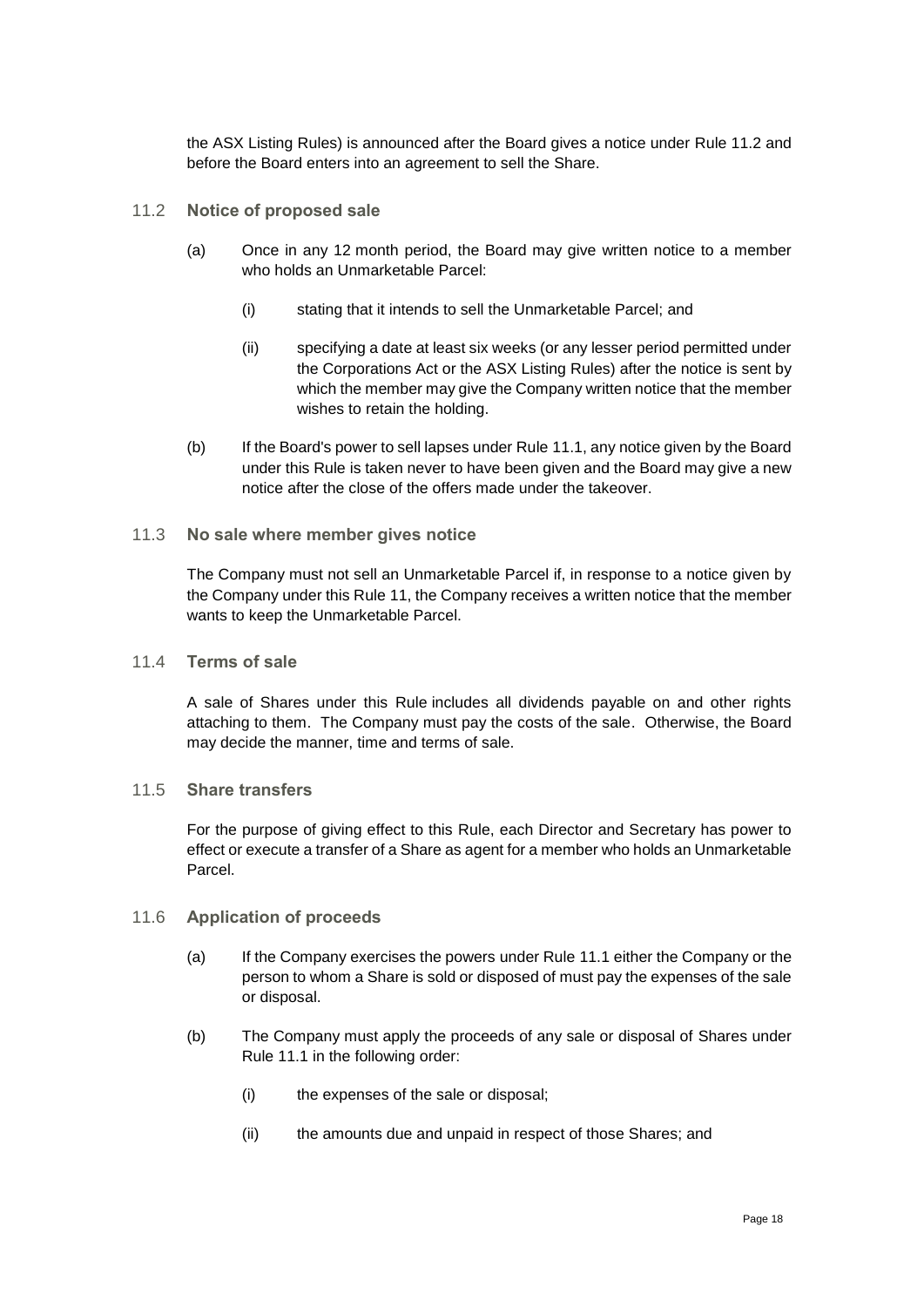(iii) the balance (if any) to the former member or the former member's personal representative, on the Company receiving the certificate (if any) for those Shares or other evidence satisfactory to the Company regarding the ownership of those Shares.

## <span id="page-21-0"></span>12. Alteration of Share capital

## <span id="page-21-1"></span>12.1 **Capitalisation of profits**

The Company may capitalise profits, reserves or other amounts available for distribution to members. Subject to the terms of issue of Shares and Rule [12.4,](#page-22-1) members are entitled to participate in a capital distribution in the same proportions in which they are entitled to participate in dividends.

## 12.2 **Adjustment of capitalised amounts**

The Board may settle any difficulty that arises in regard to a capitalisation of profits as it thinks appropriate and necessary to adjust the rights of members among themselves including:

- (a) fix the value of specific assets;
- (b) make cash payments to members on the basis of the value fixed for assets or in place of fractional entitlements so as to adjust the rights of members between themselves;
- (c) disregard fractional entitlements; and
- (d) vest cash or specific assets in trustees.

### 12.3 **Conversion of Shares**

Subject to Part 2H.1 of the Corporations Act, the ASX Listing Rules and Rules [3.2](#page-8-2) and [3.4,](#page-8-3) the Company may convert:

- (a) Shares into a larger or smaller number of Shares;
- (b) an ordinary share into a preference share; or
- (c) a preference share into an ordinary share,

by resolution passed at a meeting of members (but, in the case of a conversion of partly paid Shares into a larger number of Shares, the proportion between the amount paid and the amount unpaid on each Share must be the same as before the conversion).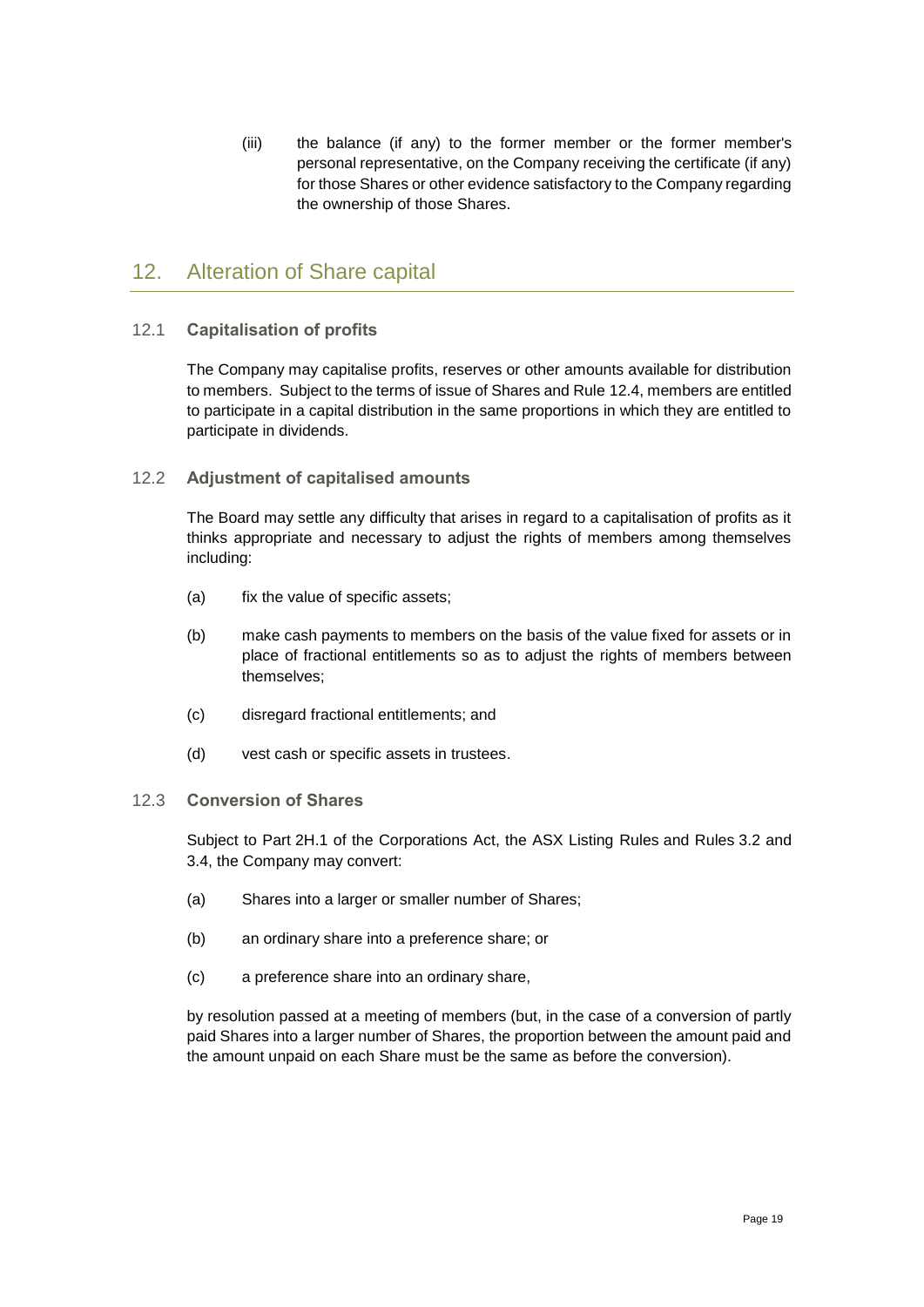### <span id="page-22-1"></span>12.4 **Adjustments on conversion**

The Board may do anything it thinks appropriate and necessary to give effect to a resolution converting Shares including, if a member becomes notionally entitled to a fraction of a Share as a result of the conversion:

- (a) make a cash payment or disregard fractional entitlements so as to adjust the rights of members between themselves;
- (b) vest fractional entitlements in a trustee to be dealt with as determined by the Board; or
- (c) round up fractional entitlements to the nearest whole Share by capitalising an amount under Rule [12.1](#page-21-1) even though not all members participate in the capitalisation.

### 12.5 **Reduction of capital**

Subject to the ASX Listing Rules, the Company may reduce its share capital:

- (a) by reduction of capital in accordance with Division 1 of Part 2J.1 of the Corporations Act;
- (b) by buying back Shares in accordance with Division 2 of Part 2J.1 of the Corporations Act;
- (c) in the ways permitted by sections 258E and 258F of the Corporations Act; or
- (d) in any other way for the time being permitted by the Corporations Act.

## <span id="page-22-0"></span>13. General meetings

### 13.1 **Annual general meeting**

The Company must hold an annual general meeting as required by section 250N of the Corporations Act.

13.2 **Calling meetings of members**

A meeting of members:

- (a) may be convened at any time by the Board or a Director; and
- (b) must be convened by the Board when required by section 249D or 250N of the Corporations Act or by order made under section 249G of the Corporations Act.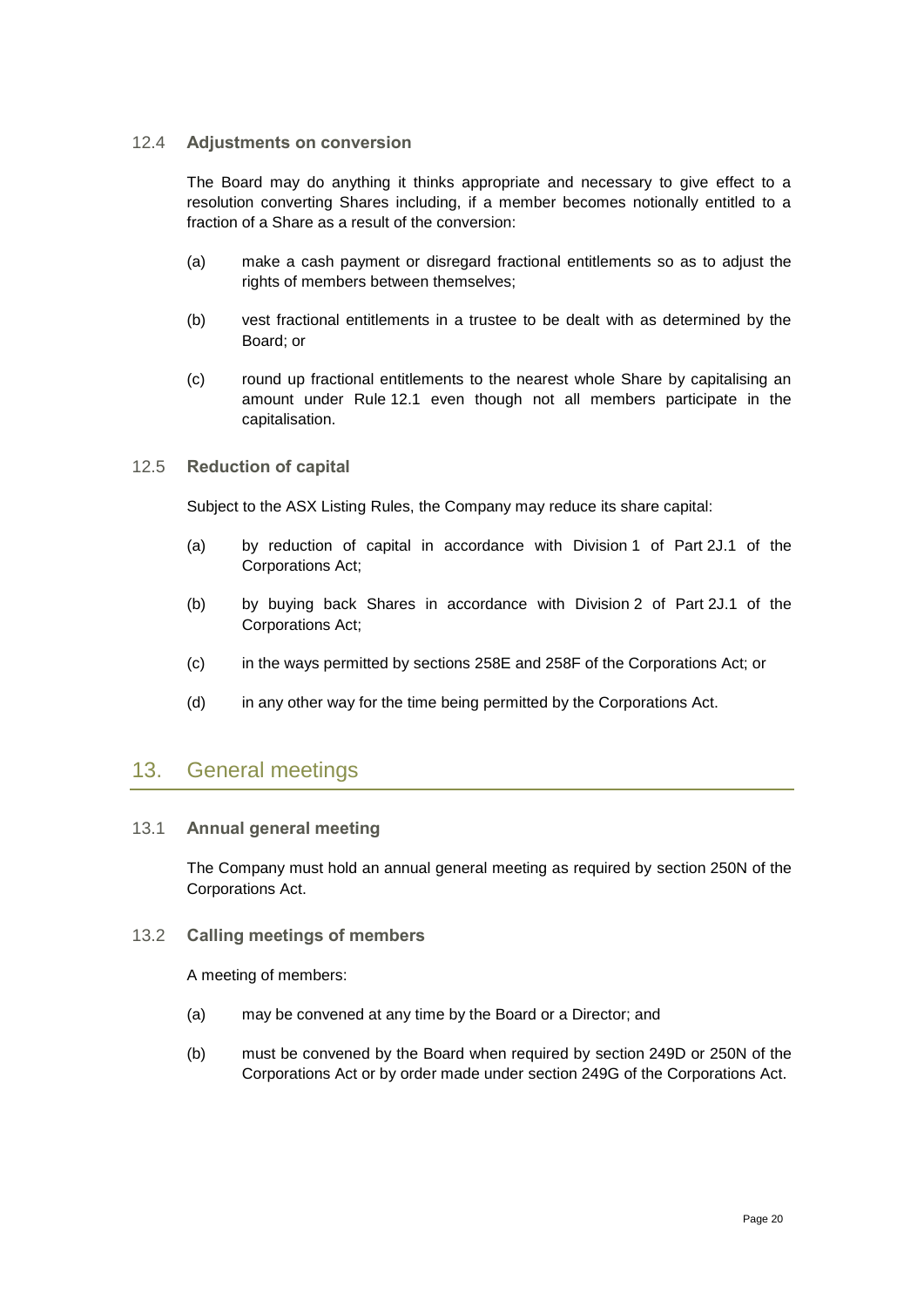### <span id="page-23-3"></span>13.3 **Notice of meeting**

Subject to Rules [13.5](#page-23-0) and [13.6,](#page-23-1) at least 28 days' written notice of a meeting of members must be given to each member.

13.4 **Postponement or cancellation**

The Board may:

- (a) postpone a meeting of members;
- (b) cancel a meeting of members; or
- (c) change the place for a general meeting,

by written notice given to the ASX.

#### <span id="page-23-0"></span>13.5 **Fresh notice**

If a meeting of members is postponed or adjourned for one month or more, the Company must give new notice of the resumed meeting.

#### <span id="page-23-1"></span>13.6 **Notice to joint holders of Shares**

If a Share is held jointly, the Company need only give notice of a meeting of members (or of its cancellation or postponement) to the joint holder who is named first in the Register.

### <span id="page-23-2"></span>13.7 **Technology**

- (a) To the extent permitted under the Corporations Act, Listing Rules and any other applicable law, a general meeting may be convened using virtual technology only, or at two or more venues, provided that the form of technology used provides all shareholders entitled to attend the meeting, as a whole, a reasonable opportunity to participate in the meeting without being physically present in the same place.
- (b) The provisions of this Constitution relating to general meetings apply, so far as they can and with any necessary changes to ensure compliance with the Corporations Act, Listing Rules and any other applicable law, to general meetings held using that technology.
- (c) Where a general meeting is held using virtual technology only or at two or more venues using any form of technology:
	- (i) a Shareholder participating in the meeting is taken to be present in person at the meeting;
	- (ii) any documents required or permitted to be tabled at the meeting will be taken to have been tabled at the meeting if the document is given, or made available, to the persons entitled to attend the meeting (whether physically or using technology) before or during the meeting; and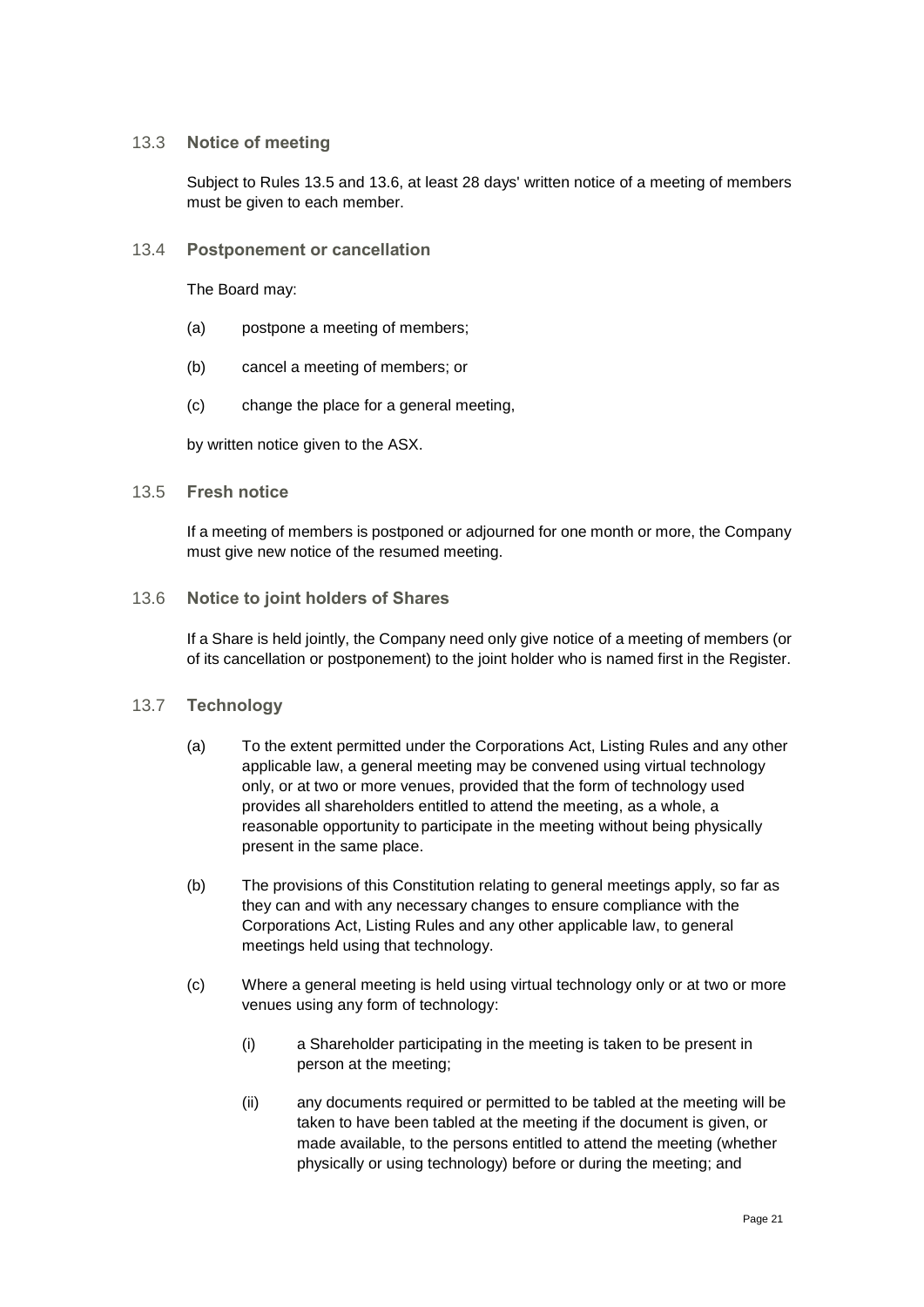(iii) the meeting is taken to be held at the physical venue set out in the notice of meeting, or at the registered office of the Company if the meeting is held using virtual technology only.

### 13.8 **Accidental omission**

The accidental omission to give notice to, or the non-receipt of notice by, any of those entitled to it does not invalidate any resolution passed at a meeting of members.

#### 13.9 **Class meetings**

Rules [13](#page-22-0) to [17](#page-31-0) apply to a separate meeting of a class of members as far as they are capable of application and modified as necessary.

## <span id="page-24-0"></span>14. Proceedings at meetings of members

### 14.1 **Member present at meeting**

If a member has appointed a proxy or attorney or (in the case of a member which is a body corporate) a representative to act at a meeting of members, that member is taken to be present at a meeting at which the proxy, attorney or representative is present.

#### 14.2 **Quorum**

The quorum for a meeting of members is two members who have the right to be present and to vote on at least one item of business to be considered at the meeting. If a member has appointed more than one proxy or representative only one of them may be counted toward a quorum.

#### 14.3 **Quorum not present**

If a quorum is not present within 15 minutes after the time for which a meeting of members is called:

- (a) if called as a result of a request of members under section 249D of the Corporations Act, the meeting is dissolved; and
- (b) in any other case:
	- (i) the meeting is adjourned to the day, time and place that the Board decides and notifies to members, or if no decision is notified before then, to the same time on the same day in the next week at the same place; and
	- (ii) if a quorum is not present at the adjourned meeting, the meeting is dissolved.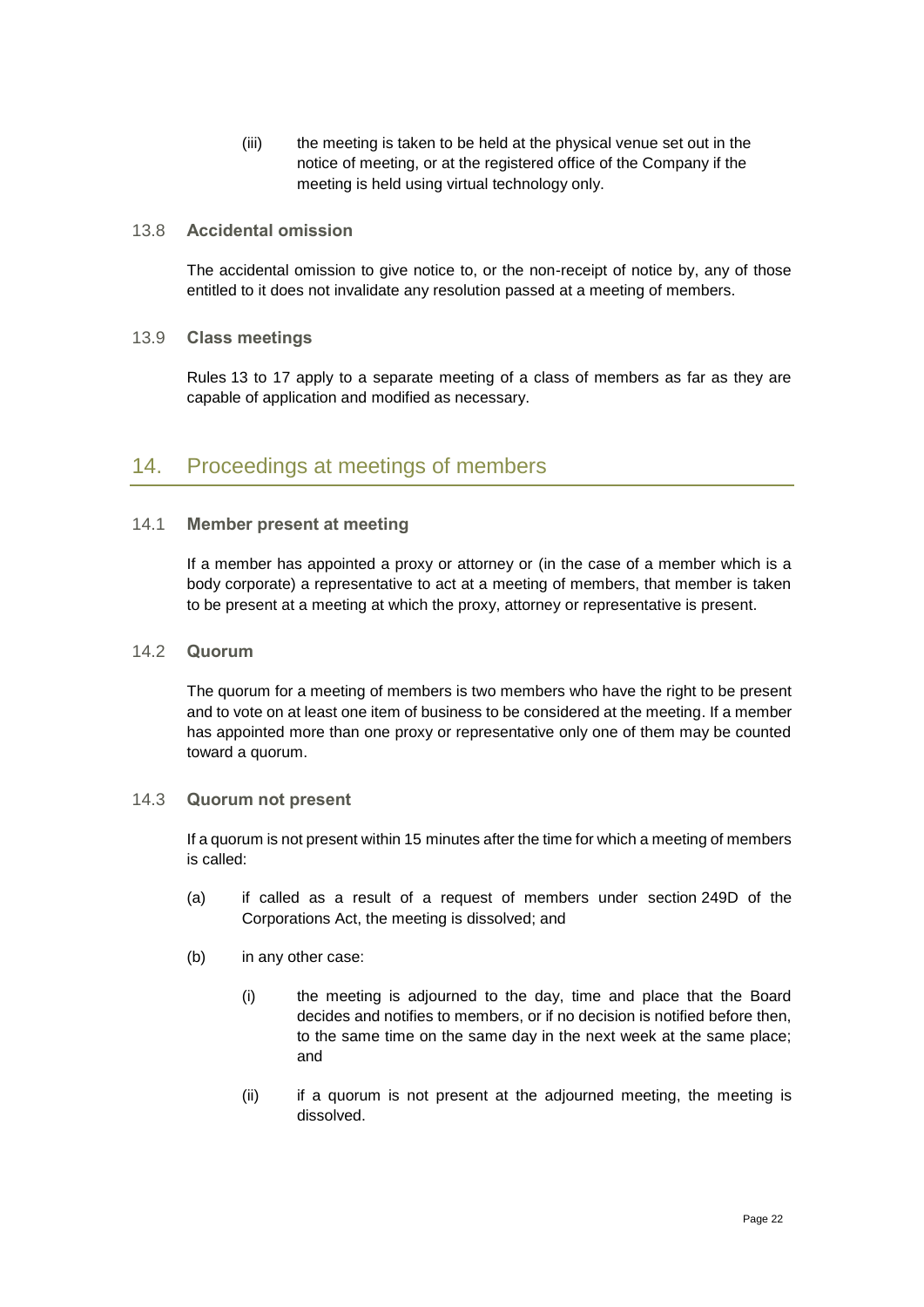### <span id="page-25-0"></span>14.4 **Chairing meetings of members**

If the Board has appointed a Director to chair Board meetings, that Director shall also chair meetings of members. If:

- (a) there is no Director who the Board has appointed to chair Board meetings for the time being; or
- (b) the Director appointed to chair Board meetings is not present at the time for which a meeting of members is called or is not willing to chair the meeting,

the members present must elect a member or Director present to chair the meeting.

- 14.5 **Attendance at meetings of members**
	- (a) Every member has the right to attend all meetings of members whether or not entitled to vote.
	- (b) Every Director has the right to attend and speak at all meetings of members whether or not a member.
	- (c) The auditor has the right to attend any meeting of members and to speak on any part of the business of the meeting which concerns the auditor in the capacity of auditor.
- <span id="page-25-2"></span>14.6 **Members rights suspended while call unpaid**

If a call on a Share is due and unpaid, the holding of that Share does not entitle the member to be present, speak or vote at, or be counted in the quorum for, a meeting of members.

- <span id="page-25-1"></span>14.7 **Chairperson's powers at a meeting of members**
	- (a) The chairperson of a meeting of members:
		- (i) is responsible for the general conduct and procedures to be adopted at the meeting;
		- (ii) may, subject to the Corporations Act, at any time terminate discussion or debate on any matter being considered by the meeting, where the chairperson considers it necessary or desirable for the proper and orderly conduct of the meeting;
		- (iii) may, subject to the Corporations Act, eject a member from the meeting, at any time the chairperson considers it is necessary or desirable for the proper and orderly conduct of the meeting;
		- (iv) may require the adoption of any procedure which is in the chairperson's opinion necessary or desirable for proper and orderly debate or discussion and the proper and orderly casting or recording of votes at the meeting,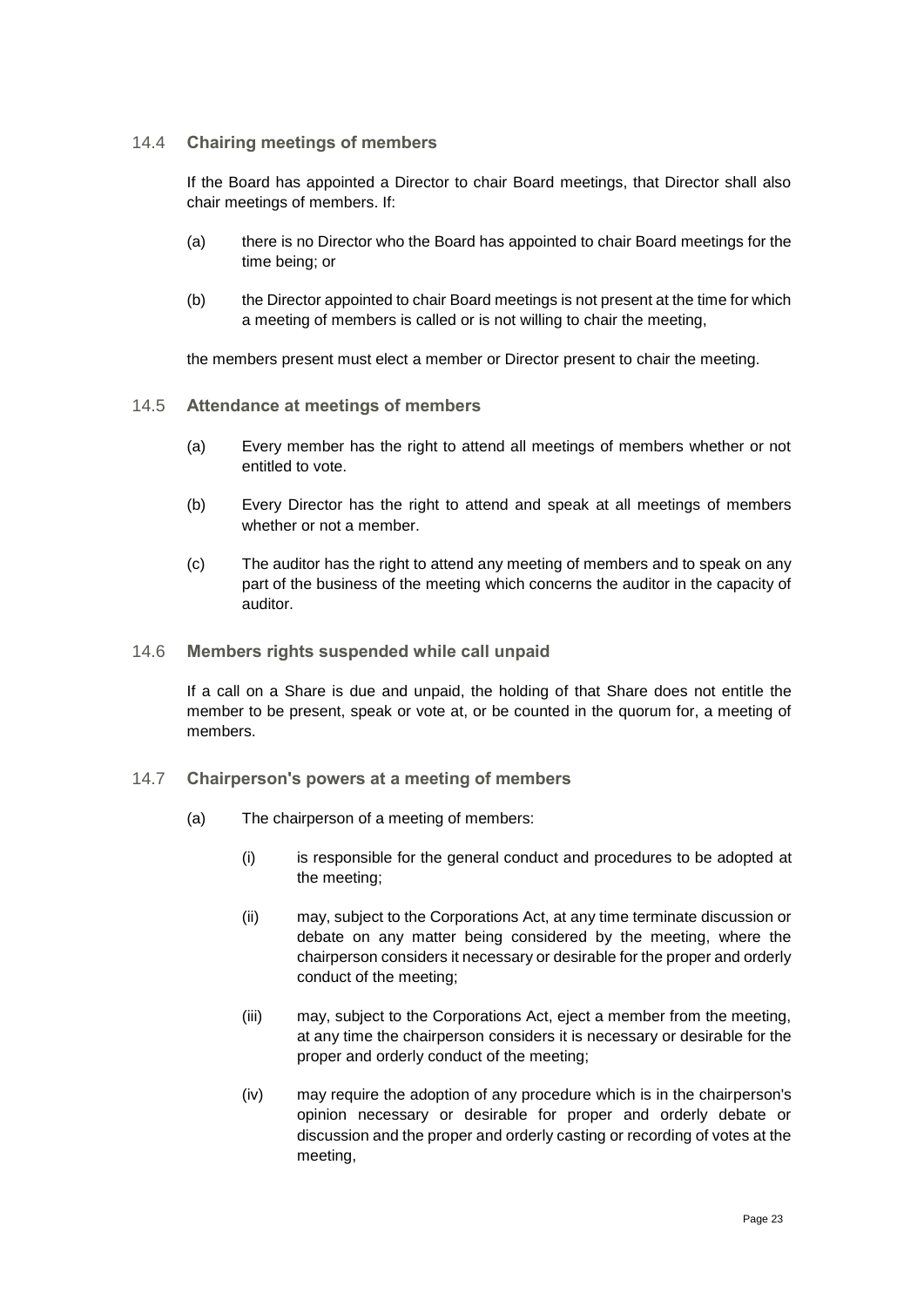and a decision by the chairperson under this Rule is final.

- (b) The chairperson of a meeting may invite a person who is not a member to attend and to speak at the meeting.
- (c) Subject to Rule [13.7,](#page-23-2) if the chairperson considers that there are too many persons present at a meeting to fit into the venue where the meeting is to be held, the chairperson may nominate a separate meeting place using any technology that gives the members as a whole a reasonable opportunity to participate.
- (d) The chairperson's rights under this Rule [14.7](#page-25-1) are exclusive to the chairperson.
- 14.8 **Admission to general meetings**
	- (a) The chairperson of a meeting of members may take any action the chairperson considers appropriate for the safety of persons attending the meeting and the orderly conduct of the meeting and may refuse admission to, or require to leave and remain out of, the meeting any person:
		- (i) possessing a pictorial recording or sound recording device;
		- (ii) possessing a placard or banner;
		- (iii) possessing an article considered by the chairperson to be dangerous, offensive or liable to cause disruption;
		- (iv) who refuses to produce or to permit examination of any article, or the contents of any article, in the person's possession;
		- (v) who behaves or threatens to behave in a dangerous, offensive or disruptive way; or
		- (vi) who is not entitled to receive notice of the meeting.
	- (b) The chairperson may delegate the powers conferred by this Rule to any person.
- 14.9 **Adjournment**

Subject to Rule [13.5,](#page-23-0) the chairperson of a meeting of members at which a quorum is present:

- (a) may; and
- (b) must, if directed by Ordinary Resolution of the meeting,

adjourn it to another time and place.

#### 14.10 **Business at adjourned meetings**

The only business that may be transacted at a meeting resumed after an adjournment is the business left unfinished immediately before the adjournment.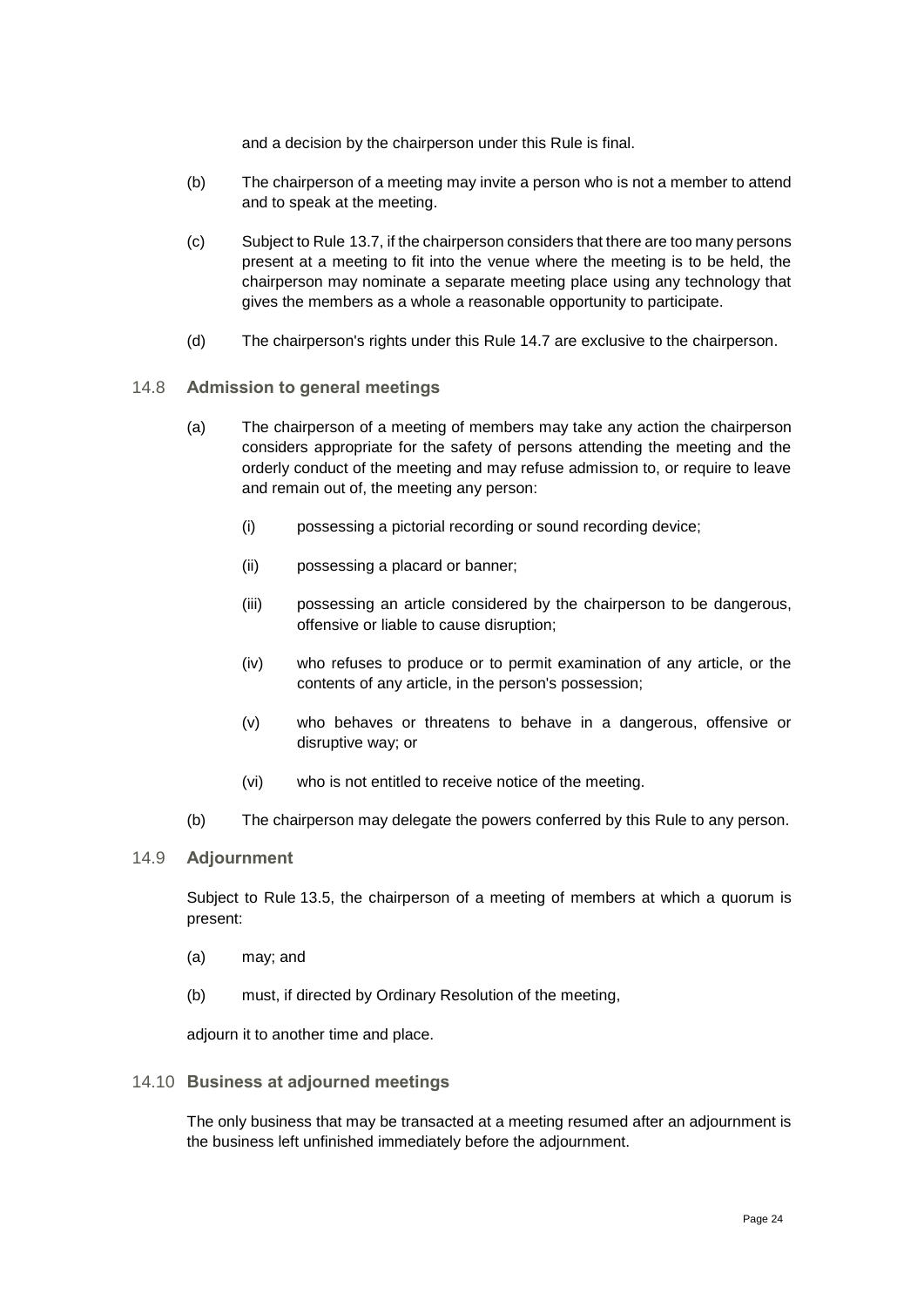## <span id="page-27-0"></span>15. Proxies, attorneys and representatives

### 15.1 **Appointment of proxies**

- (a) A member may appoint not more than two proxies to attend and act for the member at a meeting of members. An appointment of proxy must be made by written notice to the Company:
	- (i) that complies with the Corporations Act and the ASX Listing Rules; and
	- (ii) is in a form and mode, and is signed or acknowledged by the member in a manner, that is satisfactory to the Board.
- (b) If a member appoints two proxies and the appointment does not specify the proportion or number of the member's votes each proxy may exercise, each proxy may exercise half of those votes.

#### 15.2 **Member's attorney**

A member may appoint an attorney to act, or to appoint a proxy to act, at a meeting of members. If the appointor is an individual, the power of attorney must be signed in the presence of at least one witness.

#### 15.3 **Deposit of proxy forms and powers of attorney**

An appointment of a proxy or an attorney is not effective for a particular meeting of members unless the instrument effecting the appointment is received by the Company at its registered office or is transmitted to and received at the electronic address specified for the purpose in the relevant notice of meeting:

- (a) at least 48 hours before the time for which the meeting was called; or
- (b) if the meeting has been adjourned, at least 48 hours before the resumption of the meeting.

### 15.4 **Evidence of proxy forms, powers of attorney and other appointments**

The Board may require evidence of:

- (a) in the case of a proxy form executed by an attorney, the relevant power of attorney or a certified copy of it;
- (b) in the case of an attorney, the power of attorney or a certified copy of it;
- (c) in the case of a corporate representative, the appointment of the representative in accordance with the Corporations Act; or
- (d) in the case of any appointment under this Rule 15 which is transmitted to the Company electronically, the identity of the person who transmitted the message containing the appointment.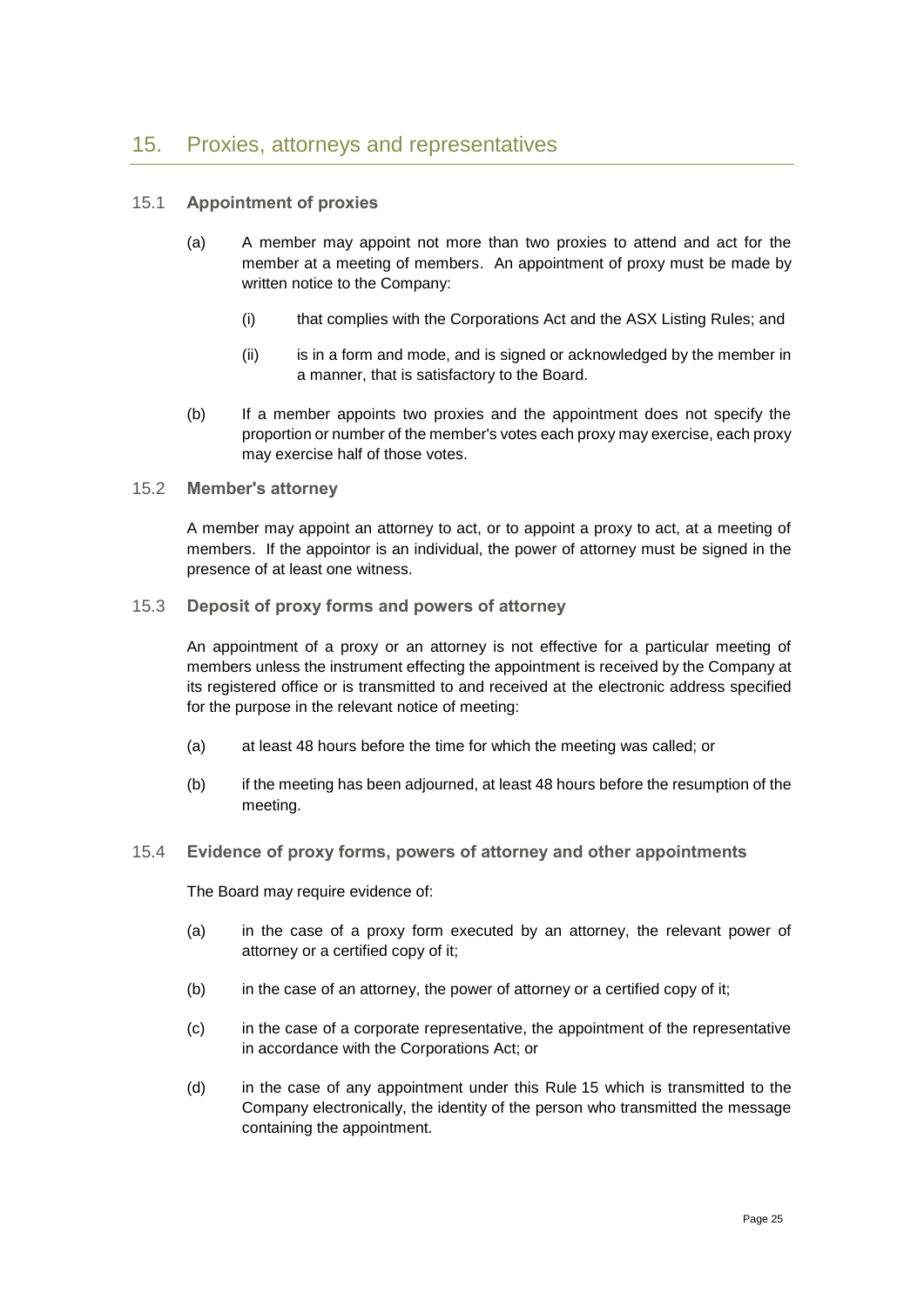#### 15.5 **Corporate representatives**

A member that is a body corporate may appoint an individual to act as its representative at meetings of members as permitted by section 250D of the Corporations Act.

#### 15.6 **Standing appointments**

A member may appoint a proxy, attorney or representative to act at a particular meeting of members or make a standing appointment and may revoke any appointment. A proxy, attorney or representative may, but need not, be a member.

#### 15.7 **Suspension of proxy or attorney's powers if member present**

- (a) A proxy or attorney has no power to act for a member at a meeting at which the member is present:
	- (i) in the case of an individual, in person; or
	- (ii) in the case of a body corporate, by representative.
- (b) A proxy has no power to act for a member at a meeting at which the member is present by attorney.

#### 15.8 **Priority of conflicting appointments of attorney or representative**

If more than one attorney or representative appointed by a member is present at a meeting of members and the Company has not received notice of revocation of any of the appointments:

- <span id="page-28-0"></span>(a) an attorney or representative appointed to act at that particular meeting may act to the exclusion of an attorney or representative appointed under a standing appointment; and
- (b) subject to Rule [15.8\(a\),](#page-28-0) an attorney or representative appointed under a more recent appointment may act to the exclusion of an attorney or representative appointed earlier in time.

### 15.9 **More than two current proxy appointments**

An appointment of proxy by a member is revoked (or, in the case of a standing appointment, suspended for that particular meeting) if the Company receives a further appointment of proxy from that member which would result in there being more than two proxies of that member entitled to act at a meeting. The appointment of proxy made first in time is the first to be treated as revoked or suspended by this Rule.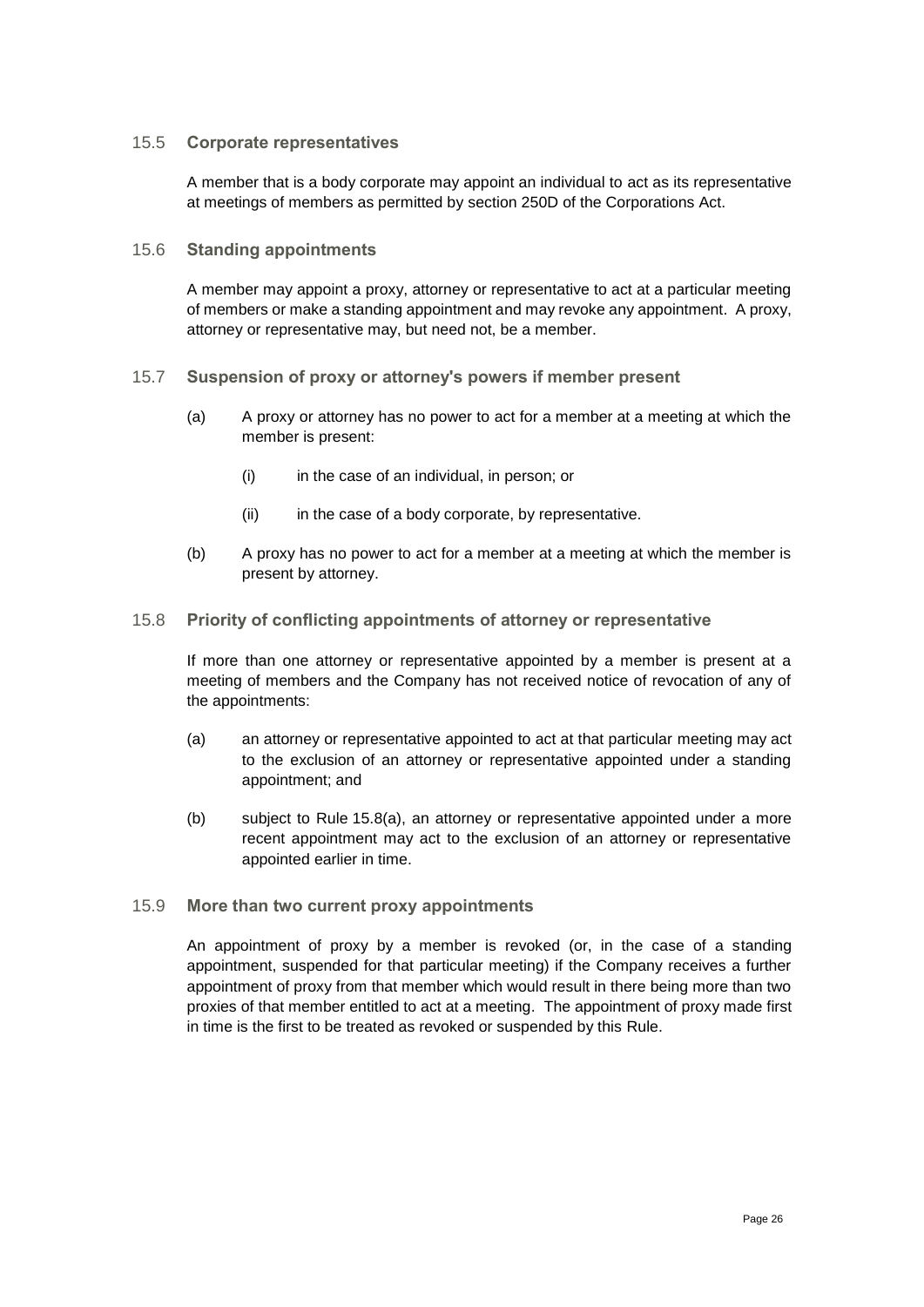### 15.10 **Continuing authority**

An act done at a meeting of members by a proxy, attorney or representative is valid even if, before the act is done, the appointing member:

- (a) dies or becomes mentally incapacitated;
- (b) becomes bankrupt or an insolvent under administration or is wound up;
- (c) revokes the appointment or revokes the authority under which the appointment was made by a third party; or
- (d) transfers the Share to which the appointment relates,

unless the Company has received written notice of the matter before the start or resumption of the meeting at which the vote is cast.

## <span id="page-29-0"></span>16. Entitlement to vote

### <span id="page-29-2"></span>16.1 **Determining voting entitlements**

Subject to section 250L(4) of the Corporations Act and Rule [17.2\(a\)\(ii\),](#page-31-1) to decide, for the purposes of a particular meeting, who are members of the Company and how many Shares they hold, the Company must refer only:

- (a) if the convenor of the meeting determined a specified time under the regulations made under section 1074E of the Corporations Act before notice of the meeting was given, to the Register as it stood at that time; or
- (b) otherwise, to the Register as it stood 48 hours before the meeting or at any later time required by the ASX Operating Rules.

### 16.2 **Number of votes**

Subject to section 250BB(1) of the Corporations Act, Rules [9.4,](#page-17-1) [14.6,](#page-25-2) [15,](#page-27-0) [16.4,](#page-30-0) [16.5,](#page-30-1) and [16.6](#page-31-2) and the terms on which Shares are issued:

- <span id="page-29-1"></span>(a) on a show of hands:
	- (i) a member who is present and entitled to vote and is also a proxy, attorney or representative of another member, has one vote; and
	- (ii) subject to paragraph [\(a\)\(i\),](#page-29-1) every individual present who is a member, or a proxy, attorney or representative of a member, entitled to vote has one vote;
- (b) on a poll every member entitled to vote who is present in person or by proxy, attorney or representative:
	- (i) has one vote for every fully paid Share held; and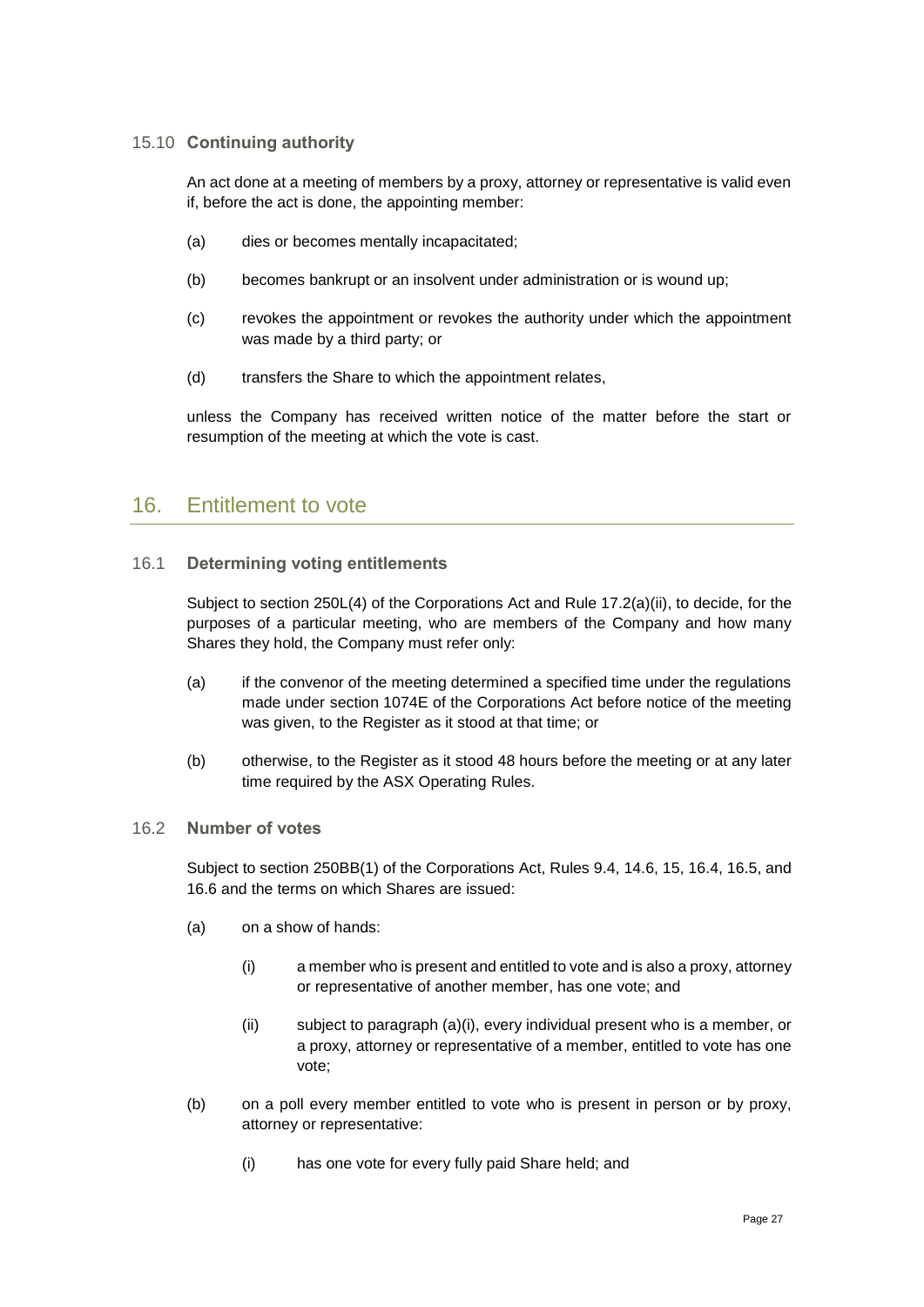- (ii) subject to paragraph [\(c\),](#page-30-2) in respect of each partly paid Share held has a fraction of a vote equal to the proportion which the amount paid bears to the total issue price of the Share; and
- <span id="page-30-2"></span>(c) unless:
	- (i) permitted under the ASX Listing Rules; and
	- (ii) otherwise provided in the terms on which Shares are issued,

in calculating the fraction of a vote which the holder of a partly paid Share has, the Company must not count an amount:

- (iii) paid in advance of a call; or
- (iv) credited on a partly paid Share without payment in money or money's worth being made to the Company.

#### 16.3 **Chairperson has no casting vote**

If an equal number of votes is cast for and against a resolution at a meeting of members, the chairperson of the meeting does not have a second or casting vote and the matter is decided in the negative.

#### <span id="page-30-0"></span>16.4 **Votes of joint holders**

If there are joint holders of a Share, any one of them may vote at a meeting of members, in person or by proxy, attorney or representative, as if that holder were the sole owner of the Share. If more than one of the joint holders of a Share (including, for the purposes of this Rule, joint legal personal representatives of a dead member) are present at a meeting of members, in person or by proxy, attorney or representative, and tender a vote in respect of the Share, the Company may only count the vote cast by, or on behalf of, the most senior joint holder who tenders a vote. For this purpose, seniority depends on the order in which the names of the joint holders are listed in the Register.

#### <span id="page-30-1"></span>16.5 **Votes of transmittees and guardians**

Subject to section 1072C of the Corporations Act, if the Board is satisfied at least 48 hours before the time fixed for a meeting of members, that a person:

- (a) is entitled to the transmission of a Share under Rule [10;](#page-18-0) or
- (b) has power to manage a member's property under a law relating to the management of property of the mentally incapable,

that person may vote as if registered as the holder of the Share and the Company must not count the vote (if any) of the actual registered holder.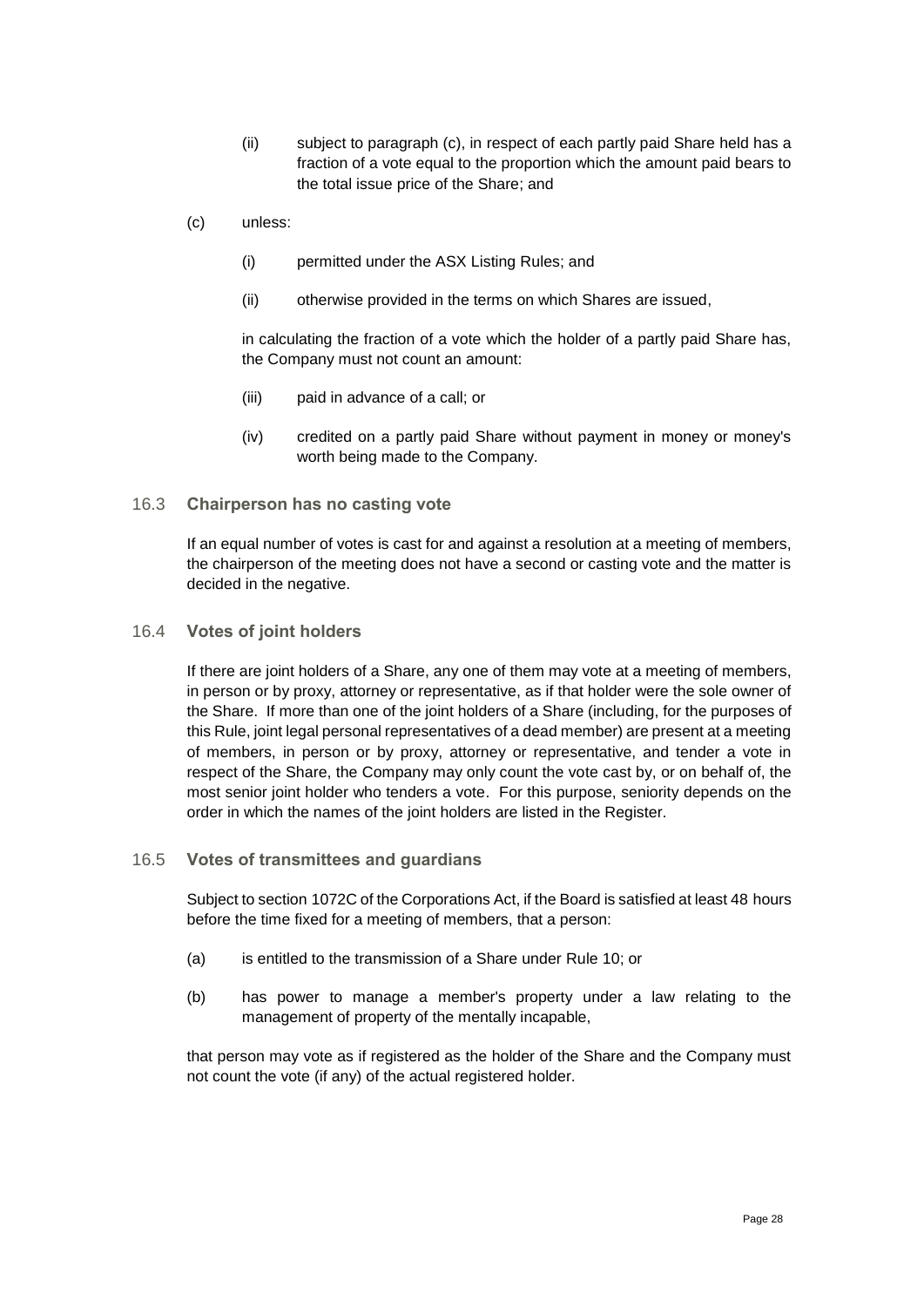### <span id="page-31-2"></span>16.6 **Voting restrictions**

If the Corporations Act or the ASX Listing Rules require that some members are not to vote on a resolution, or that votes cast by some members be disregarded, in order for the resolution to have an intended effect, those members have no right to vote on that resolution and the Company must not count any votes purported to be cast by those members.

### 16.7 **Decision on right to vote**

A member or Director may challenge a person's right to vote at a meeting of members. A challenge may only be made at the meeting. A challenge, or any other doubt as to the validity of a vote, must be decided by the chairperson, whose decision is final.

## <span id="page-31-0"></span>17. How voting is carried out

## 17.1 **Method of voting**

A resolution put to the vote at a meeting of members must be decided on a show of hands unless a poll is demanded under Rule [17.2](#page-31-3) either before or on declaration of the result of the vote on a show of hands. Unless a poll is demanded, the chairperson's declaration of a decision on a show of hands is final.

### <span id="page-31-3"></span>17.2 **Demand for a poll**

- <span id="page-31-1"></span>(a) A poll may be demanded on any resolution (except a resolution concerning the election of the chairperson of a meeting) by:
	- (i) at least five members entitled to vote on the resolution; or
	- (ii) members entitled to cast at least 5% of the votes that may be cast on the resolution on a poll (determined as at the time specified in Rule [16.1\)](#page-29-2); or
	- (iii) the chairperson.
- (b) The demand for a poll does not affect the continuation of the meeting for the transaction of other business and may be withdrawn.

### 17.3 **When and how polls must be taken**

If a poll is demanded:

- (a) if the resolution is for the adjournment of the meeting, the poll must be taken immediately and, subject to Rule [17.3\(c\),](#page-32-1) in the manner that the chairperson of the meeting directs;
- (b) in all other cases, the poll must be taken at the time and place and, subject to Rule [17.3\(c\),](#page-32-1) in the manner that the chairperson of the meeting directs;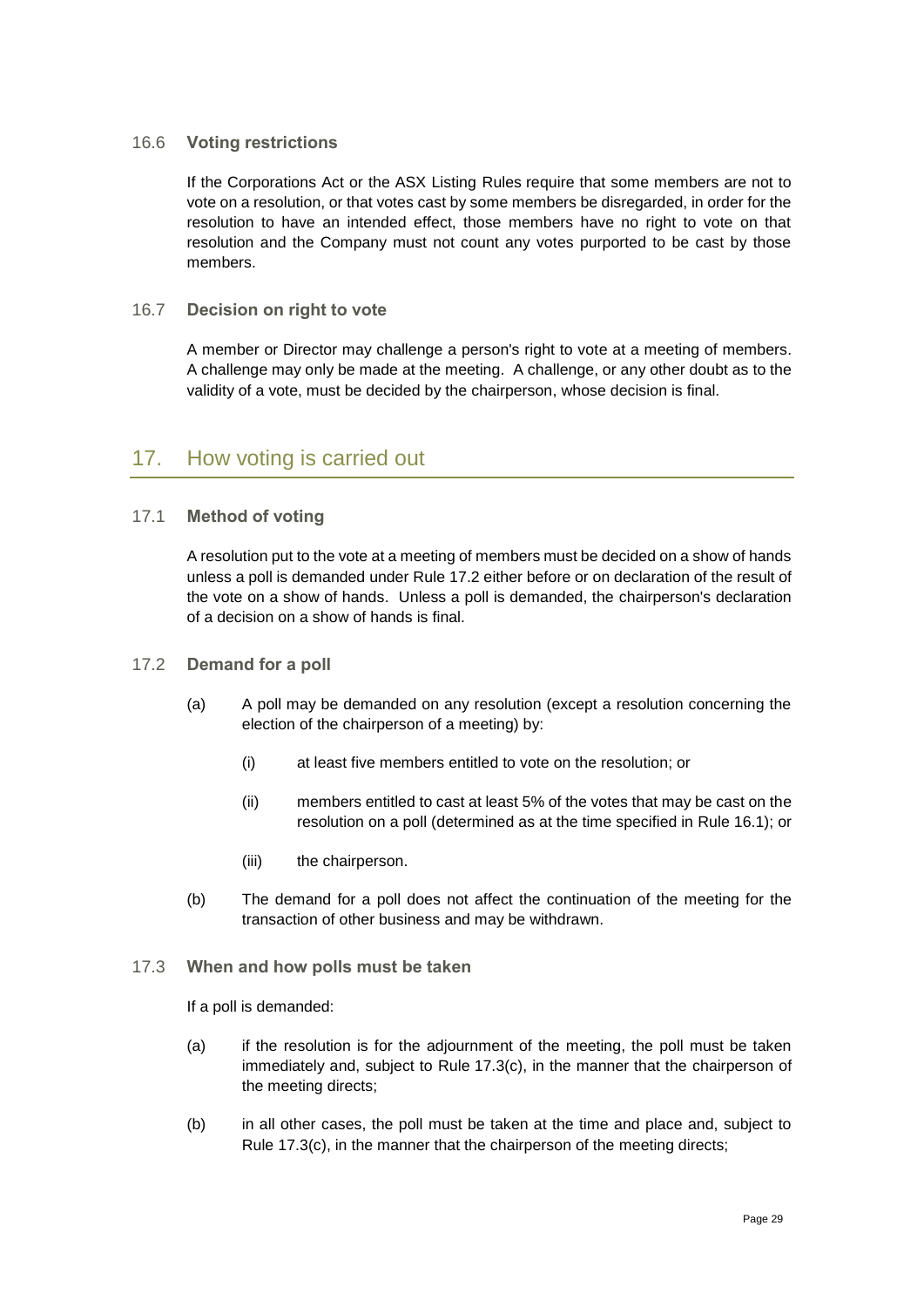- <span id="page-32-1"></span>(c) votes which section 250BB(1) of the Corporations Act requires to be cast in a given way must be treated as cast in that way;
- (d) a person voting who has the right to cast two or more votes need not cast all those votes and may cast those votes in different ways; and
- (e) the result of the poll is the resolution of the meeting at which the poll was demanded.

## <span id="page-32-0"></span>18. Directors

#### <span id="page-32-2"></span>18.1 **Number of Directors**

The Board may decide the number of Directors (not counting Alternate Directors) but that number must be at least three (two of whom must ordinarily reside in Australia).

#### <span id="page-32-5"></span>18.2 **Qualification**

A Director need not be a member.

#### <span id="page-32-3"></span>18.3 **Appointment by the Board**

Subject to this Constitution, section 201E of the Corporations Act and to the number of Directors for the time being fixed under Rule [18.1](#page-32-2) not being exceeded, the Board may appoint a person to be a Director at any time except during a general meeting. Any Director so appointed:

- (a) automatically retires at the next annual general meeting and is eligible for reelection by that annual general meeting; and
- (b) is not taken into account in deciding the rotation or retirement of Directors or the number of them to retire under Rule [18.6](#page-33-0) at that annual general meeting.

#### <span id="page-32-4"></span>18.4 **Election by general meeting**

Subject to this Constitution, section 201E of the Corporations Act and to the number of Directors for the time being fixed under Rule [18.1](#page-32-2) not being exceeded, the Company may elect Directors by Ordinary Resolution. A Director appointed to replace one removed from office under Rule [18.10](#page-34-0) must retire when the Director replaced would have been required to retire if not removed and is eligible for re-election.

#### 18.5 **Eligible candidates**

- (a) The Company in general meeting cannot validly elect a person as a Director unless:
	- (i) the person retires under Rule [18.3,](#page-32-3) [18.4](#page-32-4) or [18.6](#page-33-0) and seeks re-election;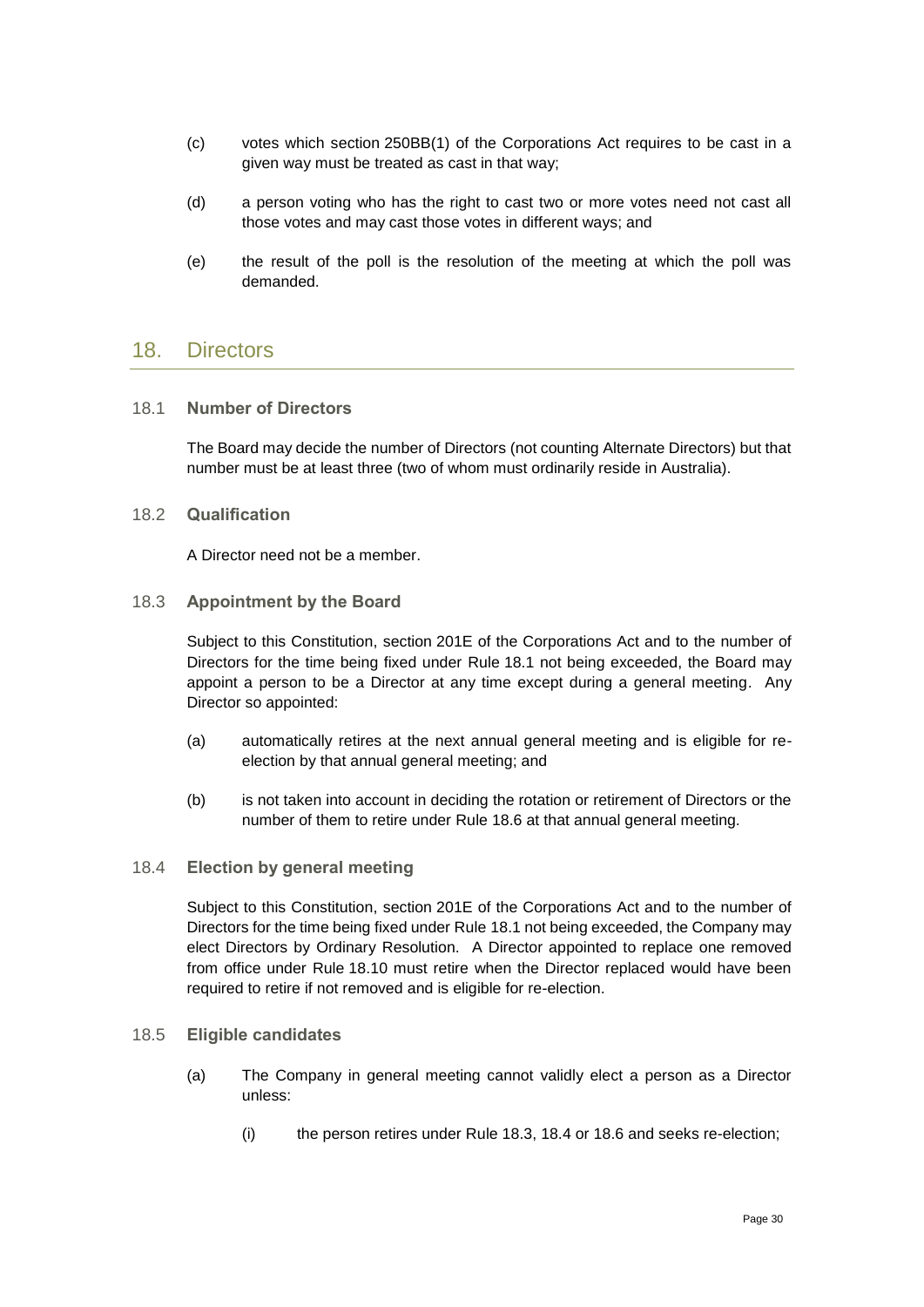- (ii) the Board recommends the appointment; or
- (iii) at least 30 Business Days before the meeting at which the relevant resolution will be considered, the Company receives both:
	- (A) a nomination of the person by a member (who may be the person); and
	- (B) a consent to act as a Director signed by the person;

at its registered office.

- (b) The Company must notify members of every candidate for election as a Director at least seven days before the relevant general meeting.
- <span id="page-33-0"></span>18.6 **One third of Directors retire annually**

At each annual general meeting:

- (a) one third (or if that is not a whole number, the whole number nearest to one third) of the Directors who are not:
	- (i) appointed, and required to retire, under Rule [18.3;](#page-32-3)
	- (ii) the Managing Director (or if there is more than one, the one (if any) nominated under Rule [20.3\(a\)\)](#page-36-2); or
	- (iii) Directors only because they are Alternate Directors; and
- (b) subject to Rule [20.2,](#page-36-3) any Director who would, if that Director remained in office until the next annual general meeting, have held that office for more than three years since last being elected or appointed,

must retire from office and are eligible for re-election.

### 18.7 **Selection of Directors to retire**

Subject to Rule [18.4,](#page-32-4) the Directors who retire under Rule [18.6](#page-33-0) are those who have held office the longest since last being elected or appointed. If two or more Directors have been in office for the same period, those Directors may agree which of them will retire. If they do not agree, they must draw lots to decide which of them must retire.

#### 18.8 **Time of retirement**

A Director's retirement under Rule [18.3](#page-32-3) or [18.6](#page-33-0) takes effect at the end of the relevant annual general meeting unless the Director is re-elected at that meeting.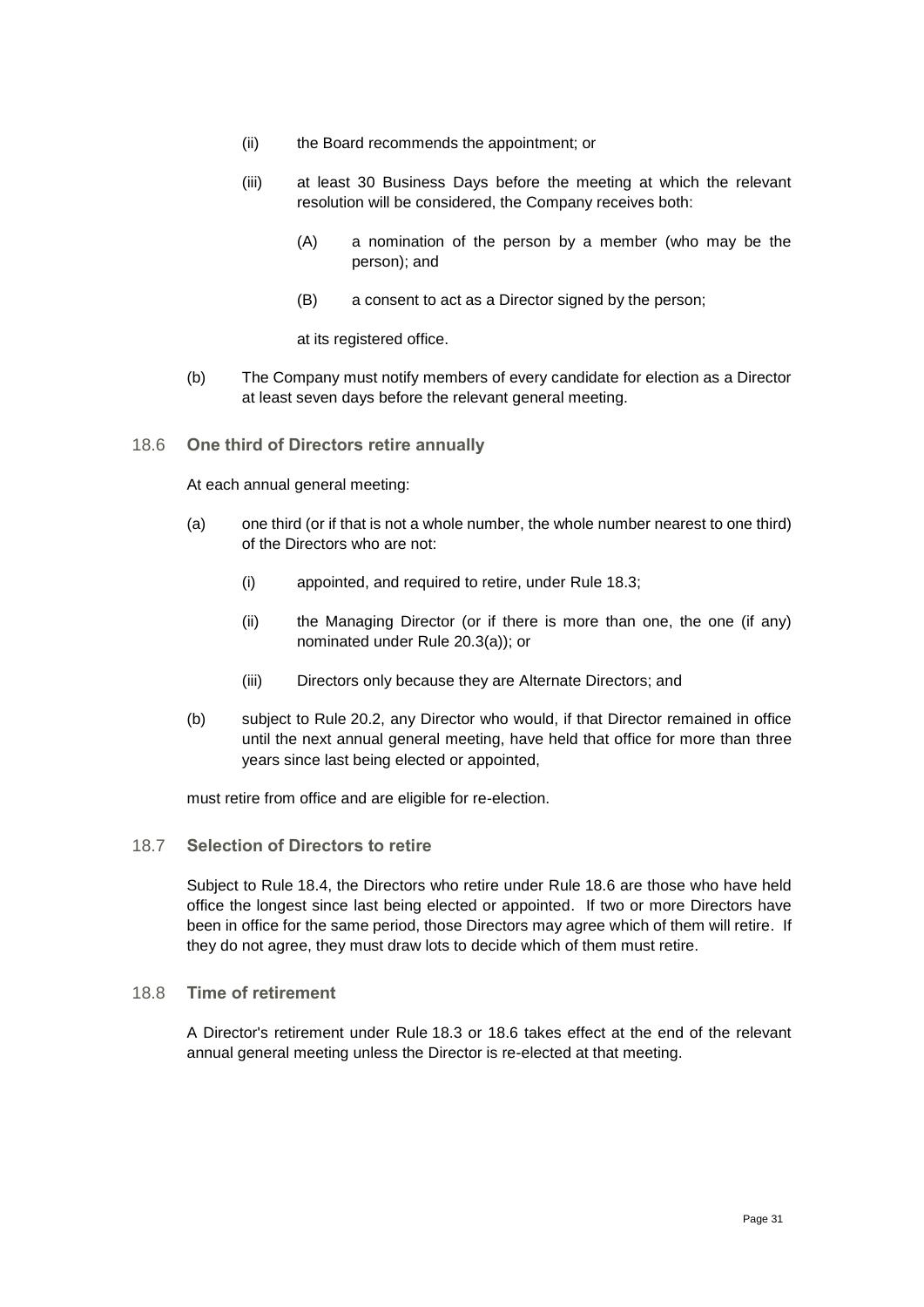### <span id="page-34-1"></span>18.9 **Cessation of Director's appointment**

A person automatically ceases to be a Director if the person:

- (a) is not permitted by the Corporations Act (or an order made under the Corporations Act) to be a director;
- (b) becomes disqualified from managing corporations under Part 2D.6 of the Corporations Act and is not given permission or leave to manage the Company under section 206F or 206G of the Corporations Act;
- (c) becomes of unsound mind or physically or mentally incapable of performing the functions of that office;
- (d) fails to attend Board meetings (either personally or by an Alternate Director) for a continuous period of three months without leave of absence from the Board;
- (e) resigns by notice in writing to the Company;
- (f) is removed from office under Rule [18.10;](#page-34-0) or
- (g) ceases to qualify as a Director under Rule [18.2.](#page-32-5)
- <span id="page-34-0"></span>18.10 **Removal from office**
	- (a) Whether or not a Director's appointment was expressed to be for a specified period:
		- (i) the Company by Ordinary Resolution; or
		- (ii) members holding a majority of the issued Shares of the Company conferring the right to vote, by writing delivered to the Company,

may remove a Director from office.

(b) The powers to remove a Director under this Rule are in addition to section 203D of the Corporations Act.

#### 18.11 **Too few Directors**

If the number of Directors is reduced below the minimum required by Rule [18.1,](#page-32-2) the continuing Directors may act as the Board only:

- (a) to appoint Directors up to that minimum number;
- (b) to convene a meeting of members; and
- (c) in emergencies.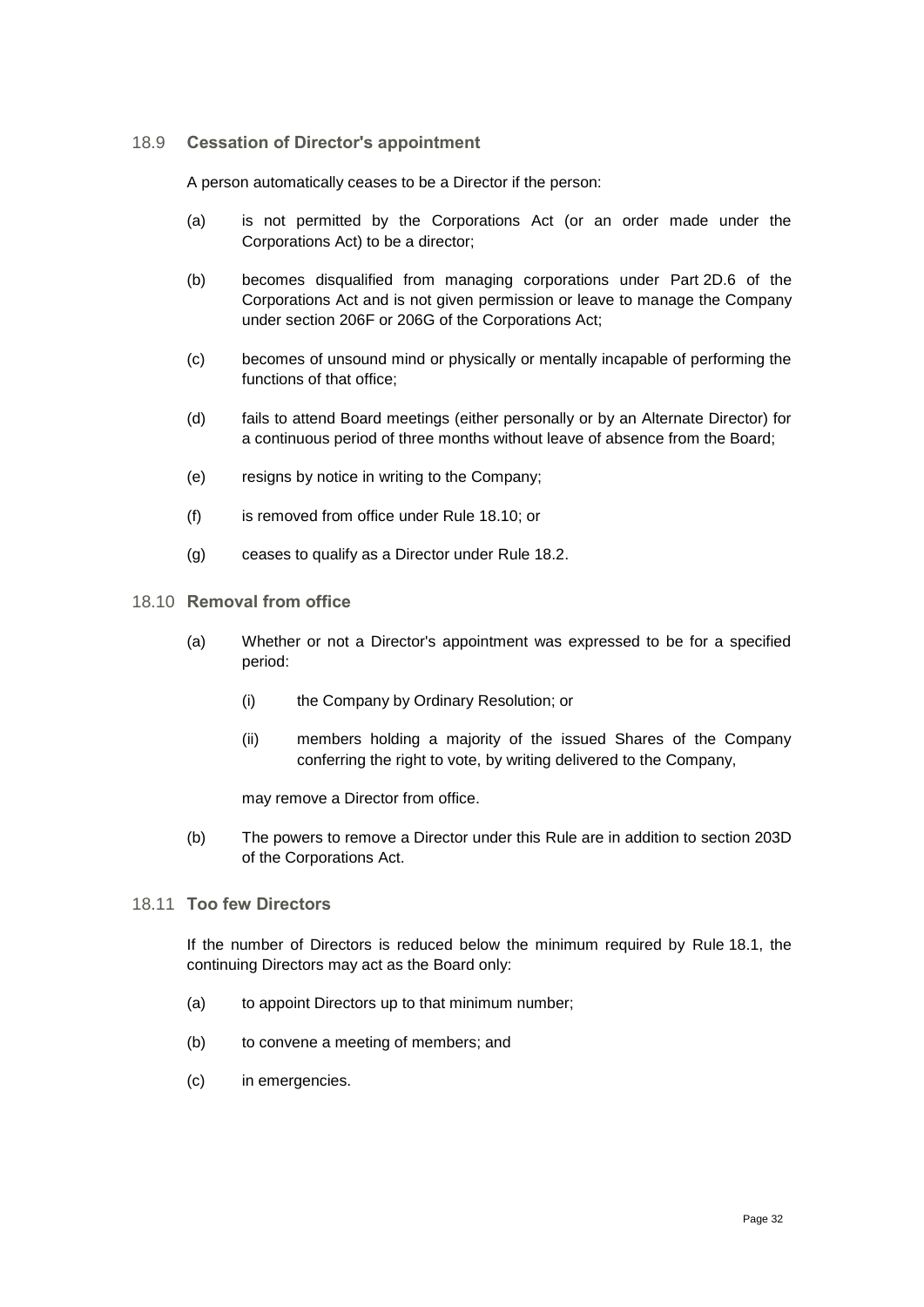## <span id="page-35-0"></span>19. Alternate Directors

### <span id="page-35-1"></span>19.1 **Appointment of Alternate Directors**

Subject to Rule [18.2,](#page-32-5) a Director (other than an Alternate Director) may appoint a person who is approved by the Board (without the vote of the Appointor) to act as Alternate Director for a specified period or each time the Appointor is unable to attend a Board meeting or act as a Director.

#### <span id="page-35-2"></span>19.2 **Notice of Board meetings**

If the Appointor requests the Company to give the Alternate Director notice of Board meetings, the Company must do so. Unless the Appointor has requested it, the Company need not give notice of Board meetings to an Alternate Director.

#### 19.3 **Obligations and entitlements of Alternate Directors**

An Alternate Director:

- (a) may attend and vote in place of the Appointor at a Board meeting at which the Appointor is not present;
- (b) if also a Director, has a separate right to vote as Alternate Director;
- (c) if Alternate Director for more than one Appointor, has a separate right to vote in place of each Appointor;
- (d) when acting as Alternate Director, is an officer of the Company and subject to all the duties, and entitled to exercise all the powers and rights, of the Appointor as a Director; and
- (e) is entitled to reasonable travelling, accommodation and other expenses incurred in attending meetings of the Board or of the Company or while otherwise engaged on the business of the Company on the same basis as other Directors but is not entitled to any other remuneration from the Company (but the Appointor may further remunerate the Alternate Director).

### 19.4 **Termination of appointment**

The Appointor may at any time revoke the appointment of a person as an Alternate Director whether or not that appointment is for a specified period. Any appointment of an Alternate Director immediately ceases if:

- (a) the Appointor ceases to be a Director; or
- (b) an event occurs which would cause the Alternate Director to cease to be a Director under Rule [18.9](#page-34-1) if the Alternate Director were a Director.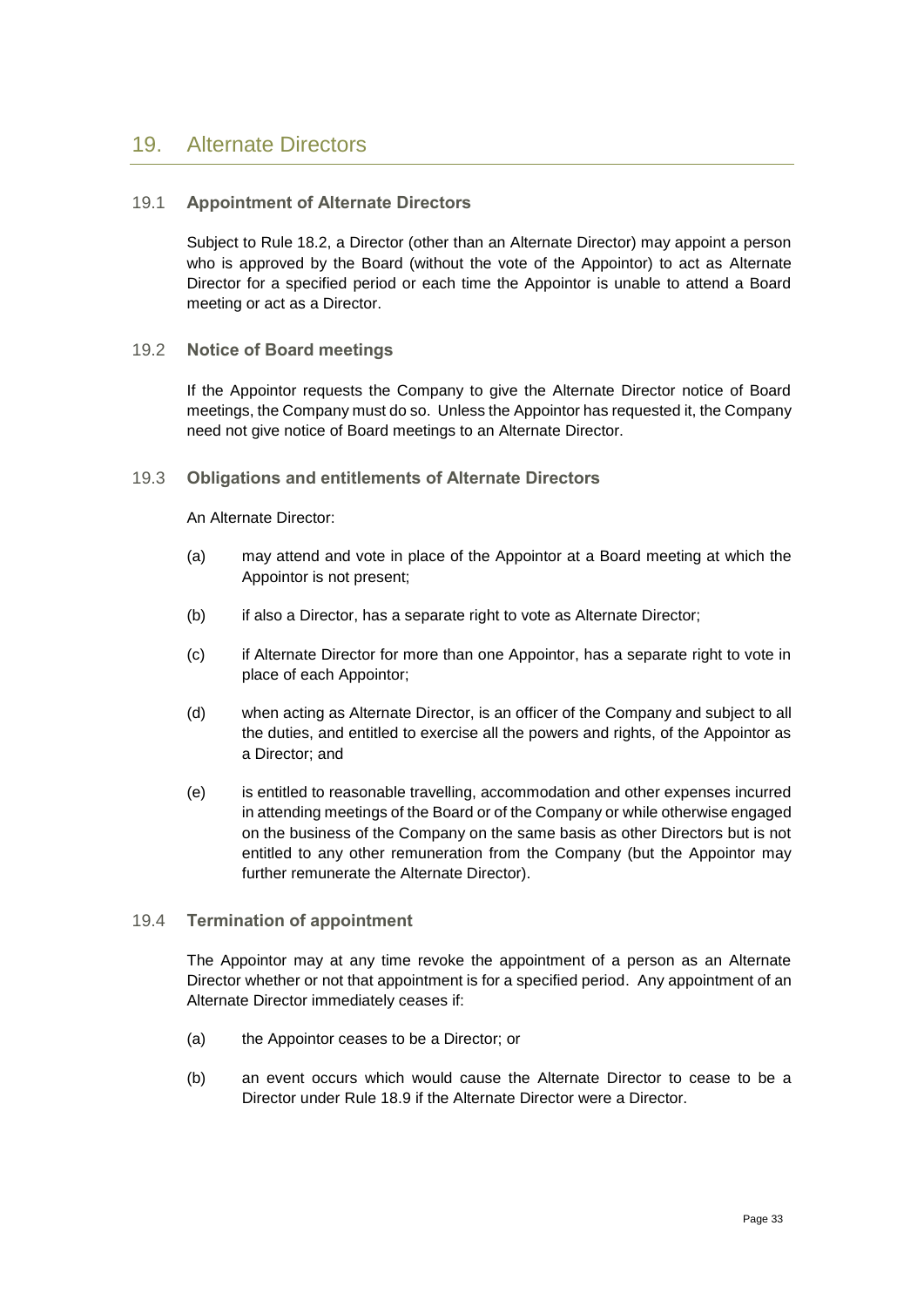## 19.5 **Appointments and revocations in writing**

The Appointor must appoint, and revoke the appointment of, any Alternate Director in writing. The appointment or revocation is not effective until a copy is provided to the Company.

## <span id="page-36-0"></span>20. Managing Director

- <span id="page-36-1"></span>20.1 **Appointment and power of Managing Director**
	- (a) The Board may appoint one or more Directors to be a Managing Director either for a specified term (but not for life) or without specifying a term.
	- (b) The Board may delegate any of the powers of the Board to a Managing Director:
		- (i) on the terms and subject to any restrictions the Board decides; and
		- (ii) so as to be concurrent with, or to the exclusion of, the powers of the Board,

and may revoke the delegation at any time.

(c) This Rule does not limit Rule [22.](#page-37-1)

#### <span id="page-36-3"></span>20.2 **Retirement and removal of Managing Director**

Subject to Rule [20.3,](#page-36-4) a Managing Director is not:

- (a) required to retire; or
- (b) to be taken into account in determining the number of Directors to retire,

by rotation under Rule [18.6](#page-33-0) but (subject to any contract between the Company and that Managing Director) is otherwise subject to the same Rules regarding resignation, removal and retirement from office as the other Directors.

#### <span id="page-36-4"></span>20.3 **Multiple Managing Directors**

If there are two or more Managing Directors at the same time:

- <span id="page-36-2"></span>(a) the Board may nominate one of them as the Managing Director to be exempted from retirement by rotation under Rule [18.6](#page-33-0) and may revoke the nomination at any time;
- (b) if a Managing Director has been nominated under Rule [20.3\(a\)](#page-36-2) and the Board later nominates a different Managing Director under that Rule, the one first nominated must retire by rotation at the next annual general meeting unless elected at either of the last two annual general meetings; and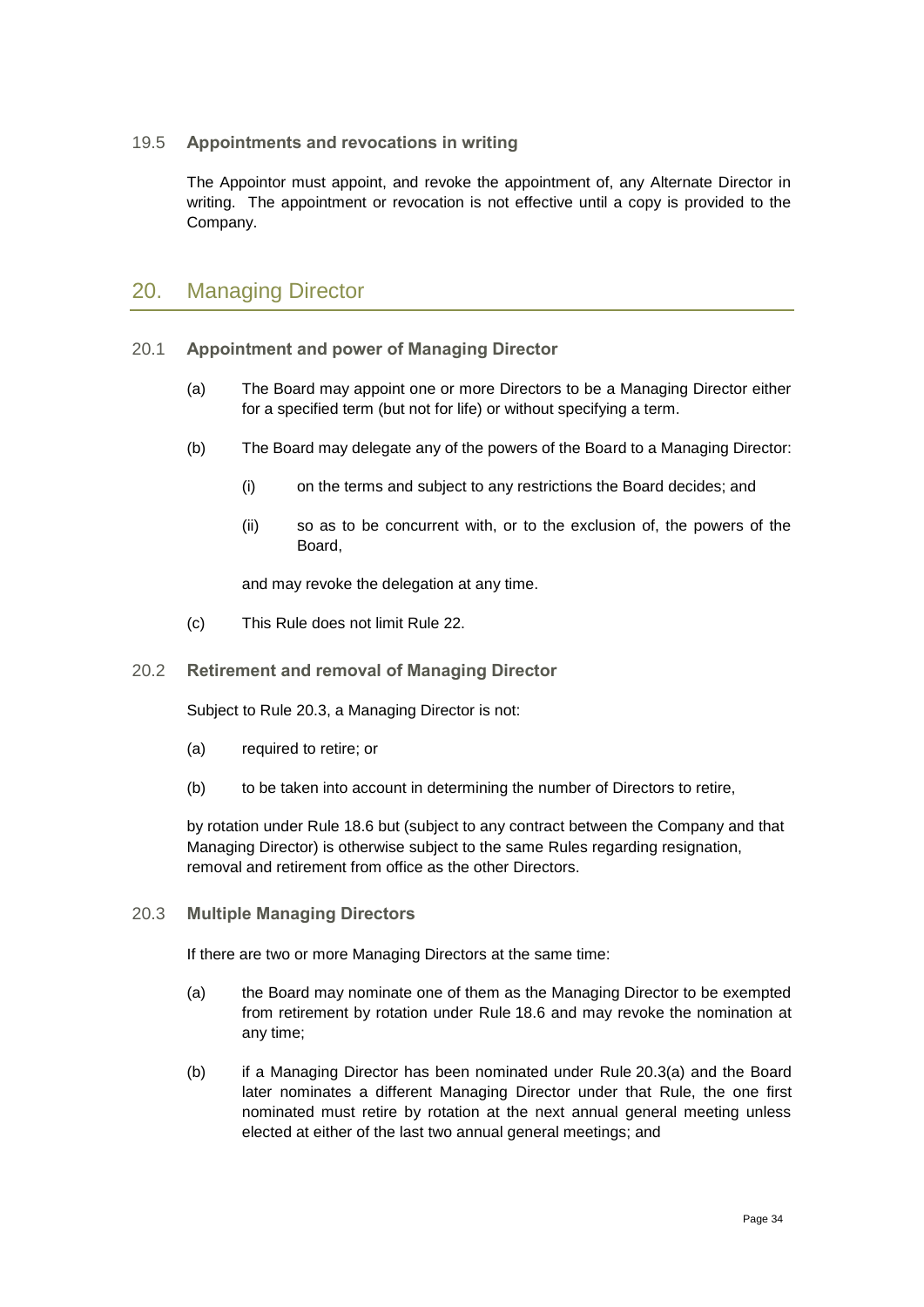- (c) if none of them is the subject of a current nomination under Rule [20.3\(a\),](#page-36-2) all of them must retire by rotation under Rule [18.6.](#page-33-0)
- 20.4 **Termination of appointment of Managing Director**

The appointment of a Managing Director terminates if:

- (a) the Managing Director ceases for any reason to be a Director; or
- (b) the Board removes the Managing Director from the office of Managing Director (which, without affecting the rights of the Managing Director under any contract between the Company and the Managing Director, the Board has power to do),

whether or not the appointment was expressed to be for a specified term.

## <span id="page-37-0"></span>21. Powers of Directors

#### <span id="page-37-2"></span>21.1 **Powers generally**

The business of the Company is to be managed by the Directors, who may exercise all such powers of the Company as are not, by the Corporations Act or by this Constitution, required to be exercised by the Company in general meeting.

### 21.2 **Specific powers**

Without limiting the generality of Rule [21.1,](#page-37-2) the Directors may exercise all the powers of the Company to borrow or raise money, to charge any property or business of the Company or all or any of its uncalled capital and to issue debentures or give any other security for a debt, liability or obligation of the Company or of any other person.

## <span id="page-37-1"></span>22. Delegation of Board powers

#### <span id="page-37-3"></span>22.1 **Power to delegate**

The Board may delegate any of its powers as permitted by section 198D of the Corporations Act.

#### 22.2 **Power to revoke delegation**

The Board may revoke a delegation previously made whether or not the delegation is expressed to be for a specified period.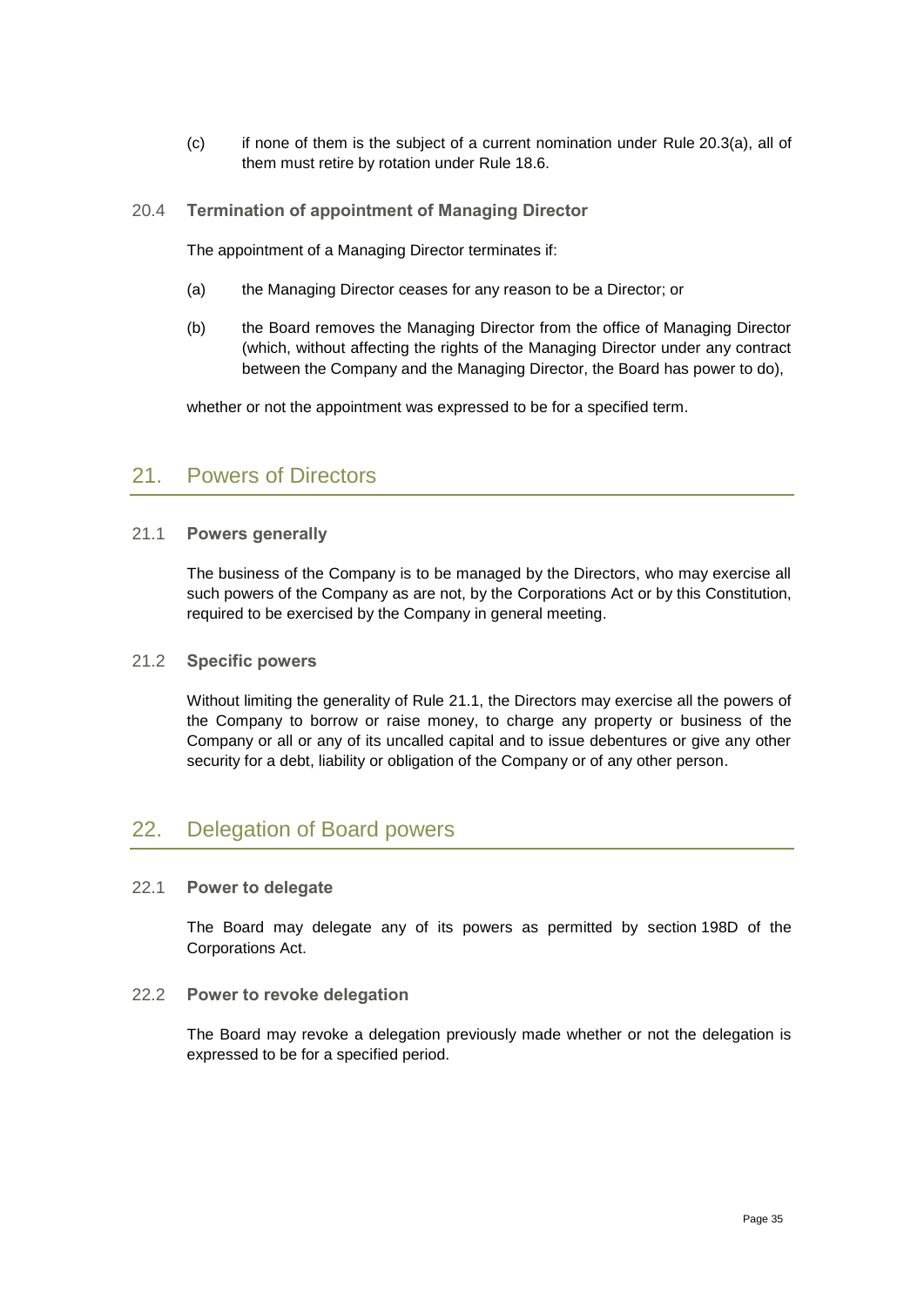#### 22.3 **Terms of delegation**

- (a) A delegation of powers under Rule [22.1](#page-37-3) may be made:
	- (i) for a specified period or without specifying a period; and
	- (ii) on the terms (including power to further delegate) and subject to any restrictions the Board decides.
- (b) A document of delegation may contain the provisions for the protection and convenience of those who deal with the delegate that the Board thinks appropriate.

#### 22.4 **Proceedings of committees**

Subject to the terms on which a power of the Board is delegated to a committee, the meetings and proceedings of committees are, to the greatest extent practical, governed by the Rules of this Constitution which regulate the meetings and proceedings of the Board.

## <span id="page-38-0"></span>23. Directors' duties and interests

#### 23.1 **Director not disqualified from holding other offices etc**

A Director is not disqualified by reason only of being a Director from:

- (a) holding any office or place of profit or employment other than that of the Company's auditor;
- (b) being a member or creditor of any corporation (including the Company) or partnership other than the auditor; or
- (c) entering into any agreement with the Company.

### 23.2 **Disclosure of interests**

Each Director must comply with section 191 of the Corporations Act.

#### 23.3 **Director interested in a matter**

Each Director must comply with section 195 of the Corporations Act in relation to being present, and voting, at a Board meeting that considers a matter in which the Director has a material personal interest. Subject to section 195 of the Corporations Act:

(a) a Director may be counted in a quorum at a Board meeting that considers, and may vote on, any matter in which that Director has an interest;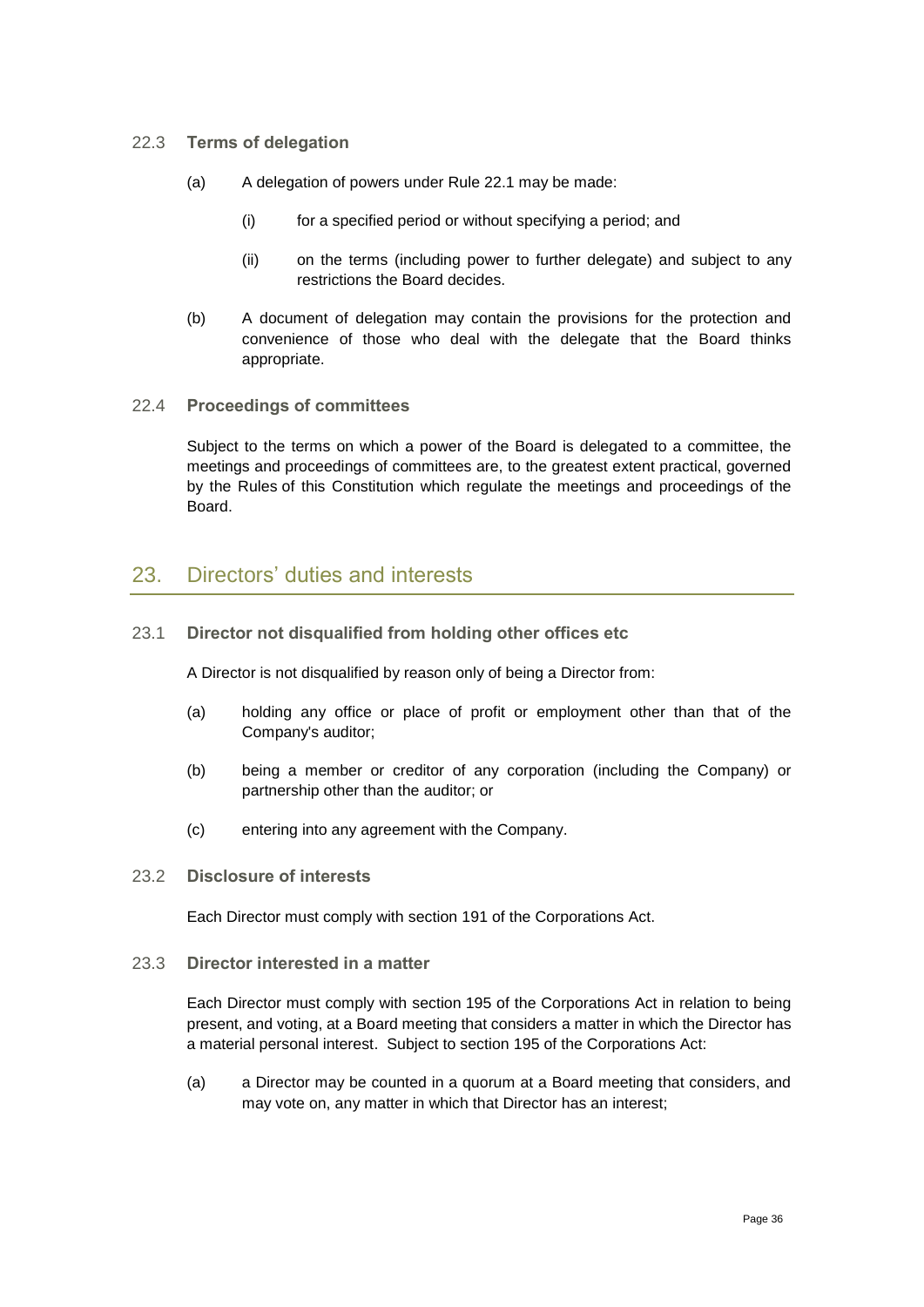- (b) the Company may proceed with any transaction that relates to the interest and the Director may participate in the execution of any relevant document by or on behalf of the Company;
- <span id="page-39-1"></span>(c) the Director may retain benefits under the transaction even though the Director has the interest; and
- (d) the Company cannot avoid the transaction merely because of the existence of the interest.

If the interest is required to be disclosed under section 191 of the Corporations Act, paragraph [\(c\)](#page-39-1) applies only if it is disclosed before the transaction is entered into.

#### 23.4 **Agreements with third parties**

The Company cannot avoid an agreement with a third party merely because a Director:

- (a) fails to make a disclosure of an interest; or
- (b) is present at, or counted in the quorum for, a Board meeting that considers or votes on that agreement.
- 23.5 **Obligation of secrecy**
	- (a) Every Director and Secretary must keep the transactions and affairs of the Company and the state of its financial reports confidential unless required to disclose them:
		- (i) in the course of duties as an officer of the Company;
		- (ii) by the Board or the Company in general meeting; or
		- (iii) by law, including under the ASX Listing Rules.
	- (b) The Company may require a Director, Secretary, auditor, trustee, committee member or other person engaged by it to sign a confidentiality undertaking consistent with this Rule. A Director or Secretary must do so if required by the Company.

## <span id="page-39-0"></span>24. Directors' remuneration

## <span id="page-39-2"></span>24.1 **Remuneration of Executive Directors**

Subject to any contract with the Company and to the ASX Listing Rules, the Board may fix the remuneration of each Executive Director. That remuneration may consist of salary, bonuses or any other elements but must not be a commission on or percentage of profits or operating revenue.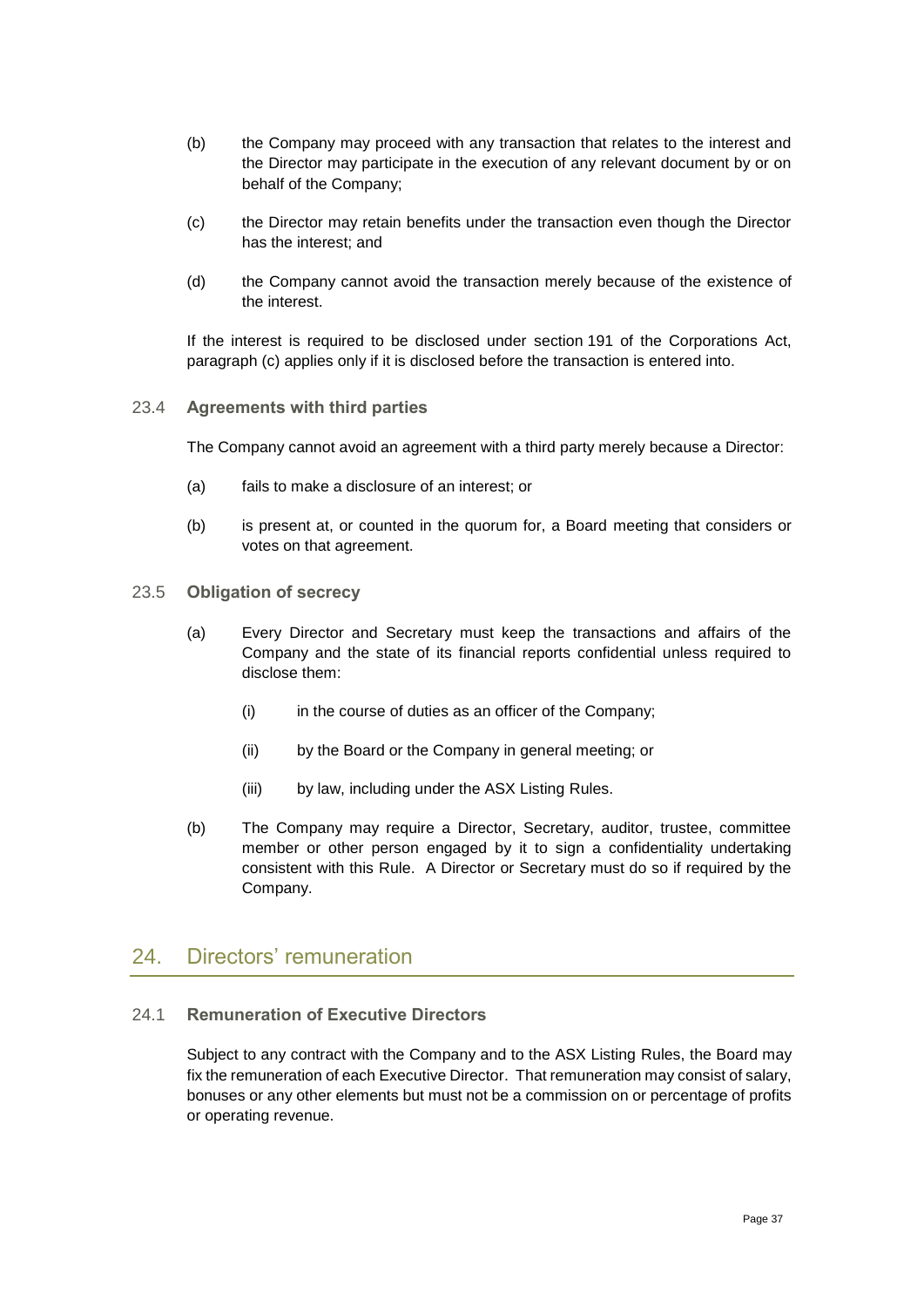### <span id="page-40-0"></span>24.2 **Remuneration of non-executive Directors**

- (a) The Directors (other than the Executive Directors) are entitled to be paid, out of the funds of the Company, an amount of fees which:
	- (i) does not:
		- (A) in any year exceed in aggregate the amount last fixed by Ordinary Resolution; or
		- (B) consist of a commission on or percentage of profits or operating revenue; and
	- (ii) is allocated among them:
		- (A) on an equal basis having regard to the proportion of the relevant year for which each Director held office; or
		- (B) as otherwise decided by the Board, subject to the ASX Listing Rules; and
	- (iii) is provided in the manner the Board decides, which may include provision of non-cash benefits.
- (b) The notice convening a meeting at which it is proposed that members approve an increase of the aggregate maximum sum must state the amount of the increase and the aggregate maximum sum, and any other matters required by the ASX Listing Rules.
- (c) If the Board decides to include non-cash benefits in the fees of a Director, the Board must also decide the manner in which the value of those benefits is to be calculated for the purposes of this Rule.

### 24.3 **Additional Remuneration for extra services**

If a Director, at the request of the Board and for the purposes of the Company, performs extra services or makes special exertions (including going or living away from the Director's usual residential address), the Company may pay that Director a fixed sum set by the Board for doing so. Remuneration under this Rule may be either in addition to or in substitution for any remuneration to which that Director is entitled under Rule [24.1](#page-39-2) or [24.2.](#page-40-0)

### 24.4 **Expenses of Directors**

The Company must pay a Director (in addition to any remuneration) all reasonable expenses (including travelling and accommodation expenses) incurred by the Director:

- (a) in attending meetings of the Company, the Board, or a committee of the Board;
- (b) on the business of the Company; or
- (c) in carrying out duties as a Director.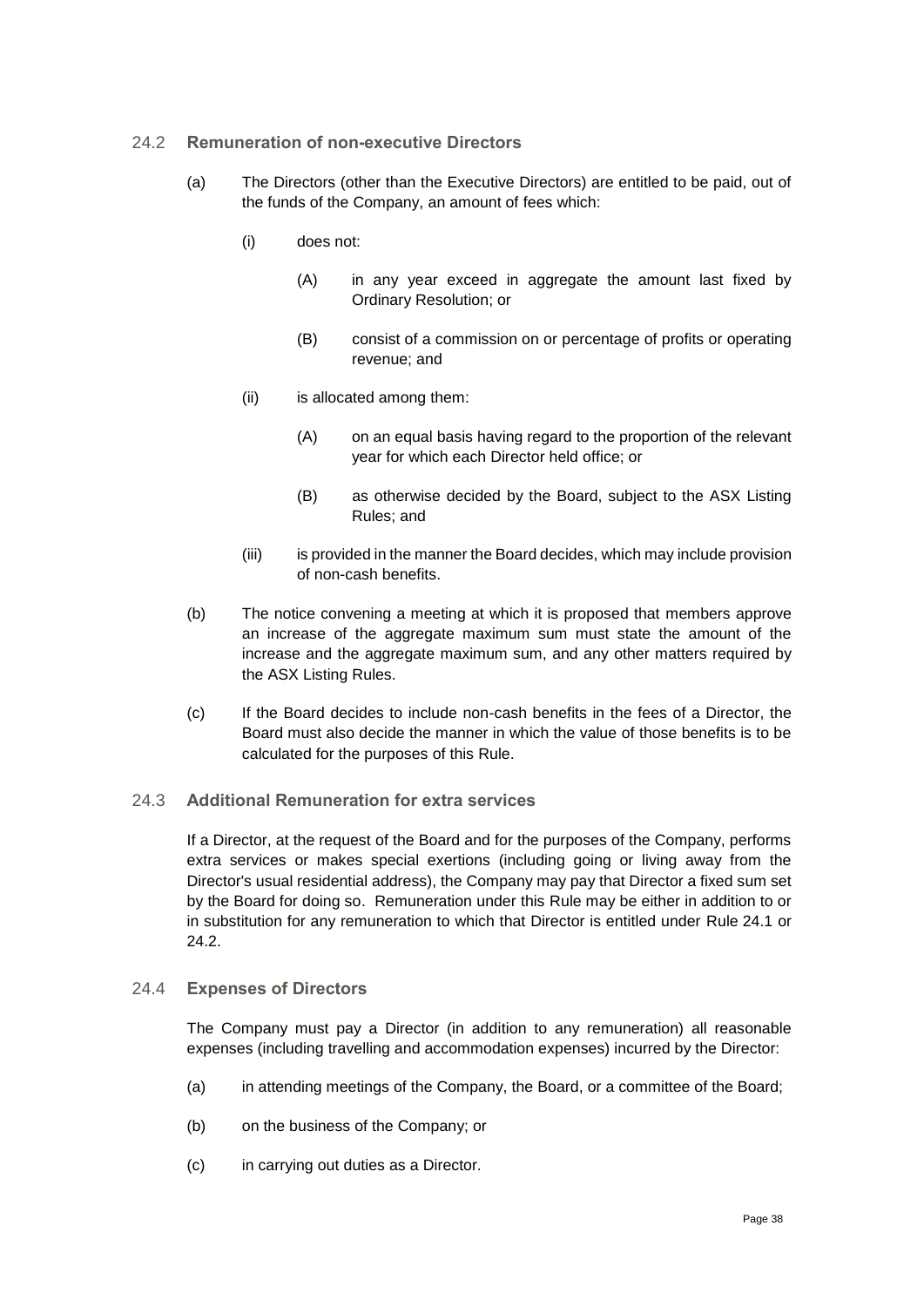### 24.5 **Directors' retirement benefits**

Subject to Division 2 of Part 2D.2 of the Corporations Act and the ASX Listing Rules, the Company may:

- (a) agree with a Director or person about to become a Director that, when or after the person dies or otherwise ceases to be a Director, the Company will pay a pension or lump sum benefit to:
	- (i) that person; or
	- (ii) after that person's death, any of the surviving spouse, dependants or legal personal representatives of that person; or
- (b) pay such a pension or lump sum benefit regardless of whether the Company has agreed to do so and regardless of the terms of any agreement.

## <span id="page-41-0"></span>25. Board meetings

## 25.1 **Convening Board meetings**

A Director may at any time, and a Secretary must on request from a Director, convene a Board meeting.

25.2 **Notice of Board meeting**

The convenor of each Board meeting:

- <span id="page-41-1"></span>(a) must give reasonable notice of the meeting (and, if it is adjourned, of its resumption) individually to:
	- (i) each Director who is in Australia; and
	- (ii) each Alternate Director in respect of whom the Appointor has given notice under Rule [19.2](#page-35-2) requiring notice of Board meetings to be given to that Alternate Director or whose Appointor is not given notice due to being outside Australia; and
- (b) may give the notice in Rule [25.2\(a\)](#page-41-1) orally (including by telephone) or in writing,

but failure to give notice to, or non-receipt of notice by, a Director does not result in a Board meeting being invalid.

### 25.3 **Use of technology**

A Board meeting may be held using any means of audio or audio visual communication by which each Director participating can hear and be heard by each other Director participating or in any other way permitted by section 248D of the Corporations Act. A Board meeting held solely or partly by technology is treated as held at the place at which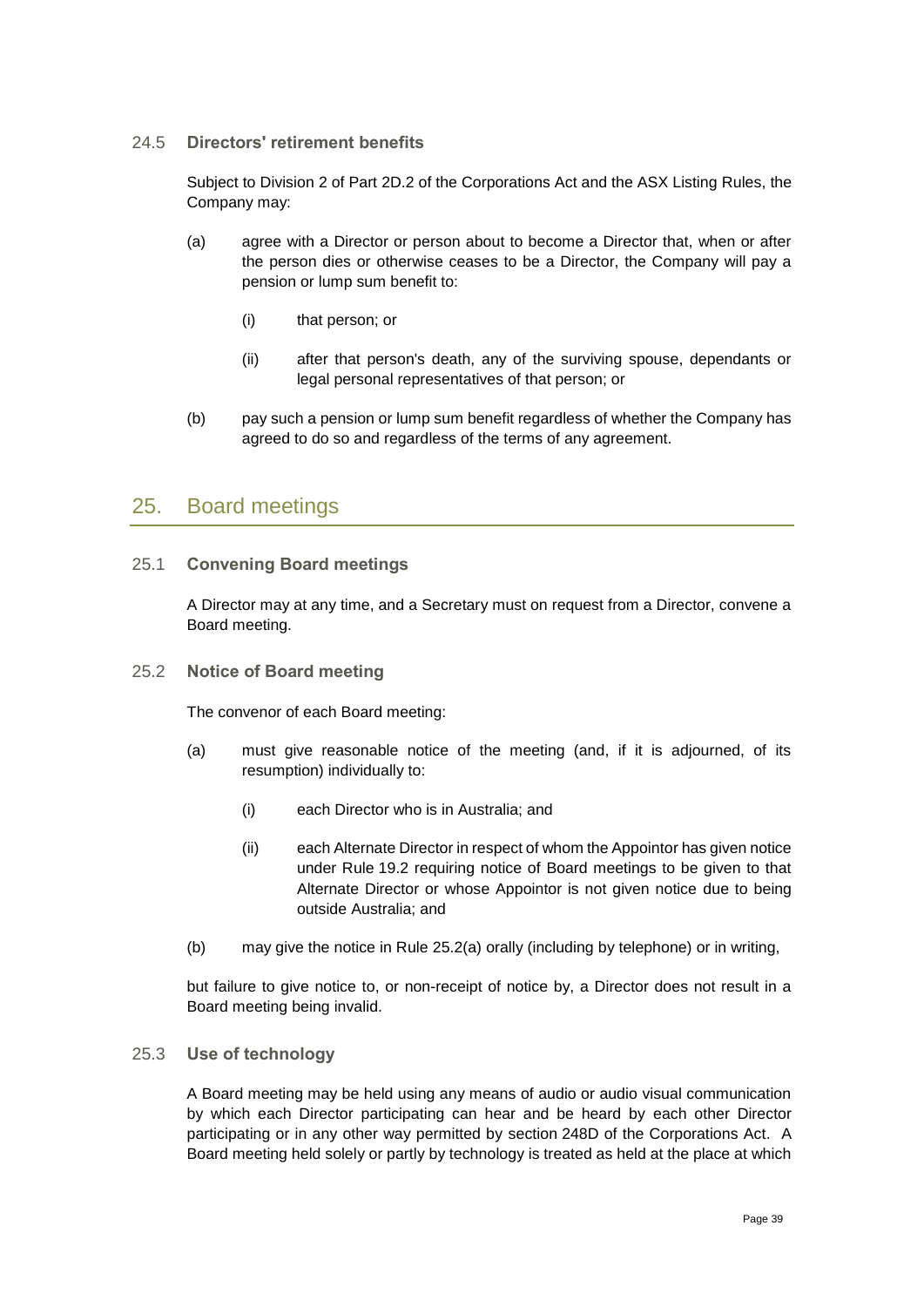the greatest number of the Directors present at the meeting is located or, if an equal number of Directors is located in each of two or more places, at the place where the chairperson of the meeting is located.

#### 25.4 **Chairing Board meetings**

The Board may elect a Director to chair its meetings and decide the period for which that Director holds that office. If there is no chairperson of Directors or the chairperson is not present within 15 minutes after the time for which a Board meeting is called or is unwilling to act, the Directors present must elect a Director present to chair the meeting.

#### 25.5 **Quorum**

Unless the Board decides otherwise, the quorum for a Board meeting is two Directors and a quorum must be present for the whole meeting. An Alternate Director who is also a Director or a person who is an Alternate Director for more than one Appointor may only be counted once toward a quorum. A Director is treated as present at a meeting held by audio or audio visual communication if the Director is able to hear and be heard by all others attending. If a meeting is held in another way permitted by section 248D of the Corporations Act, the Board must resolve the basis on which Directors are treated as present.

#### 25.6 **Majority decisions**

A resolution of the Board must be passed by a majority of the votes cast by Directors entitled to vote on the resolution. If an equal number of votes is cast for and against a resolution, the chairperson of the meeting does not have a second or casting vote and the matter is decided in the negative.

#### 25.7 **Procedural rules**

The Board may regulate its meetings as it decides.

#### <span id="page-42-0"></span>25.8 **Written resolution**

If all the Directors entitled to receive notice of a Board meeting and to vote on the resolution sign a document containing a statement that they are in favour of the resolution set out in the document, a Board resolution in those terms is passed at the time when the last Director signs.

#### 25.9 **Additional provisions concerning written resolutions**

For the purpose of Rule [25.8:](#page-42-0)

- (a) two or more separate documents in identical terms, each of which is signed by one or more Directors, are treated as one document;
- (b) signature of a document by an Alternate Director is not required if the Appointor of that Alternate Director has signed the document;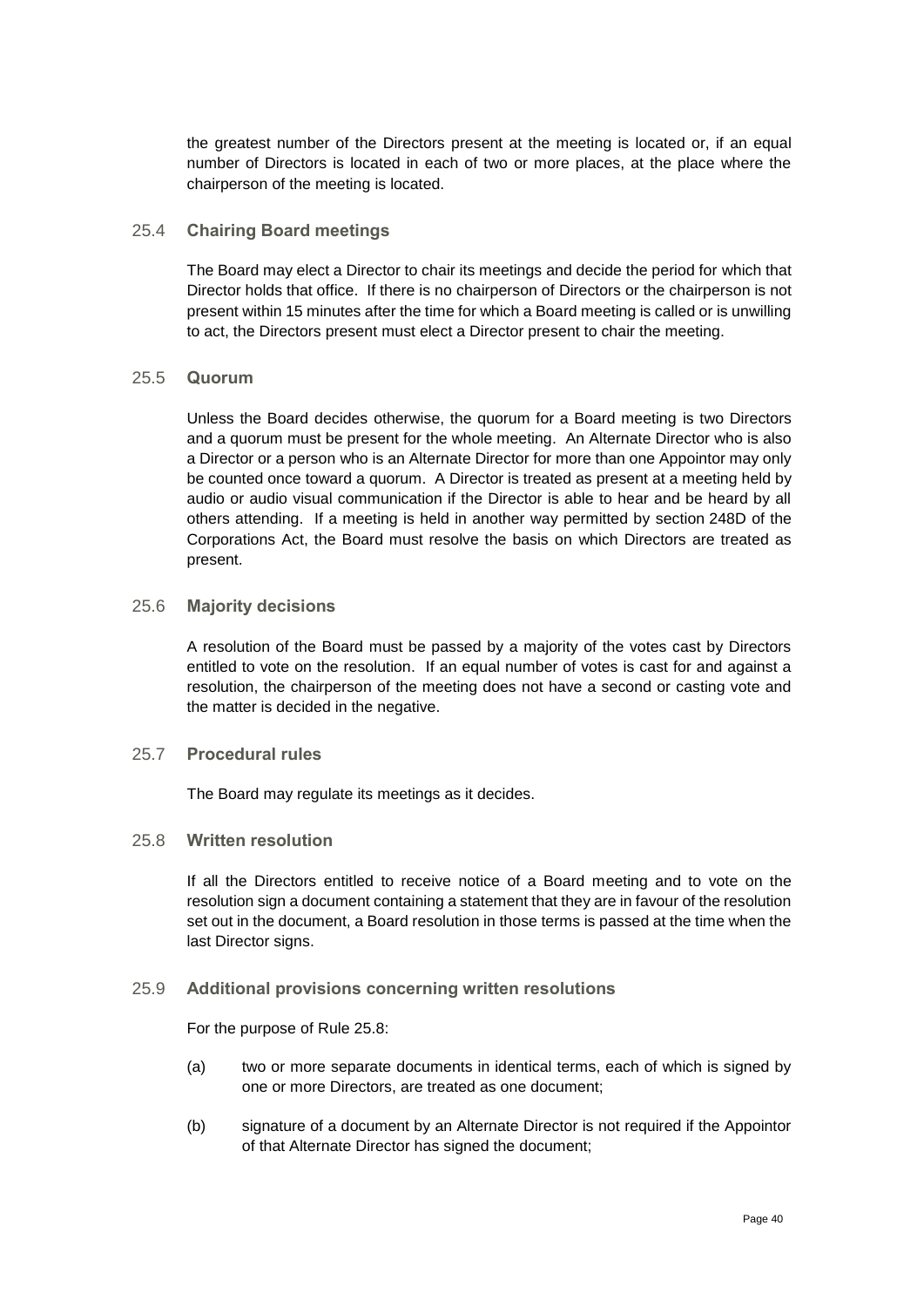- (c) signature of a document by the Appointor of an Alternate Director is not required if that Alternate Director has signed the document in that capacity; and
- (d) an electronic message containing the text of the document expressed to have been signed by a Director that is sent to the Company is a document signed by that Director at the time of its receipt by the Company.

#### 25.10 **Valid proceedings**

Each resolution passed or thing done by, or with the participation of, a person acting as a Director or member of a committee is valid even if it is later discovered that:

- (a) there was a defect in the appointment of the person; or
- (b) the person was disqualified from continuing in office, voting on the resolution or doing the thing.

## <span id="page-43-0"></span>26. Minutes

26.1 **Minutes must be kept**

The Board must cause minutes of:

- (a) proceedings and resolutions of meetings of the Company's members;
- (b) the names of Directors present at each Board meeting or committee meeting;
- (c) proceedings and resolutions of Board meetings (including meetings of a committee to which Board powers are delegated under Rule [22\)](#page-37-1);
- (d) resolutions passed by Directors without a meeting; and
- (e) disclosures and notices of Directors' interests,

to be kept in accordance with sections 191, 192, 251A and 251AA of the Corporations Act.

26.2 **Minutes as evidence**

A minute recorded and signed in accordance with sections 251A and 251AA of the Corporations Act is evidence of the proceeding, resolution or declaration to which it relates unless the contrary is proved.

26.3 **Inspection of minute books**

The Company must allow members to inspect, and provide copies of, the minute books for the meetings of members in accordance with section 251B of the Corporations Act.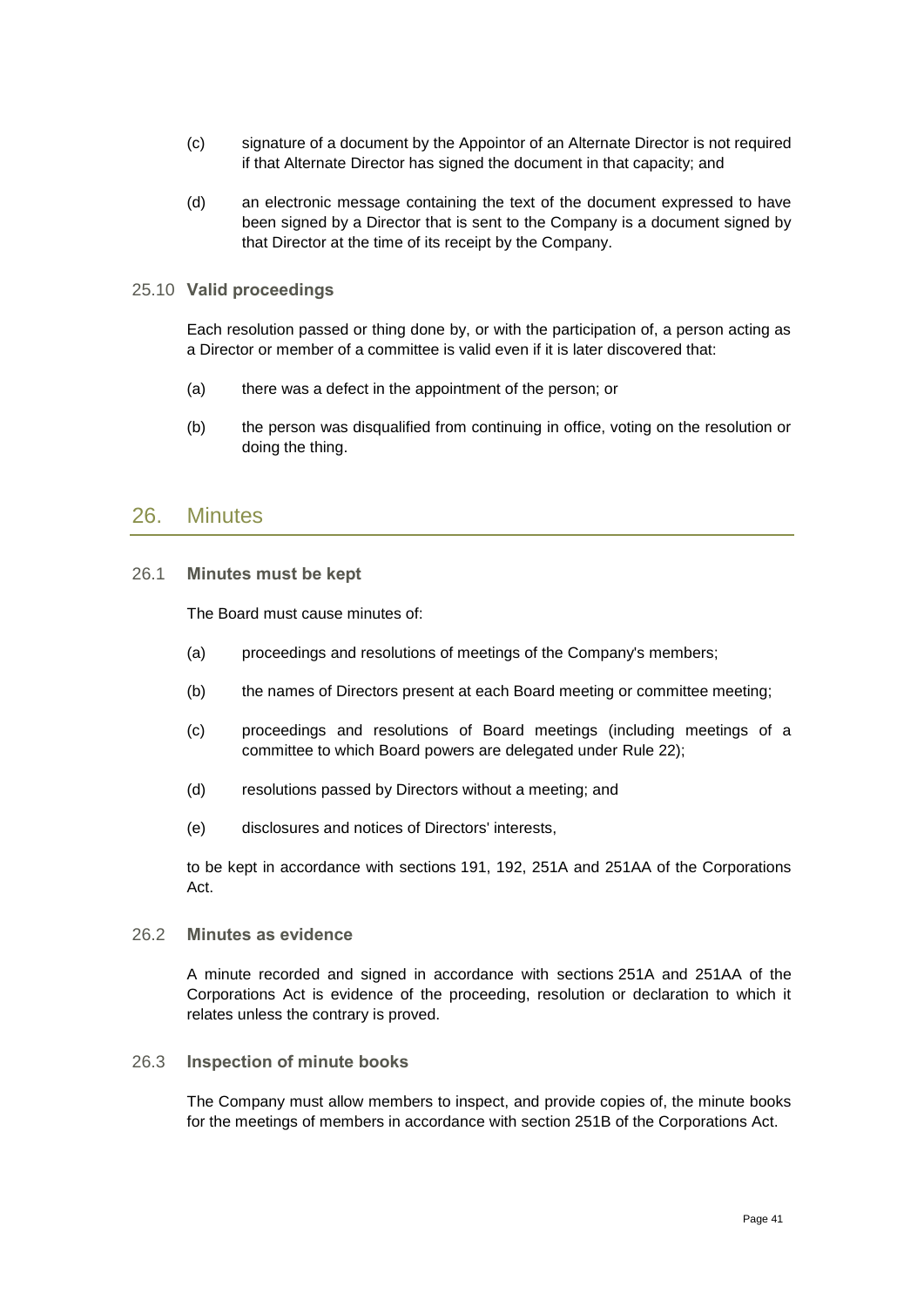## <span id="page-44-0"></span>27. Financial reports and audit

## 27.1 **Company must keep financial records**

The Board must cause the Company to keep written financial records that:

- (a) correctly record and explain its transactions (including transactions undertaken as trustee) and financial position and performance; and
- (b) would enable true and fair financial statements to be prepared and audited,

and must allow a Director and the auditor to inspect those records at all reasonable times.

#### <span id="page-44-1"></span>27.2 **Financial reporting**

The Board must cause the Company to prepare a financial report and a directors' report that comply with Part 2M.3 of the Corporations Act and must report to members in accordance with section 314 of the Corporations Act no later than the deadline set by section 315 of the Corporations Act.

### 27.3 **Audit**

The Board must cause the Company's financial report for each financial year to be audited and obtain an auditor's report. The eligibility, appointment, removal, remuneration, rights and duties of the auditor are regulated by sections 324 to 331 and 1280 and 1289 of the Corporations Act.

### 27.4 **Conclusive reports**

Audited financial reports laid before the Company in general meeting are conclusive except as regards errors notified to the Company within three months after the relevant general meeting. If the Company receives notice of an error within that period, it must immediately correct the report and the report as corrected is then conclusive.

### 27.5 **Inspection of the Company's documents**

Subject to Rule [27.2](#page-44-1) and unless otherwise required by the Corporations Act, a member who is not a Director does not have any right to inspect any document of the Company except as authorised by the Board.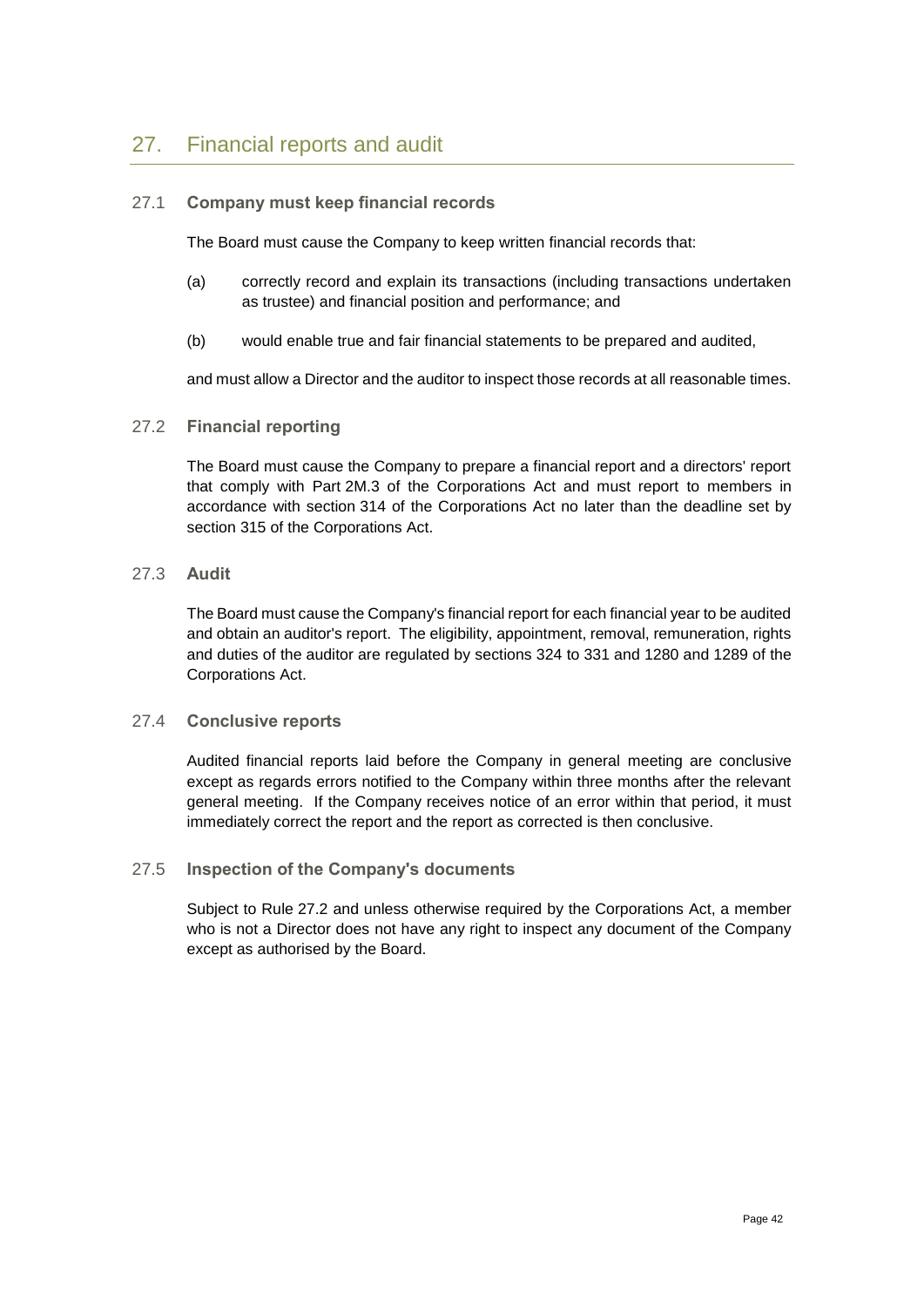## <span id="page-45-0"></span>28.1 **Appointment of Secretaries**

The Board must appoint at least one individual to be a Secretary either for a specified term or without specifying a term.

### 28.2 **Terms and conditions of office**

A Secretary holds office on the terms (including as to remuneration) that the Board decides. The Board may vary any decision previously made by it in respect of a Secretary.

### 28.3 **Cessation of Secretary's appointment**

A person automatically ceases to be a Secretary if the person:

- (a) is not permitted by the Corporations Act (or an order made under the Corporations Act) to be a secretary of a company;
- (b) becomes disqualified from managing corporations under Part 2D.6 of the Corporations Act and is not given permission or leave to manage the Company under section 206F or 206G of the Corporations Act;
- (c) becomes of unsound mind or physically or mentally incapable of performing the functions of that office;
- (d) resigns by notice in writing to the Company; or
- (e) is removed from office under Rule [28.4.](#page-45-1)

### <span id="page-45-1"></span>28.4 **Removal from office**

The Board may remove a Secretary from that office whether or not the appointment was expressed to be for a specified term.

- <span id="page-45-2"></span>28.5 **Other officers**
	- (a) The Directors may from time to time:
		- (i) create any other position or positions in the Company with the powers and responsibilities as the Directors may from time to time confer; and
		- (ii) appoint any person, whether or not a Director, to any position or positions created under Rule [28.5\(a\)\(i\).](#page-45-2)
	- (b) The Directors may at any time terminate the appointment of a person holding a position created under Rule [28.5\(a\)\(i\)](#page-45-2) and may abolish the position.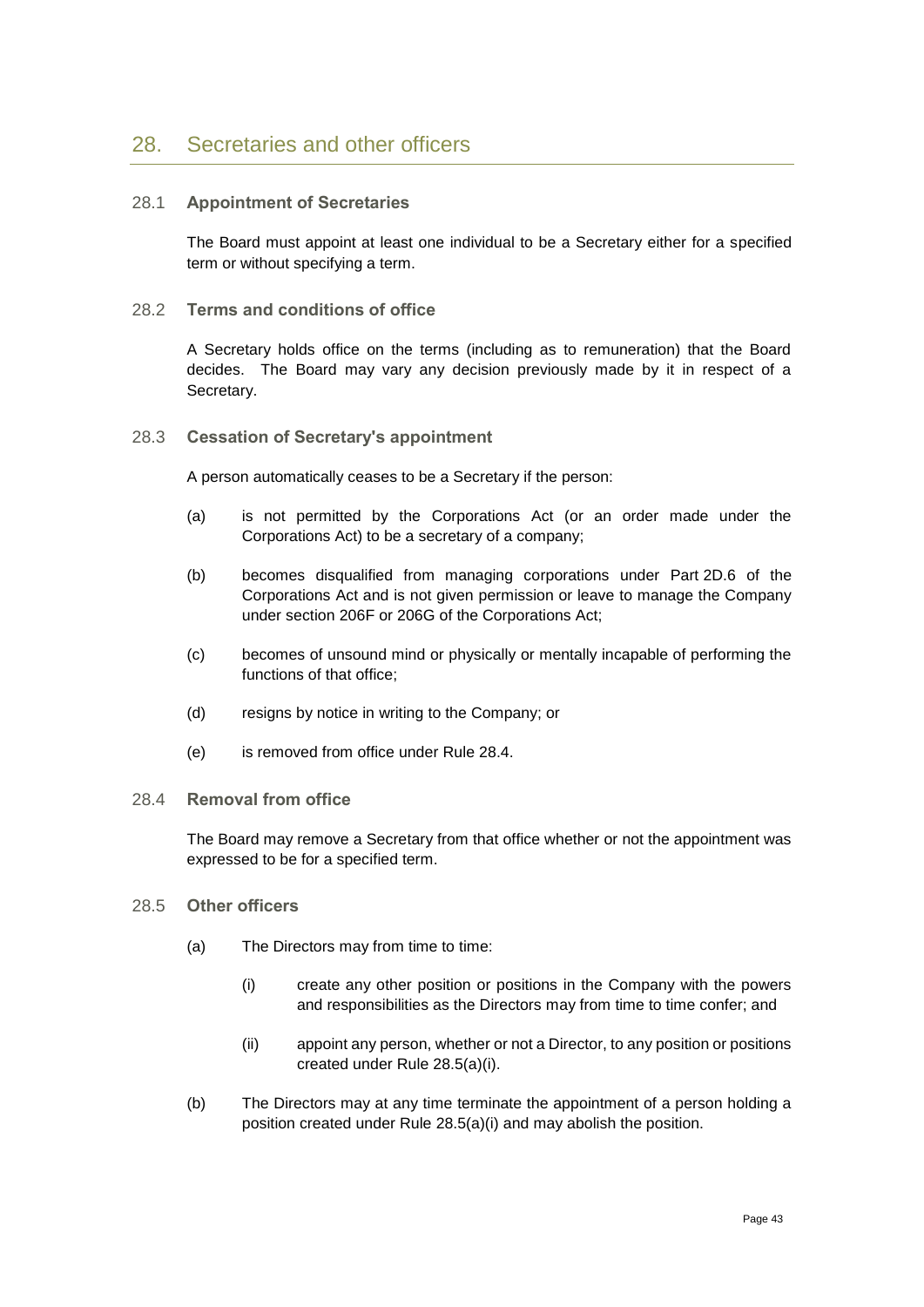## <span id="page-46-0"></span>29. Executing negotiable instruments

The Board must decide the manner (including the use of facsimile signatures if thought appropriate) in which negotiable instruments can be executed, accepted or endorsed for and on behalf of the Company. The Company may execute, accept, or endorse negotiable instruments only in the manner for the time being decided by the Board.

## <span id="page-46-1"></span>30. Company seals

30.1 **Common seal**

The Board:

- (a) may decide whether or not the Company has a common seal; and
- (b) is responsible for the safe custody of that seal (if any) and any duplicate seal it decides to adopt under section 123(2) of the Corporations Act.
- 30.2 **Use of seals**

The common seal and duplicate seal (if any) may only be used with the authority of the Board. The Board must not authorise the use of a seal that does not comply with section 123 of the Corporations Act.

30.3 **Fixing seals to documents**

The fixing of the common seal, or any duplicate seal, to a document must be witnessed:

- (a) by two Directors;
- (b) by one Director and one Secretary; or
- (c) by any other signatories or in any other way (including the use of facsimile signatures) authorised by the Board.

## <span id="page-46-2"></span>31. Dividends

## 31.1 **Accumulation of reserves**

Before paying any dividend to members, the Board may:

(a) set aside out of profits of the Company reserves to be applied, in the Board's discretion, for any purpose it decides and use any sum so set aside in the business of the Company or invest it in investments selected by the Board and vary and deal with those investments as it decides; or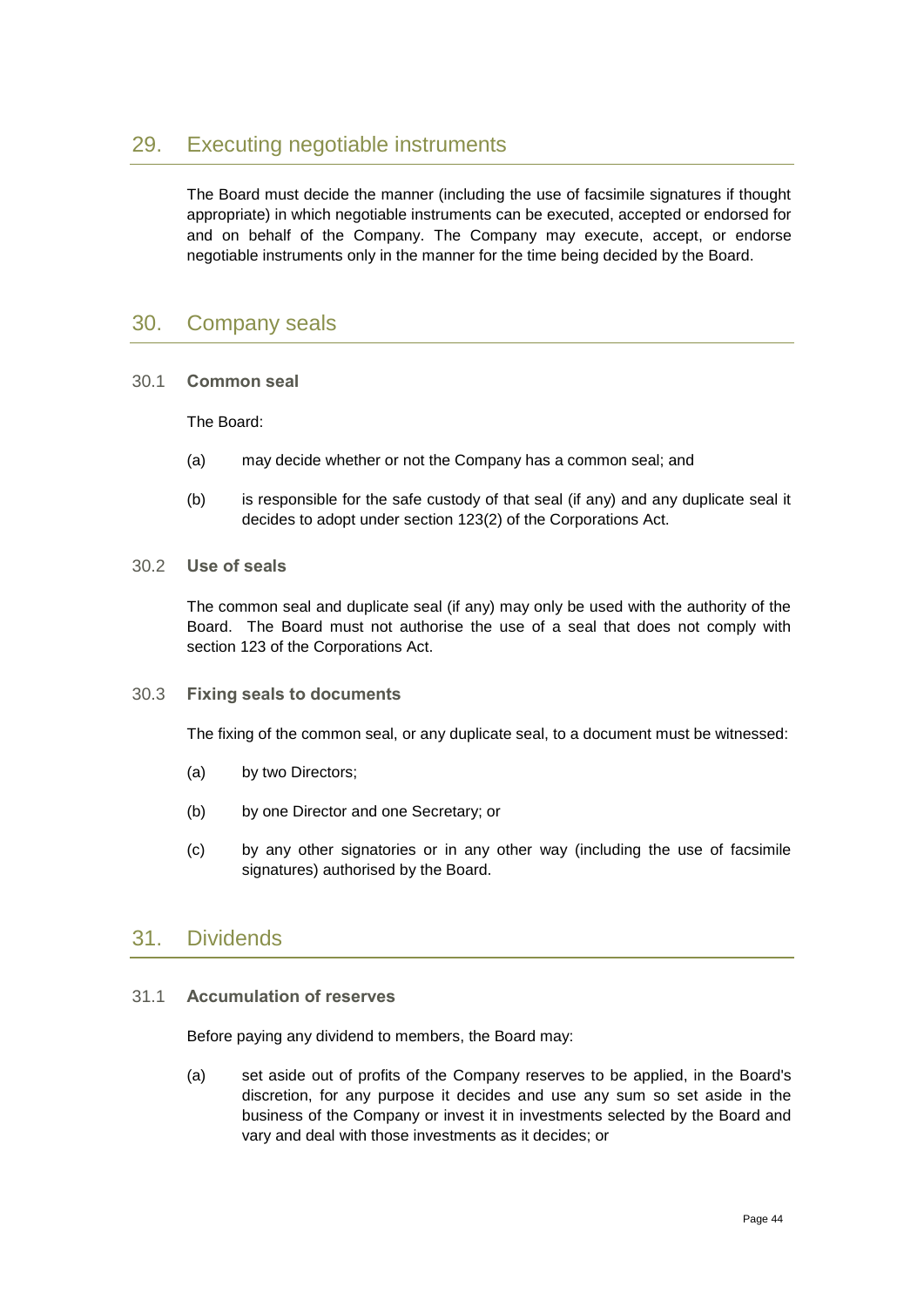- (b) carry forward any amount out of profits which the Board decides not to distribute without transferring that amount to a reserve; or
- (c) do both.

### 31.2 **How dividends may be paid**

The Company may pay a dividend as permitted by the Corporations Act from time to time. The Company does not incur a debt merely by fixing the amount or time for payment of a dividend. A debt arises only when the time fixed for payment arrives. The decision to pay a dividend may be revoked by the Board at any time before then. A resolution of the Board as to the amount of the Company's profits and the amount of them available for dividend is conclusive.

### 31.3 **Payment of dividends**

The power to determine that a dividend is payable and to declare dividends (including interim dividends) is vested in the Directors who may fix the amount and the timing for payment and the method of payment of any dividend in accordance with this Constitution, the Corporations Act and the ASX Listing Rules (if applicable).

### <span id="page-47-1"></span>31.4 **Amount of dividend**

Subject to the terms of issue of Shares, the Company may pay a dividend on one class of Shares to the exclusion of another class. Subject to Rule [31.5,](#page-47-0) each Share of a class on which the Board resolves to pay a dividend carries the right to participate in the dividend in the same proportion that the amount for the time being paid on the Share bears to the total issue price of the Share.

### <span id="page-47-0"></span>31.5 **Prepayments**

For the purposes of Rule [31.4:](#page-47-1)

- (a) an amount paid in advance of calls is not taken into account as part of the amount for the time being paid on a Share;
- (b) if an amount was paid on a Share during the period to which a dividend relates, the Board may resolve that only the proportion of that amount which is the same as the proportion which the period from the date of payment to the end of the period to which the dividend relates bears to the total period to which the dividend relates, counts as part of the amount for the time being paid on the Share; and
- (c) an amount credited on a partly paid Share without payment in money or money's worth being made to the Company is not taken into account as a part of the amount for the time being paid on a Share.

## 31.6 **Dividends in kind**

The Board may resolve to pay a dividend (either generally or to specific members) in cash or satisfy it by distribution of specific assets (including Shares or securities of any other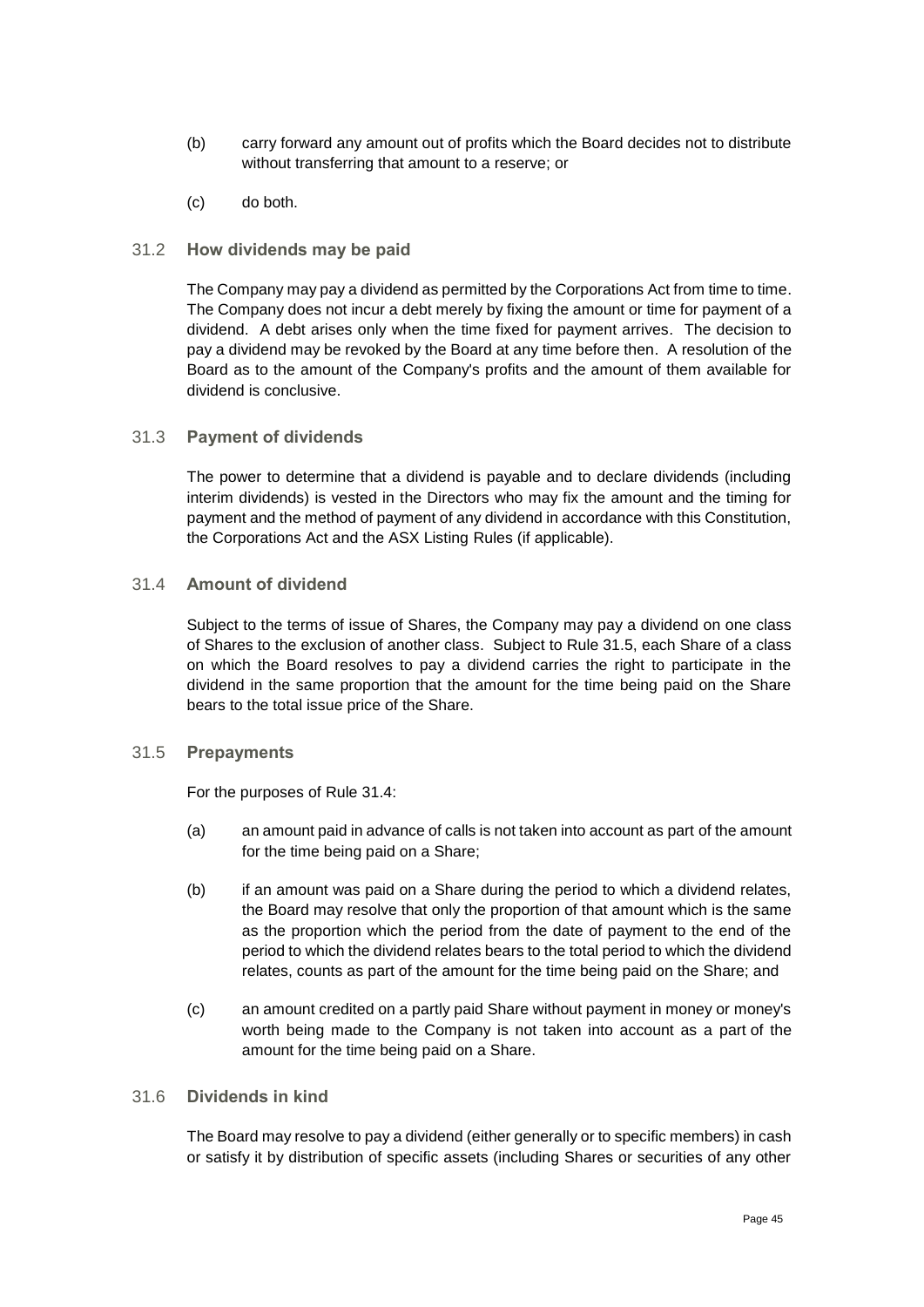corporation), the issue of Shares or the grant of options. If the Board satisfies a dividend by distribution of assets, the Board may:

- (a) fix the value of any asset distributed;
- (b) make cash payments to members on the basis of the value fixed so as to adjust the rights of members between themselves; and
- (c) vest an asset in trustees.

#### <span id="page-48-0"></span>31.7 **Method of payment**

The Company may pay any cash dividend, interest or other money payable in respect of Shares by cheque sent, and may distribute assets by sending the certificates or other evidence of title to them, through the post directed to:

- (a) the address of the member (or in the case of a jointly held Share, the address of the joint holder named first in the Register); or
- (b) to any other address the member (or in the case of a jointly held Share, all the joint holders) directs in writing,

or by any other method of payment or distribution the Board decides.

<span id="page-48-1"></span>31.8 **Joint holders' receipt**

Any one of the joint holders of a Share may give an effective receipt for any dividend, interest or other money payable in relation to that Share.

### 31.9 **Retention of dividends by Company**

The Company may retain the dividend payable on a Share:

- (a) of which a person seeks to be registered as the holder under Rule [10.2](#page-18-1) or [10.3,](#page-19-3) until that person is registered as the holder of that Share or transfers it; or
- (b) on which the Company has a lien, to satisfy the liabilities in respect of which the lien exists.
- 31.10 **No interest on dividends**

No member may claim, and the Company must not pay, interest on a dividend (either in money or kind).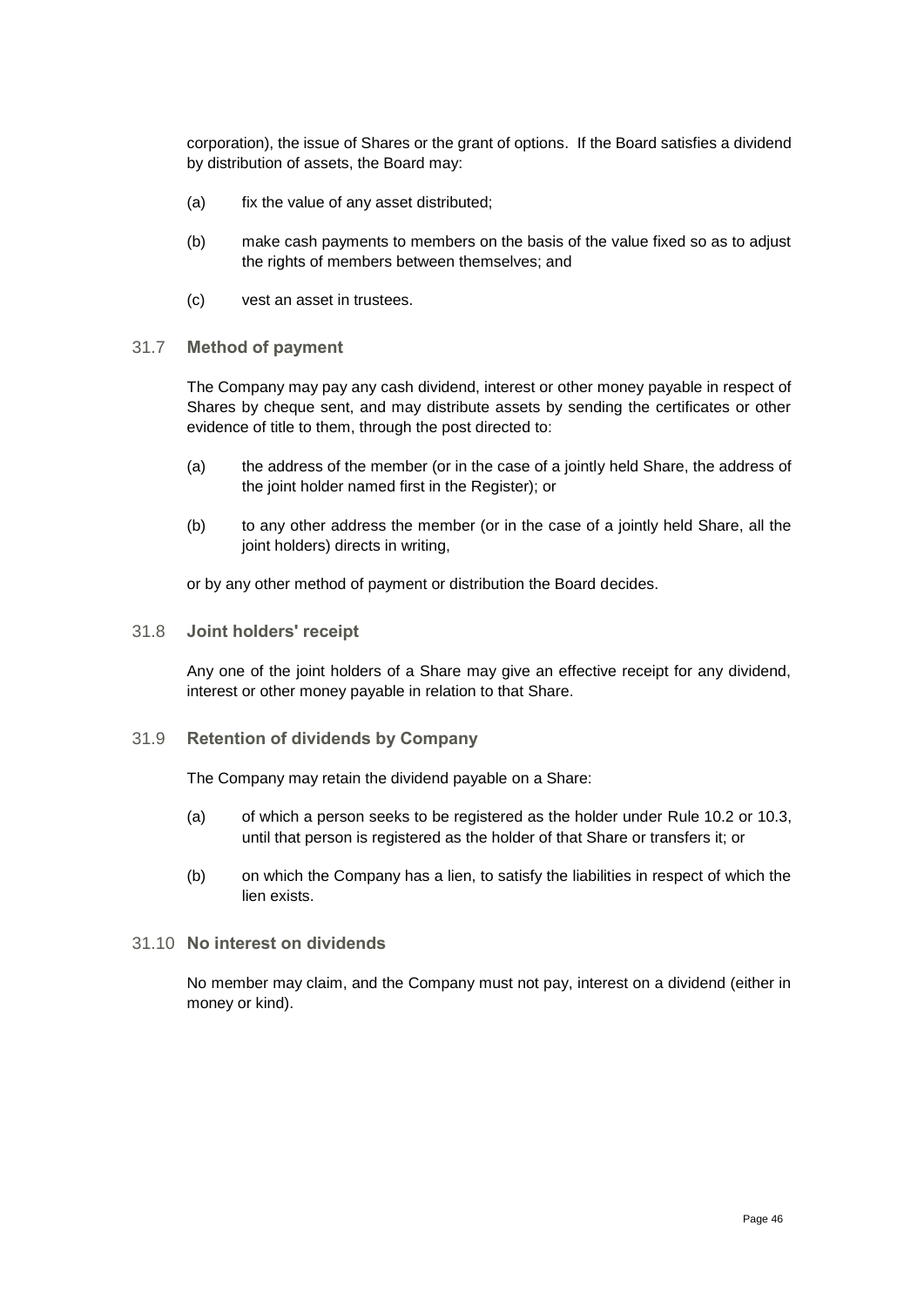## <span id="page-49-0"></span>32. Notices

#### <span id="page-49-1"></span>32.1 **Notices by Company**

A notice is properly given by the Company to a person if it is:

- (a) in writing signed on behalf of the Company (by original or printed signature);
- (b) addressed to the person to whom it is to be given; and
- (c) either:
	- (i) delivered personally;
	- (ii) sent by regular post (by airmail, if the addressee is overseas) to that person's address; or
	- (iii) sent by electronic message to the electronic address (if any) nominated by that person.

#### <span id="page-49-2"></span>32.2 **Overseas members**

A member whose registered address is not in Australia may notify the Company in writing of an address in Australia to which notices may be sent.

- 32.3 **When notice is given**
	- (a) A notice to a person by the Company is regarded as given and received:
		- (i) if it is delivered personally or sent by electronic message:
			- (A) by 5.00 pm (local time in the place of receipt) on a Business Day on that day; or
			- (B) after 5.00 pm (local time in the place of receipt) on a Business Day, or on a day that is not a Business Day on the next Business Day; and
		- (ii) if it is sent by regular post, on the first Business Day after posting.
	- (b) A certificate in writing signed by a Director or Secretary stating that a notice was sent is conclusive evidence of service.

#### 32.4 **Notice to joint holders**

<span id="page-49-3"></span>Notice to joint holders of Shares must be given to the joint member named first in the Register. Every person who becomes entitled to a Share is bound by every notice in respect of that Share that was properly given to a person registered as the holder of the Share before the transfer or transmission of the Share was entered in the Register.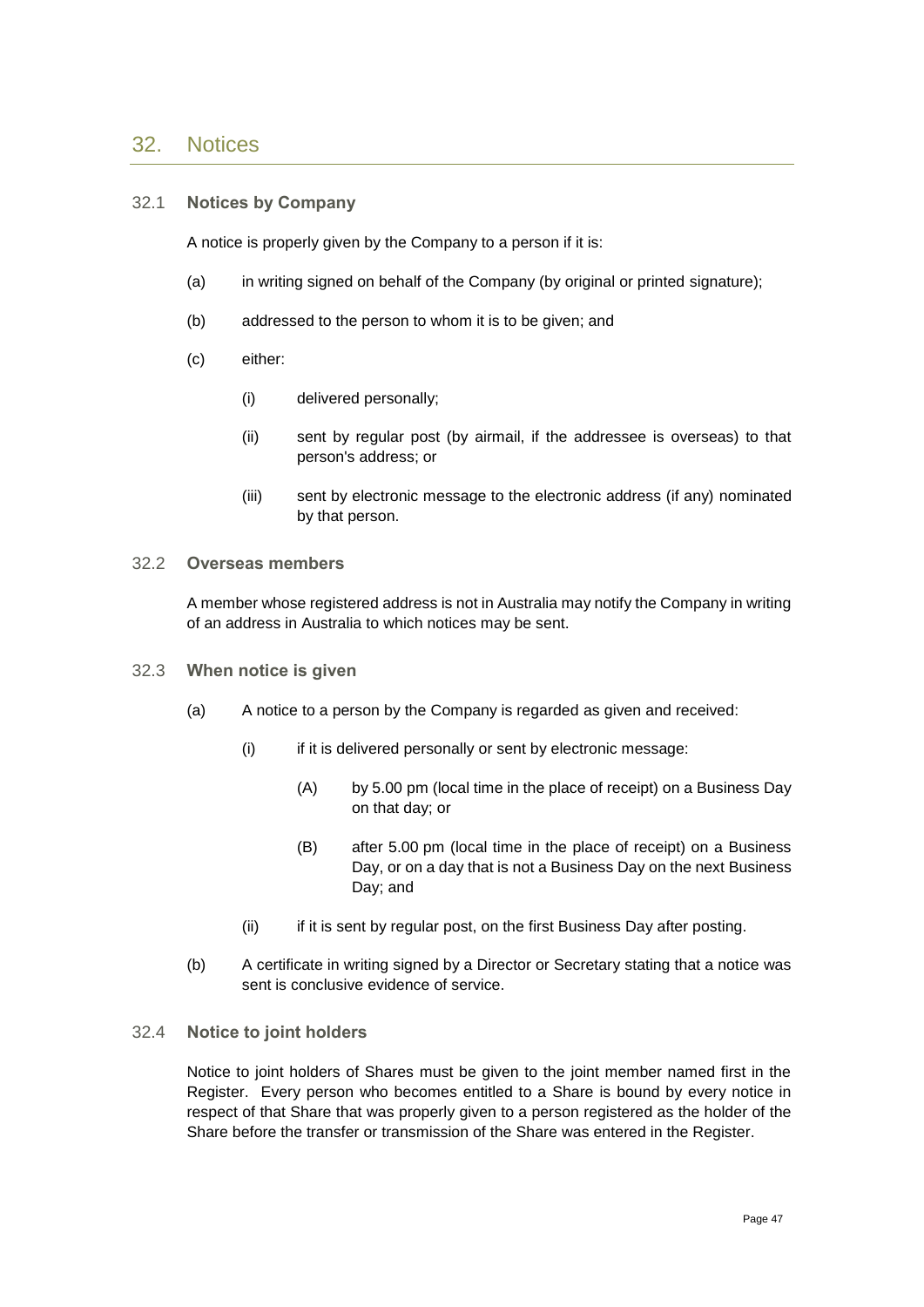## 32.5 **Counting days**

If a specified period must pass after a notice is given before an action may be taken, neither the day on which the notice is given nor the day on which the action is to be taken may be counted in reckoning the period.

- 32.6 **Notices to 'lost' members**
	- (a) If:
		- (i) on two or more consecutive occasions a notice served on a member in accordance with this Rule is returned unclaimed or with an indication that the member is not known at the address to which it was sent; or
		- (ii) the Board believes on other reasonable grounds that a member is not at the address shown in the Register or notified to the Company under Rule [32.2,](#page-49-2)

the Company may give effective notice to that member by exhibiting the notice at the Company's registered office for at least 48 hours.

(b) This Rule ceases to apply if the member gives the Company notice of a new address.

## <span id="page-50-0"></span>33. Officers' indemnity and insurance

### <span id="page-50-1"></span>33.1 **Indemnity**

Subject to and so far as permitted by the Corporations Act:

- (a) the Company may in its discretion, to the extent the person is not otherwise indemnified, indemnify every officer of the Company and its wholly owned subsidiaries and may in its discretion indemnify its auditor against a Liability incurred as such an officer or auditor to a person (other than the Company or a related body corporate) including a Liability incurred as a result of appointment or nomination by the Company or subsidiary as a trustee or as an officer of another corporation, unless the Liability arises out of conduct involving a lack of good faith; and
- (b) the Company may in its discretion make a payment (whether by way of advance, loan or otherwise) in respect of legal costs incurred by an officer or employee or auditor in defending an action for a Liability incurred as such an officer, employee or auditor or in resisting or responding to actions taken by a government agency or a liquidator.

In this Rule, Liability means a liability of any kind (whether actual or contingent and whether fixed or unascertained) and includes costs, damages and expenses, including costs and expenses incurred in connection with any investigation or inquiry by a government agency or a liquidator.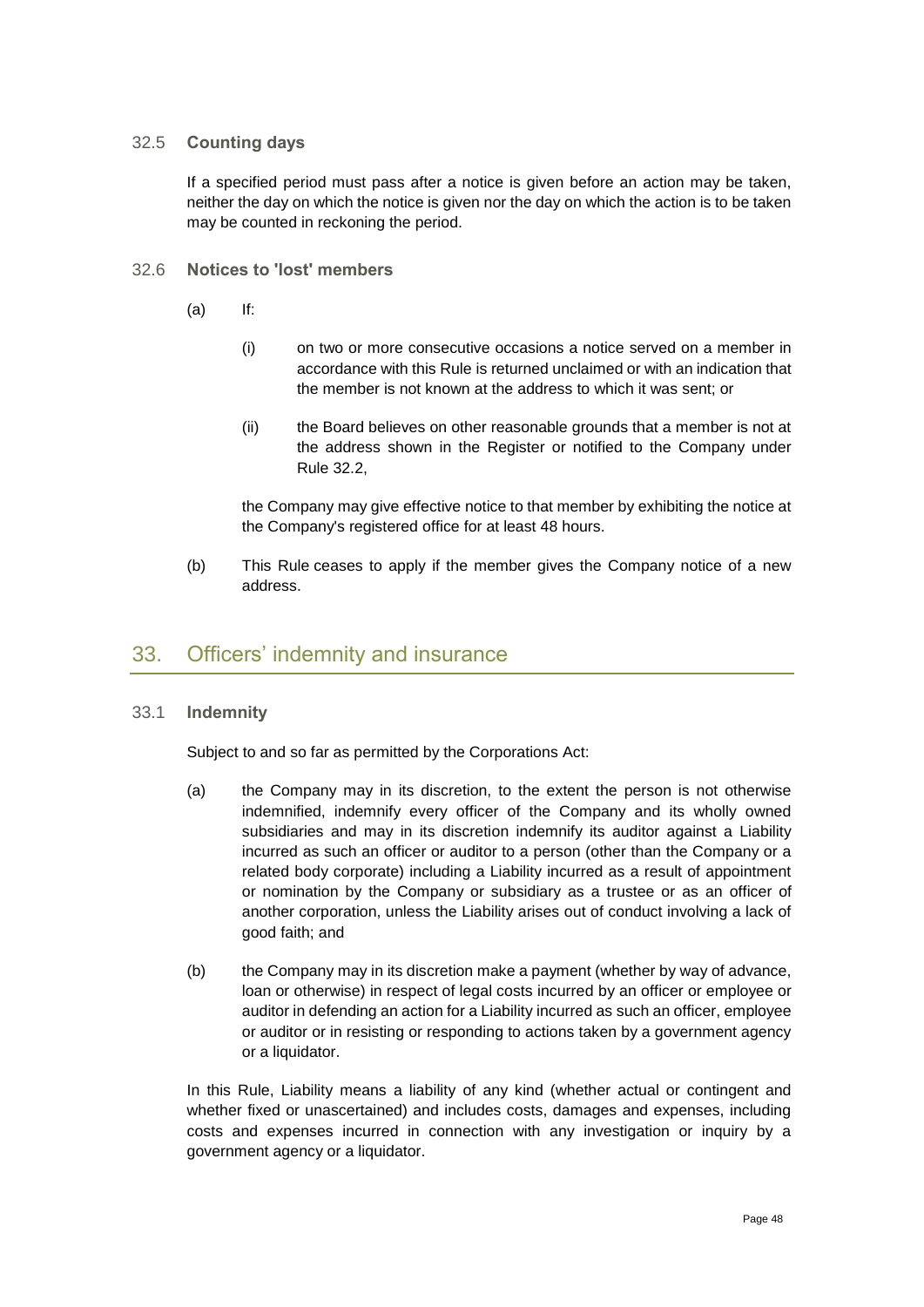#### 33.2 **Insurance**

Subject to the Corporations Act, the Company may enter into, and pay premiums on, a contract of insurance in respect of any person.

#### 33.3 **Former officers**

The indemnity in favour of officers under Rule [33.1](#page-50-1) is a continuing indemnity. It applies in respect of all acts done by a person while an officer of the Company or one of its wholly owned subsidiaries even though the person is not an officer at the time the claim is made.

#### 33.4 **Deeds**

Subject to the Corporations Act, without limiting a person's rights under this Rule [33,](#page-50-0) the Company may enter into an agreement with a person who is or has been an officer of the Company or any of the Company's subsidiaries, to give effect to the rights of the person under this Rule 11 on any terms and conditions that the Board thinks fit.

## <span id="page-51-0"></span>34. Winding up

## 34.1 **Entitlement of members**

Subject to the terms of issue of Shares and this Rule [34,](#page-51-0) the surplus assets of the Company remaining after payment of its debts are divisible among the members in proportion to the number of fully paid Shares held by them and, for this purpose, a partly paid Share is counted as a fraction of a fully paid Share equal to the proportion which the amount paid on it bears to the total issue price of the Share.

### <span id="page-51-1"></span>34.2 **Distribution of assets generally**

If the Company is wound up, the liquidator may, with the sanction of a Special Resolution:

- (a) divide the assets of the Company among the members in kind;
- (b) for that purpose fix the value of assets and decide how the division is to be carried out as between the members and different classes of members; and
- (c) vest assets of the Company in trustees on any trusts for the benefit of the members as the liquidator thinks appropriate.

## 34.3 **No distribution of liabilities**

The liquidator cannot compel a member to accept marketable securities in respect of which there is a liability as part of a distribution of assets of the Company.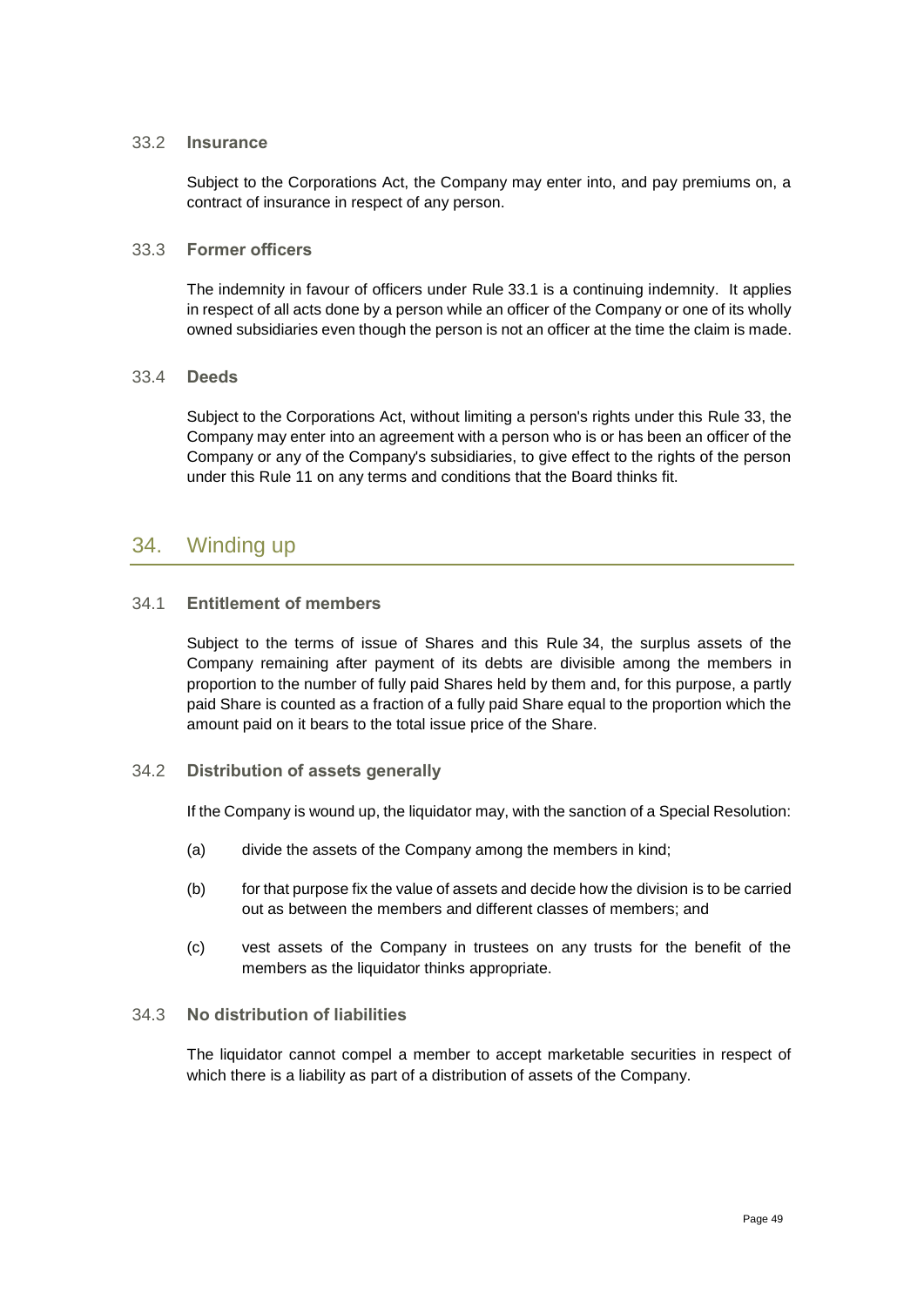## 34.4 **Distribution not in accordance with legal rights**

If the liquidator decides on a division or vesting of assets of the Company under Rule [34.2](#page-51-1) which does not accord with the legal rights of the contributories, any contributory who would be prejudiced by it may dissent and has ancillary rights as if that decision were a Special Resolution passed under section 507 of the Corporations Act.

## <span id="page-52-0"></span>35. Proportional Takeovers

### 35.1 **Definitions**

The following definitions apply in this Rule [35:](#page-52-0)

**Approving Resolution** means a resolution approving the Proportional Takeover Bid in accordance with Rule [35.2](#page-52-1)

**Approving Resolution Deadline** in relation to a Proportional Takeover Bid means the day that is the 14<sup>th</sup> day before the last day of the Bid Period;

**Bid Period** means the period during which offers under the Proportional Takeover Bid remain open;

**Bidder** means the person making the offers under the Proportional Takeover Bid;

**Proportional Takeover Bid** means an off market bid for a specified proportion of Shares in a class of Shares in the Company; and

a reference to '**a person associated with**' another person has the meaning given to that expression by Division 2 of Part 1.2 of the Corporations Act;

### <span id="page-52-1"></span>35.2 **When a Proportional Takeover Bid is made**

If offers are made under a Proportional Takeover Bid for securities of the Company:

- (a) other than where a transfer is effected in accordance with the takeover provisions (if any) under any applicable rules of the ASX, the registration of a transfer giving effect to a takeover contract resulting from the acceptance of an offer under the Proportional Takeover Bid is prohibited unless and until an Approving Resolution is passed in accordance with this Rule [35.2;](#page-52-1)
- (b) a person (other than the Bidder or a person associated with the Bidder) who, as at the end of the day on which the first offer under the Proportional Takeover Bid was made, held Shares in the class is entitled to vote on an Approving Resolution and, for the purpose of so voting, is entitled to one vote for each of the Shares;
- <span id="page-52-3"></span><span id="page-52-2"></span>(c) an Approving Resolution is to be voted on:
	- (i) at a meeting convened and conducted by the Company of persons entitled to vote on the Approving Resolution; or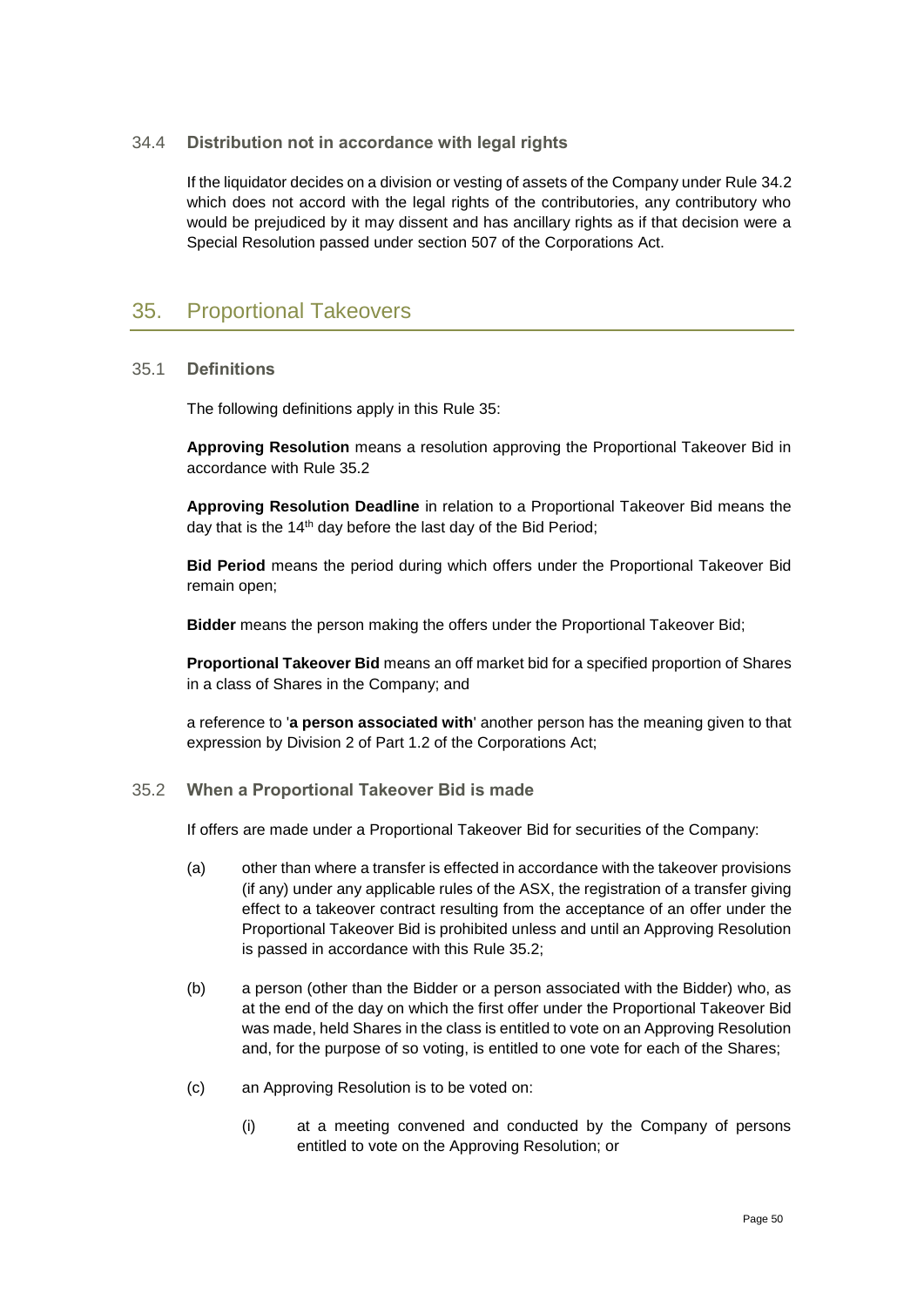- (ii) by means of a postal ballot conducted by the Company;
	- (A) the Directors must ensure that an Approving Resolution is voted on in accordance with Rule [35.2\(c\);](#page-52-2) and
	- (B) an Approving Resolution that has been voted on, is taken to have been passed if the proportion that the number of votes in favour of resolution bears to the total number of votes on the resolution is greater than 50%, otherwise the Approving Resolution is taken to be rejected.
- <span id="page-53-1"></span><span id="page-53-0"></span>35.3 **Deadline for passing an Approving Resolution**

To be effective, an Approving Resolution must be passed before the Approving Resolution Deadline.

35.4 **Application of general law principles**

The rules of this Constitution that apply to a meeting of members apply:

- (a) with such modifications as the circumstances require, to a meeting convened under Rule [35.2\(c\)\(i\);](#page-52-3) and
- (b) as if the meeting convened under Rule [35.2\(c\)\(i\)](#page-52-3) were a meeting of members of the Company.
- 35.5 **Notice required when vote taken**

If an Approving Resolution is passed in accordance with Rules [35.2\(c\)\(ii\)\(B\)](#page-53-0) and [35.3,](#page-53-1) the Company must, on or before the Approving Resolution Deadline, give:

- (a) the Bidder; and
- (b) each notifiable securities exchange in relation to the Company,

a written notice stating that the Approving Resolution has been voted on and whether the resolution was passed or rejected.

35.6 **Where no vote taken**

If no Approving Resolution has been voted on in accordance with this Rule [35](#page-52-0) as at the end of the day before the Approving Resolution Deadline, an Approving Resolution is taken to have been passed in accordance with Rule [35.](#page-52-0)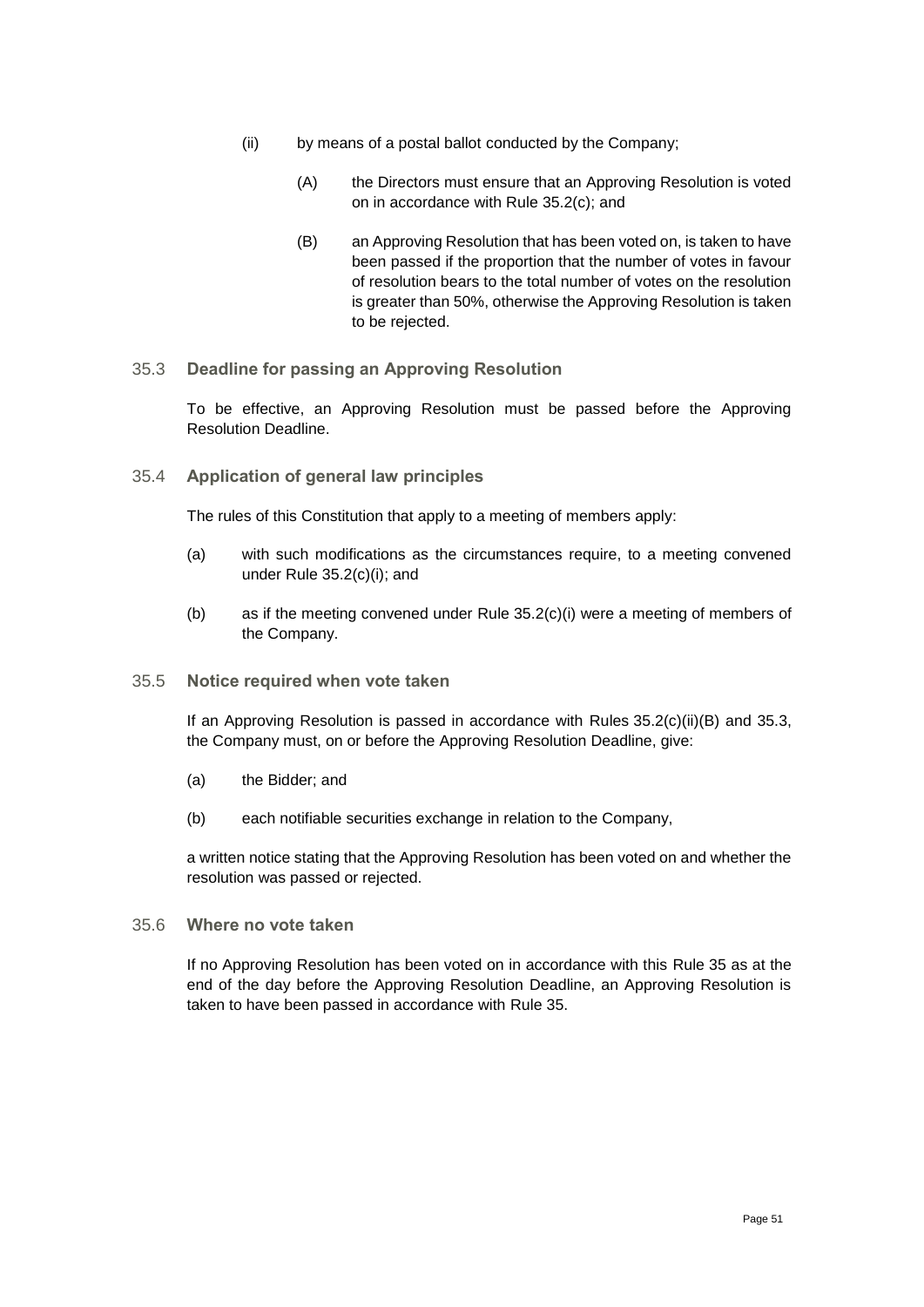## 35.7 **Effect of rejection of Approving Resolution**

If an Approving Resolution is voted on before the Approving Resolution Deadline in accordance with Rule [35.3](#page-53-1) and is rejected:

- (a) despite section 652A of the Corporations Act:
	- (i) all offers under the Proportional Takeover Bid that have not been accepted as at the end of the Approving Resolution Deadline; and
	- (ii) all offers under the Proportional Takeover Bid that have been accepted and from whose acceptance binding contracts have not resulted as at the end of the Approving Resolution Deadline,

are taken to be withdrawn at the end of the Approving Resolution Deadline; and

(b) a person who has accepted an offer made by the Bidder pursuant to the Proportional Takeover Bid from whose acceptance a binding contract has resulted is entitled to rescind that contract.

#### 35.8 **ASX Rules**

Nothing in this Rule [35](#page-52-0) authorises the Company to interfere with any takeover transfer procedures contained in any applicable rules of the ASX.

35.9 **Where this Rule ceases to apply**

This Rule [35](#page-52-0) ceases to have effect on:

- (a) firstly, the third anniversary of the adoption of this Constitution; and,
- (b) thereafter, on the third anniversary of the most recent renewal of this Rule [35](#page-52-0) approved by members pursuant to section 648G(4) of the Corporations Act.

## <span id="page-54-0"></span>36. Modification or repeal of this Constitution

This Constitution and any of its provisions may be modified, repealed or replaced by Special Resolution.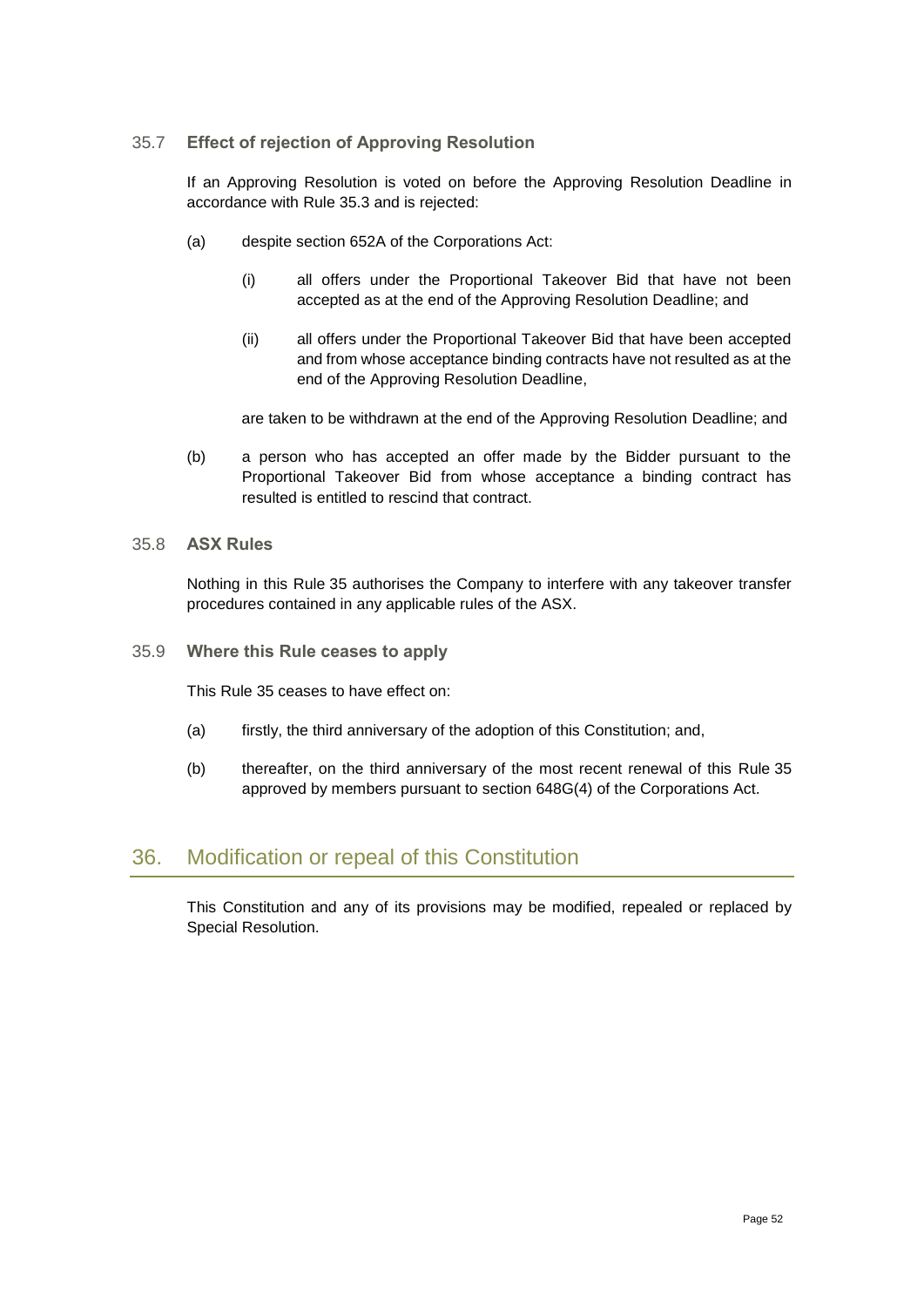# <span id="page-55-0"></span>Schedule - Terms of Issue of Preference Shares

## 1. Definitions

The following definitions apply in relation to a preference share issued under Rule [3.2:](#page-8-2)

| <b>Dividend Amount</b>            | means the amount calculated as:                                                                                       |                                                                                                                                                                |  |
|-----------------------------------|-----------------------------------------------------------------------------------------------------------------------|----------------------------------------------------------------------------------------------------------------------------------------------------------------|--|
| for any Dividend<br><b>Period</b> | $DA = \frac{DR \times N}{365}$                                                                                        |                                                                                                                                                                |  |
|                                   |                                                                                                                       |                                                                                                                                                                |  |
|                                   | where:                                                                                                                |                                                                                                                                                                |  |
|                                   |                                                                                                                       | $DA = Dividend$ Amount;                                                                                                                                        |  |
|                                   |                                                                                                                       | $DR = Dividend Rate; and$                                                                                                                                      |  |
|                                   |                                                                                                                       | $N =$ number of days in the relevant Dividend Period.                                                                                                          |  |
| <b>Dividend Date</b>              | means a date specified in the Issue Resolution on which a<br>dividend in respect of that preference share is payable; |                                                                                                                                                                |  |
| <b>Dividend Period</b>            | means:                                                                                                                |                                                                                                                                                                |  |
|                                   | (a)                                                                                                                   | the period that begins on and includes the Issue Date<br>and ends on and includes the day before the first<br>Dividend Date after the Issue Date;              |  |
|                                   | (b)                                                                                                                   | the period that begins on and includes each Dividend<br>Date and ends on and includes the day before the next<br>Dividend Date; and                            |  |
|                                   | (c)                                                                                                                   | the period that begins on and includes the last Dividend<br>Date and ends on and includes the day before the<br>Redemption Date.                               |  |
| <b>Dividend Rate</b>              |                                                                                                                       | means the rate specified in the Issue Resolution for the<br>calculation of the amount of dividend to be paid on that<br>preference share on any Dividend Date. |  |
| franked dividend                  | the Tax Act.                                                                                                          | means a distribution franked in accordance with section 202 5 of                                                                                               |  |
| <b>Issue Date</b>                 |                                                                                                                       | means the date on which the Share is issued.                                                                                                                   |  |
| <b>Issue Resolution</b>           |                                                                                                                       | means the resolution passed under clause 2 of this schedule.                                                                                                   |  |
| redeemable<br>preference share    | means a preference share which the Issue Resolution specifies<br>is liable to be redeemed:                            |                                                                                                                                                                |  |
|                                   | (a)                                                                                                                   | at a fixed time or on the happening of a particular event;                                                                                                     |  |
|                                   | (b)                                                                                                                   | at the Company's option; or                                                                                                                                    |  |
|                                   | (c)                                                                                                                   | at the holder's option.                                                                                                                                        |  |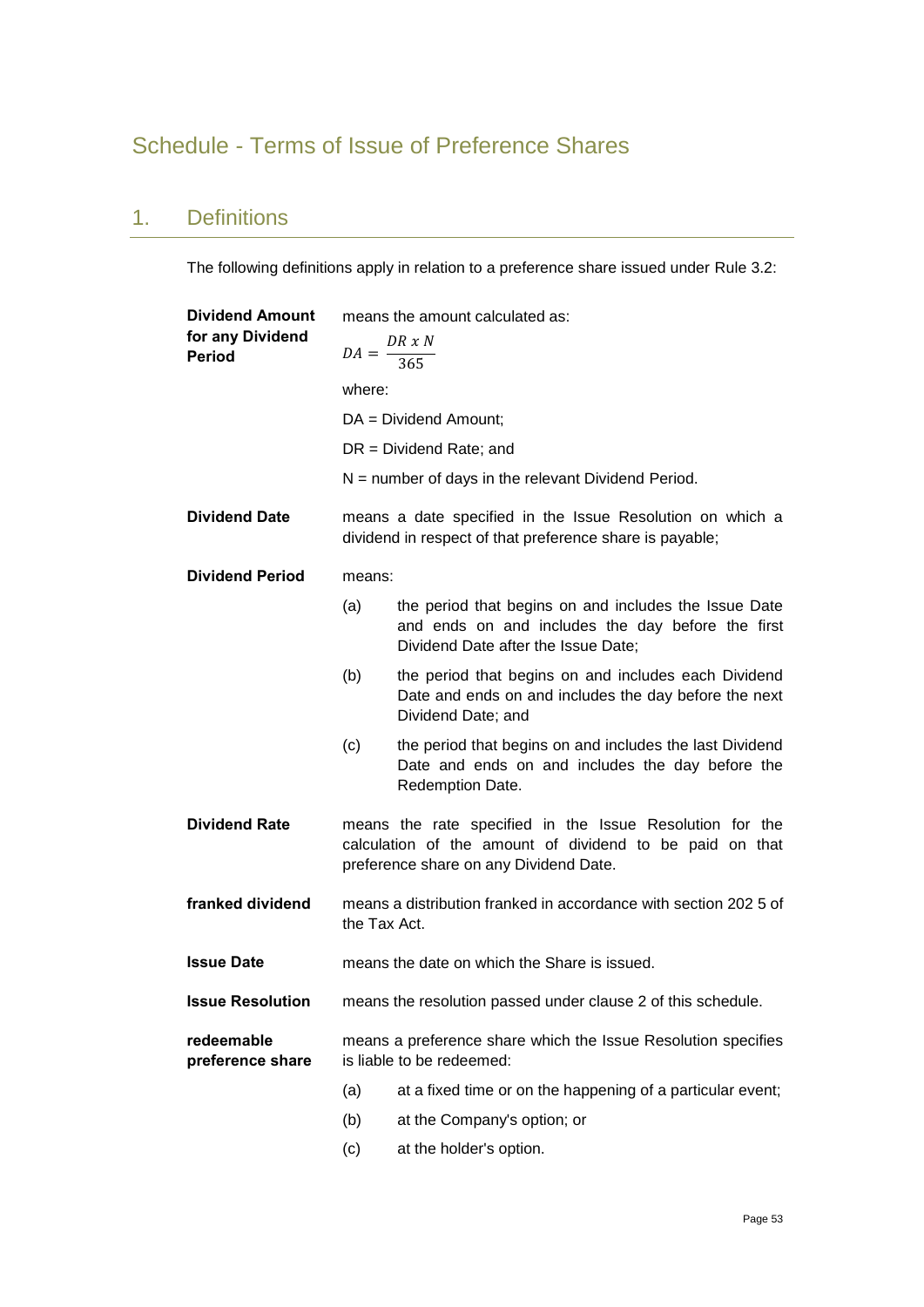| <b>Redemption</b><br><b>Amount</b> | in relation to a redeemable preference share means the amount<br>specified in the Issue Resolution to be paid on redemption of that<br>share. |
|------------------------------------|-----------------------------------------------------------------------------------------------------------------------------------------------|
| <b>Redemption Date</b>             | in relation to a redeemable preference share, means the date on<br>which the Issue Resolution requires the Company to redeem that<br>share.   |
| Tax Act                            | means the <i>Income Tax Assessment Act 1936</i> (Cth), the <i>Income</i><br>Tax Assessment Act 1997 (Cth), or both, as applicable.            |

## 2. Issue resolution

If the Board resolves to issue a preference share, it must pass an Issue Resolution which specifies:

- (a) the Dividend Date;
- (b) the Dividend Rate:
	- (i) whether dividends are cumulative or non-cumulative;
	- (ii) the priority with respect to payment of dividends and repayment of capital over other classes of Shares;
- (c) whether the Share is a redeemable preference share or not, and if so:
	- (i) the Redemption Amount; and
	- (ii) if the Share is redeemable at the end of a fixed period, the Redemption Date, or otherwise the circumstances (if any) in which the Share is redeemable at the option of the holder or of the Company, the way in which that option must be exercised and the way in which the resulting Redemption Date is ascertained,

and may also specify that the dividend must be a franked dividend or must not be a franked dividend.

## 3. Franked dividends

If the Issue Resolution specifies that the dividend on preference shares must be a franked dividend, it may also specify:

(a) the extent to which the dividend must be franked (within the meaning of the Tax Act); and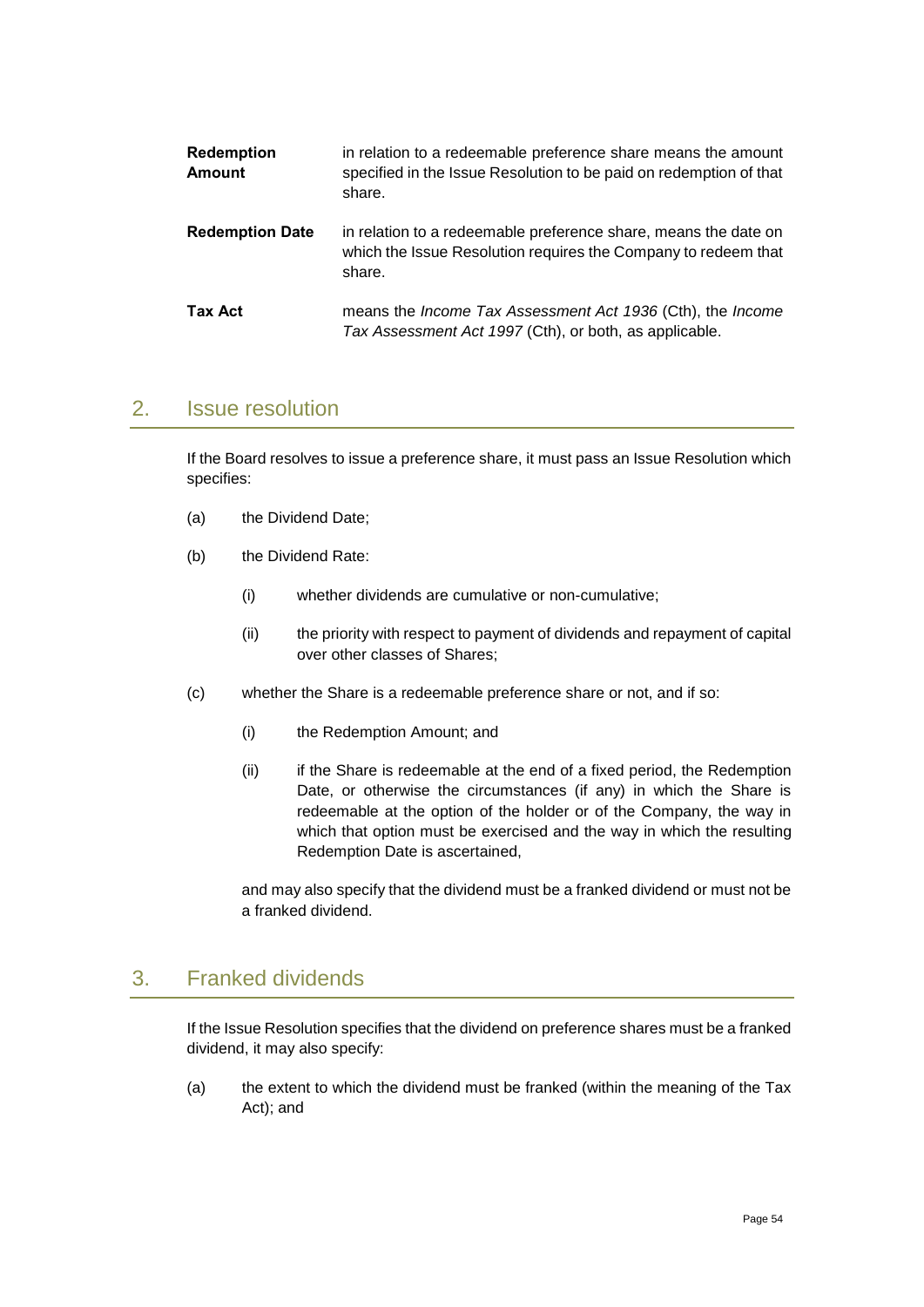(b) the consequences of the dividend not being franked to that extent, which may include an increase of the dividend by an amount equal to the additional amount of franking credit which would have been imputed to the holder of the Share under the Tax Act if the dividend had been franked in accordance with the Issue Resolution.

## 4. Dividend entitlement

The holder of a preference share is entitled to be paid on each Dividend Date, in priority to any payment of dividend on any other class of Shares, a preferential dividend of the Dividend Amount for the Dividend Period ending on the day before that Dividend Date. The dividend entitlement is cumulative if the Issue Resolution states that it is cumulative and otherwise is non-cumulative.

## 5. Priority on winding up

The holder of a preference share is entitled, on a winding up, to payment in cash of:

- (a) the amount then paid up on the share; and
- (b) if the Issue Resolution states that dividends are cumulative, any arrears of dividend,

in priority to any payment to the holders of ordinary shares and any other class of preference share over which the relevant Issue Resolution or rights conferred under Rule [3.2](#page-8-2) gives it priority, but has no right to participate in surplus assets and profits of the Company.

## 6. Voting

The holder of a preference share has no right to vote at any meeting of members except:

- (a) during a period during which a dividend (or part of a dividend) in respect of the share is in arrears;
- (b) on a proposal to reduce the Company's share capital;
- (c) on a resolution to approve the terms of a buy-back agreement;
- (d) on a proposal that affects rights attached to the share;
- (e) on a proposal to wind up the Company;
- (f) on a proposal for the disposal of the whole of the Company's property, business and undertaking; and